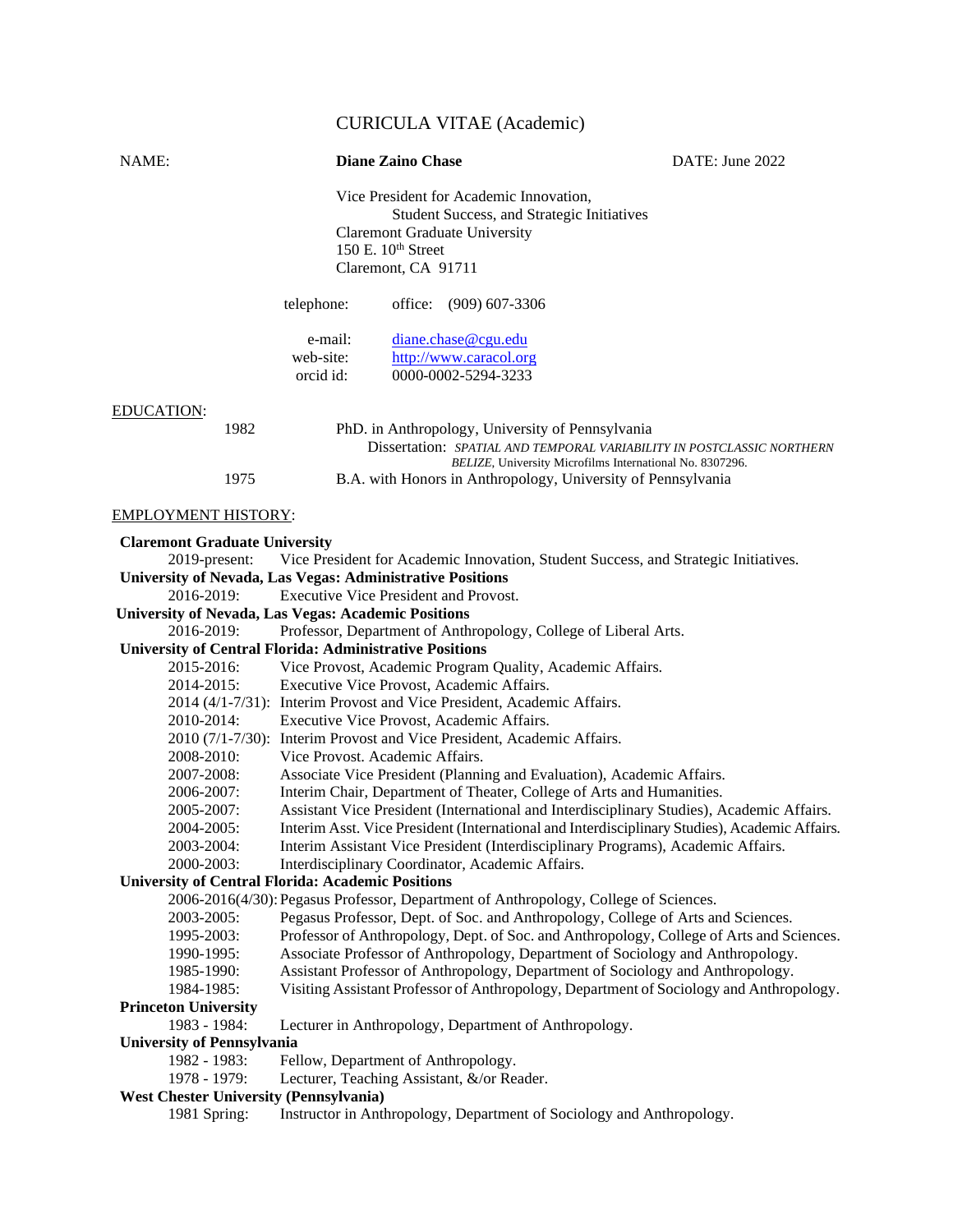| Curricula Vitae | Diane Z. Chase                                                                                                                                | Page 2 |
|-----------------|-----------------------------------------------------------------------------------------------------------------------------------------------|--------|
| HONORS:         |                                                                                                                                               |        |
| 2019            | "Angel Award" from the Las Vegas Business Academy, $8th$ Anniversary Dinner, Waldorf-Astoria,<br>Las Vegas.                                   |        |
| 2017-2018       | Awarded an ACAO Digital Fellowship with support from the Association of Chief Academic Officers<br>and the Bill & Melinda Gates Foundation.   |        |
| 2012            | Grand Marshal, Key West Fantasy Fest (Theme: Maya Apocalypse [in recognition of my research]).                                                |        |
| 2009-present    | Fellow in the American Association for the Advancement of Science.                                                                            |        |
| 2006            | UCF Research Incentive Award for excellence in research.                                                                                      |        |
| 2004-present    | Member of Phi Kappa Phi honor society.                                                                                                        |        |
| 2003-2016       | Awarded the status of <b>Pegasus Professor</b> , UCF's highest faculty honor, for continued excellence in<br>research, teaching, and service. |        |
| 2001            | <b>UCF Research Incentive Award</b> for excellence in research.                                                                               |        |
| 1999-2001       | Distinguished Lecturer for Sigma Xi (The Scientific Research Association).                                                                    |        |
| 1998            | UCF Teaching Incentive Program Award for excellence in teaching.                                                                              |        |
| 1998            | "Web Site Excellence - Anthropology" Award for www.caracol.org (see anthro.org/four1998.htm).                                                 |        |
| 1995-2016       | Co-Beneficiary (with Arlen F. Chase) of the Trevor Colbourn Endowment (UCF).                                                                  |        |
| 1994            | UCF Teaching Incentive Program Award for excellence in teaching.                                                                              |        |
| 1987            | Elected to "Quill" (University of Central Florida's literary society).                                                                        |        |
| 1985-1995       | Guest Curator, Orlando Museum of Art, Orlando.                                                                                                |        |

## RESEARCH INTERESTS:

Anthropological Archaeology; Complex Societies; History and Archaeology; Mortuary Analysis; Human Skeletal Analysis; Contextual Analysis; Remote Sensing (LiDAR); Mesoamerica; Maya

COURSES TAUGHT (University of Central Florida; Princeton University; University of Pennsylvania; West Chester University):

|                                                      | ---- , ,                                      |
|------------------------------------------------------|-----------------------------------------------|
| General Anthropology                                 | (UCF ANT 2003)                                |
| Introduction to Archaeology/Prehistory               | (Princeton ANT 212)                           |
| Physical Anthropology                                | (UCF ANT 2511; Penn ANT 3; Princeton ANT 306) |
| <b>Cultural Anthropology</b>                         | (West Chester ANT 102)                        |
| Archaeology of Complex Societies                     | (UCF ANT 3145; Princeton ANT 308)             |
| Mortuary Archaeology                                 | (UCF ANT 3184)                                |
| Death: Biological, Social, and Cultural Perspectives | (UCF ANT 3930H)                               |
| Ethnology of North American Indians                  | (UCF ANT 3312)                                |
| Maya Archaeology                                     | (UCF ANT 3328)                                |
| New World Civilizations                              | (Princeton ANT 309)                           |
| Advanced Archaeological Fieldwork                    | (UCF ANT 4124, ANG 5937)                      |
| Seminar in Laboratory Analysis                       | (UCF ANT 4180)                                |
| Maya Hieroglyphs                                     | (UCF ANG 5167)                                |
| The Ancient Maya                                     | (UCF ANG 5168)                                |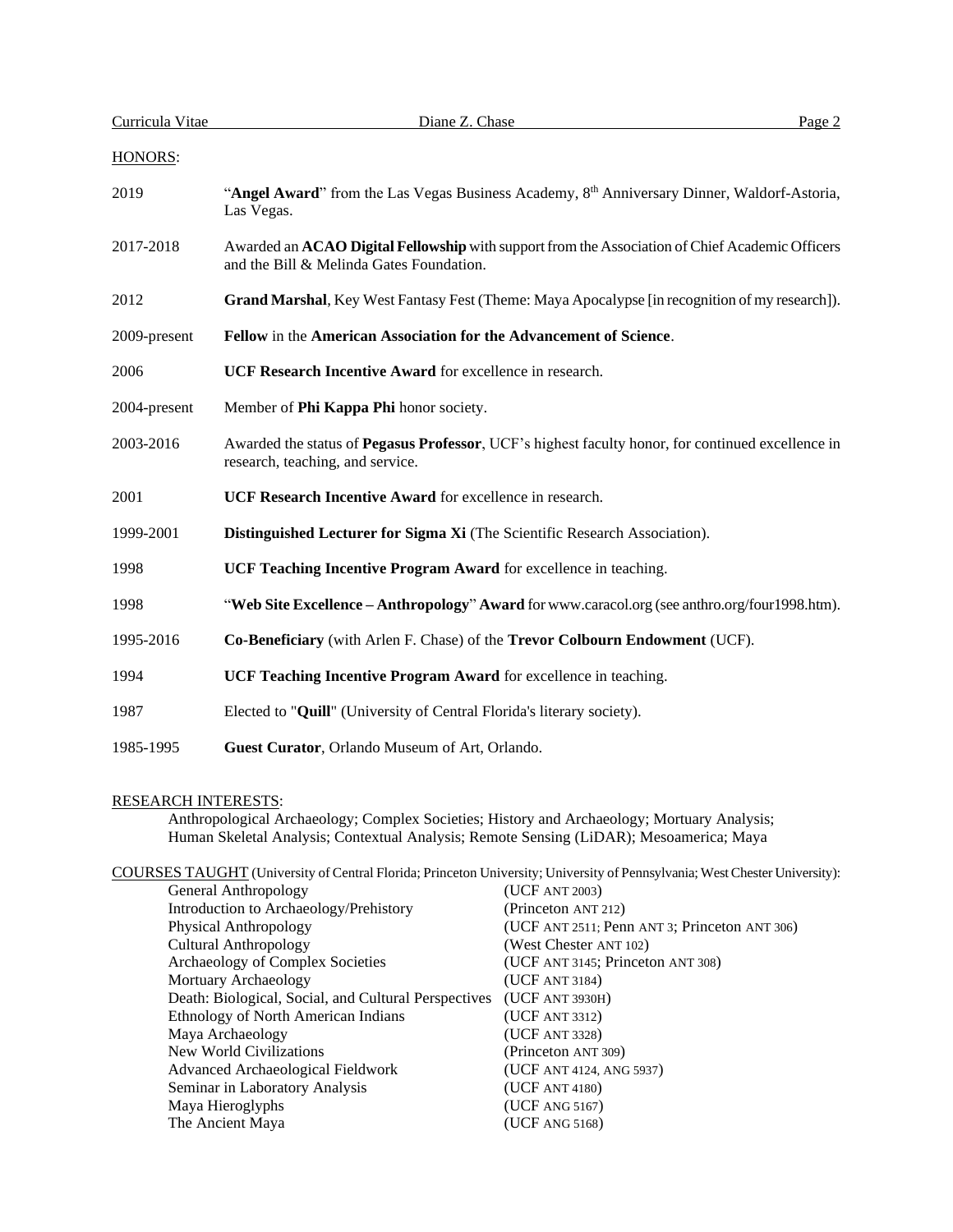### INSTITUTIONAL-RELATED GRANTS AND FUNDING:

- 2017-2022: "Retention and Transition of STEM Minority Students," **Southern Nevada Northern Arizona LSAMP Grant (HRD-1712523)** from the National Science Foundation, 5-year total is \$4,613,157 (DZ Chase, PI and B. Keith Rogers, Co-PI).
- 2004-2005: "A Global Studies Minor," **US DOE Title VI Grant** (#PO16A030055), 2-year total is \$169,000 [\$80,000 for 2004; \$89,000 for 2005] (with Maria Redmon).
- 2004: "India: A Country in Transition," **Fulbright-Hays Group Projects Abroad** (#PO21A040033), \$66,000.
- 2004: "Bolivia: A Multicultural Nation," **Fulbright-Hays Group Projects Abroad** (#PO21A040054), \$60,000.

#### RESEARCH-RELATED GRANTS AND FUNDING:

- 2021 (Sept-Aug): **Geraldine and Emory Ford Foundation** grant for archaeological research at Caracol, Belize, \$5,000 (with D.Z. Chase).
- 2020 (Sept-Aug): **Geraldine and Emory Ford Foundation** grant for archaeological research at Caracol, Belize, \$5,000 (with A.F. Chase).
- 2019 (Sept-Aug): **Geraldine and Emory Ford Foundation** grant for archaeological research at Caracol, Belize, \$5,000 (with A.F. Chase).
- 2018 2020: **Alphawood Foundation** grant for archaeological research at Caracol, Belize, \$129,477.00 (with A.F. (Jan-May) Chase).
- 2018 (Sept-Aug): **Geraldine and Emory Ford Foundation** grant for archaeological research at Caracol, Belize, \$5,000 (with A.F. Chase).
- 2017 (Aug-Aug): **Geraldine and Emory Ford Foundation** grant for archaeological research at Caracol, Belize, \$5,000 (with A.F. Chase).
- 2016 (Aug-Aug): **Geraldine and Emory Ford Foundation** grant for archaeological research at Caracol, Belize, \$5,000 (with A.F. Chase).
- 2015-2017: **Alphawood Foundation** grant for archaeological research at Caracol, Belize, \$111,982.56 (with A.F. (Jan-May) Chase).
- 2015 (Aug-Aug): **Geraldine and Emory Ford Foundation** grant for archaeological research at Caracol, Belize, \$5,000 (with A.F. Chase).
- 2014 (Aug-Aug): **Geraldine and Emory Ford Foundation** grant for archaeological research at Caracol, Belize, \$5,000 (with A.F. Chase).
- 2013 (Aug-Aug): **Geraldine and Emory Ford Foundation** grant for archaeological research at Caracol, Belize, \$3,000 (with A.F. Chase).
- 2012-2014: **Alphawood Foundation** grant for archaeological research at Caracol, Belize \$105,271.36 (with A.F. (Jan-May) Chase).
- 2012-2013: **Alphawood Foundation** grant for LiDAR in eastern Belize, \$360,265.00 (A.F. Chase, D.Z. Chase, (Apr-May) J.J. Awe, J.F. Weishampel, G. Iannone, H. Moyes, J. Yaeger, and M.K. Brown).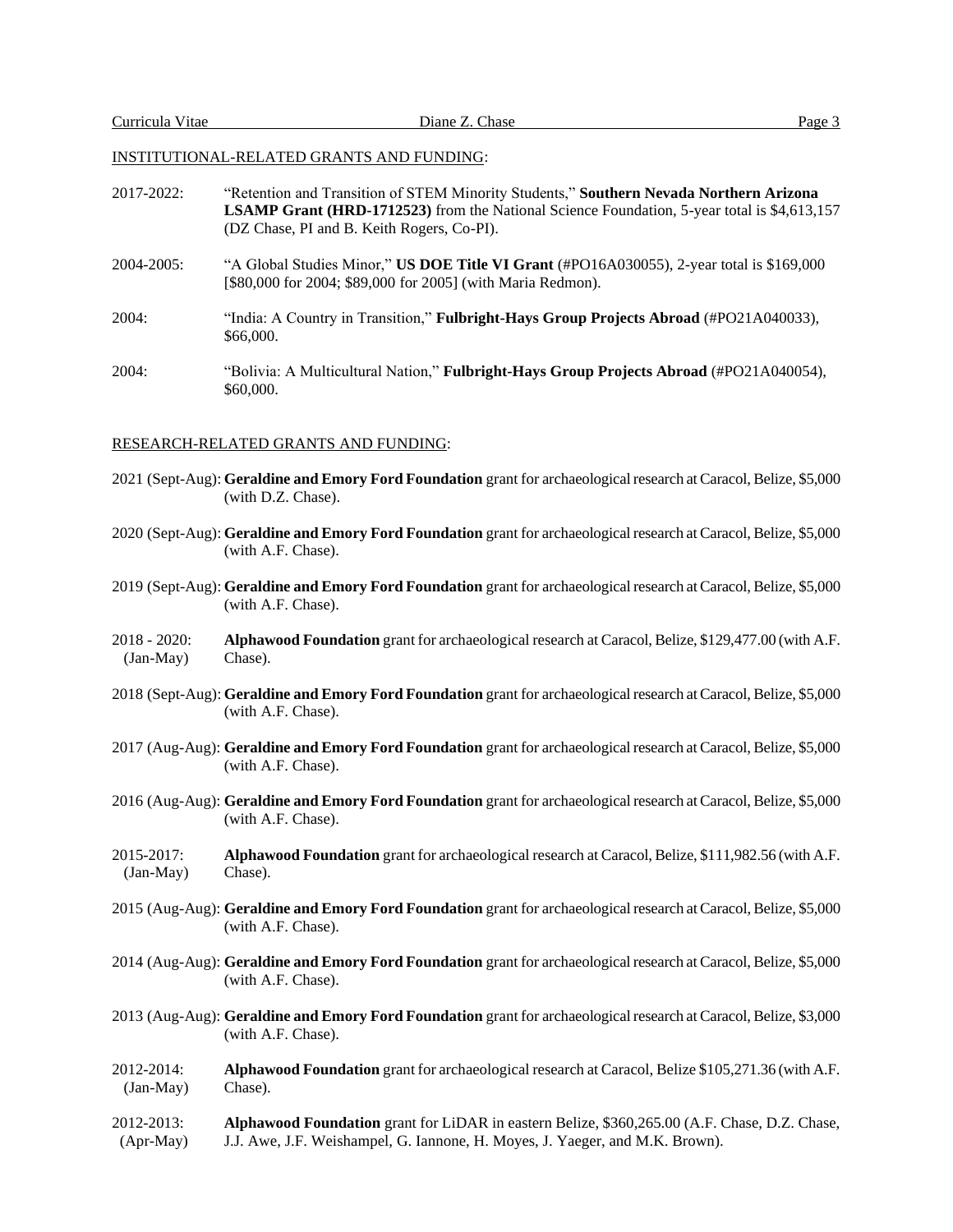- 2012 (Oct-Oct): **Geraldine and Emory Ford Foundation** grant for archaeological research at Caracol, Belize, \$3,000 (with A.F. Chase).
- 2012(Jan-Dec): **Harrison** grant for archaeological research at Caracol, Belize, \$3,000 (with A.F. Chase).
- 2011(Sept-Sept): **Geraldine and Emory Ford Foundation** grant for archaeological research at Caracol, Belize, \$2,500 (with A.F. Chase).
- 2011(Jan-Dec): **Harrison** grant for archaeological research at Caracol, Belize, \$3,000 (with A.F. Chase).
- 2010(July-July): **Geraldine and Emory Ford Foundation** grant for archaeological research at Caracol, Belize, \$2,500 (with A.F. Chase).
- 2010(Jan-Dec): **Harrison** grant for archaeological research at Caracol, Belize, \$3,000 (with A.F. Chase).
- 2009-2011: **Alphawood Foundation** grant for archaeological research at Caracol, Belize, \$90,601.09 (with A.F. Chase).
- 2009(July-July): **Geraldine and Emory Ford Foundation** grant for archaeological research at Caracol, Belize, \$2,500 (with A.F. Chase).
- 2009(Jan-Dec): **Harrison** grant for archaeological research at Caracol, Belize, \$5,000 (with A.F. Chase).
- 2008-2011: **NASA Grant NNX08AM11G and the UCF-UF Space Research Iniative** for remote sensing of (June-May) ancient Maya land use features and tropical rainforest structure at Caracol, Belize, \$411,981 (Co-PI with John Weishampel [PI] and A.F. Chase [Co-PI]).
- 2008(July-July): **Geraldine and Emory Ford Foundation** grant for archaeological research at Caracol, Belize, \$7,500 (with A.F. Chase).
- 2008(Jan-Dec): **Harrison** grant for archaeological research at Caracol, Belize, \$7,000 (with A.F. Chase).
- 2007 (Dec): **Lamsen** grant for a new laboratory building at Caracol, Belize, \$25,000 (with A.F. Chase).
- 2007(July-July): **Geraldine and Emory Ford Foundation** grant for archaeological research at Caracol, Belize, \$5,000 (with A.F. Chase).
- 2007(Jan-Dec): **Harrison** grant for archaeological research at Caracol, Belize, \$7,000 (with A.F. Chase).
- 2006(July-July): **Geraldine and Emory Ford Foundation** grant for archaeological research at Caracol, Belize, \$5,000 (with A.F. Chase).
- 2006(Jan-Dec): **Harrison** (Ahau Foundation) grant for archaeological research at Caracol, Belize, \$7,000 (with A.F. Chase).
- 2005 (Feb-Dec): **Stans Foundation** grant for archaeological research at Caracol, Belize, \$8,000 (with A.F. Chase).
- 2005 (Jan-Dec): **University of New Mexico Foundation (Ahau)** grant for archaeological research at Caracol, Belize, \$5,000 (with A.F. Chase).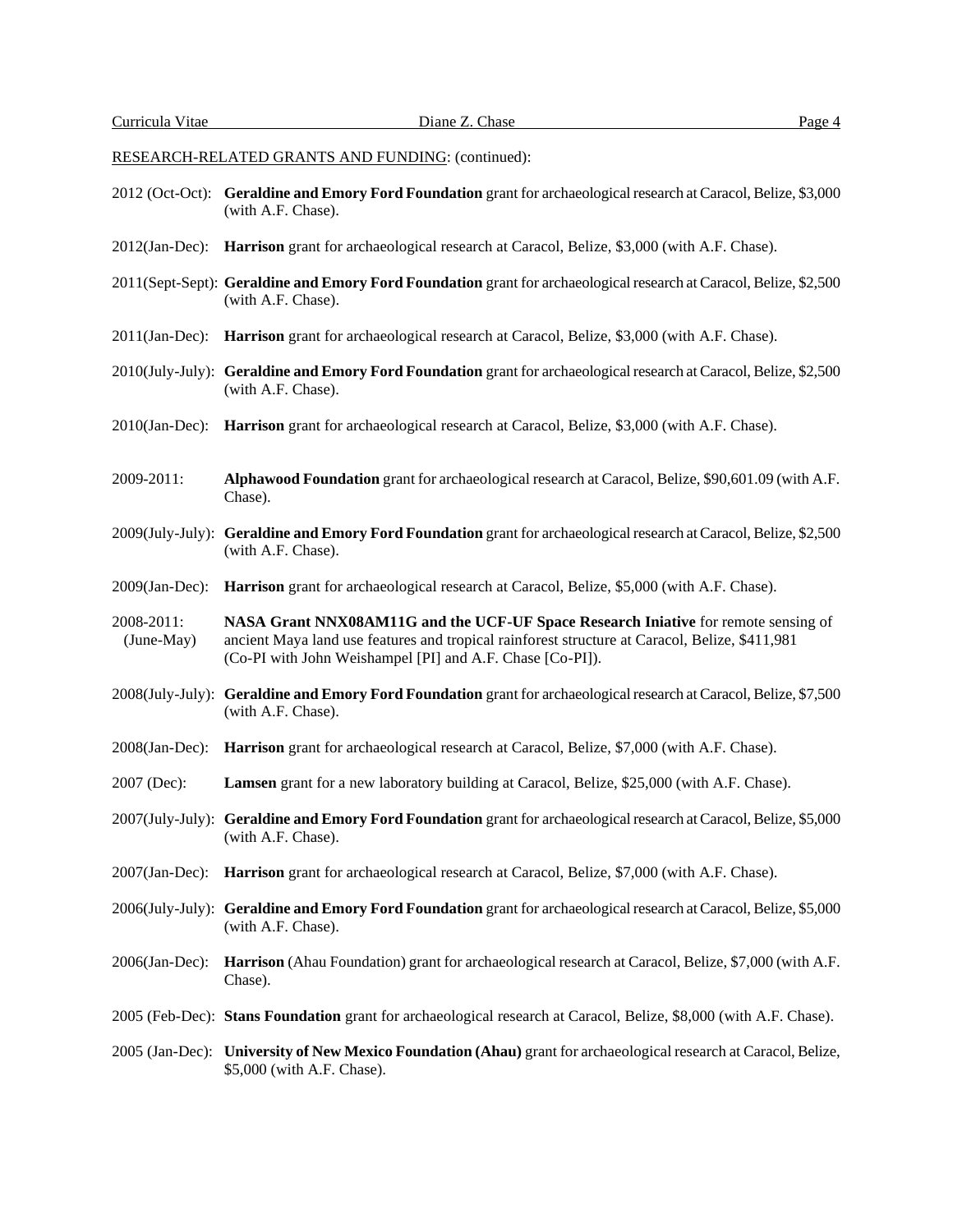- 2004 (May-Dec): **Glick Foundation** grant to establish the *Judy Glick Memorial Scholarship* for Belizean archaeology students, \$7,500 (with A.F. Chase).
- 2004 (Feb-Dec): **Stans Foundation** grant for archaeological research at Caracol, Belize, \$8,000 (with A.F. Chase).
- 2004(Jan-Dec): **Ahau Foundation** grant for archaeological research at Caracol, Belize, \$5,000 (with A.F. Chase).
- 2003 (Feb-May): **Stans Foundation** grant for archaeological research at Caracol, Belize, \$7,500 (with A.F. Chase).
- 2003(Jan-Dec): **Ahau Foundation** grant for archaeological research at Caracol, Belize, \$7,500 (with A.F. Chase).
- 2002(Jan-Dec): **Ahau Foundation** grant for archaeological research at Caracol, Belize and shipping of human bone to UCF, \$9,000 (with A.F. Chase).
- 2002 (Jan-May): **Stans Foundation** grant for archaeological research at Caracol, Belize, \$7,500 (with A.F. Chase).
- 2001(Jan-April): Private Donation of Funds to the UCF Foundation (1184.013), \$2,200 (with A.F. Chase).
- 2001-2004: **National Science Foundation** Grant DBI-0115837 for acquistion of an isotope ratio mass (Sept-Aug) spectrometer, \$162,855 (with T. Dupras, A.F. Chase, J.D. Roth, J. Waterman, and G. Worthy); an additional \$65, 520 in internal UCF funds were provided as a match.
- 2001 (Jan-Aug): **Ahau Foundation** grant for archaeological research at Caracol, Belize, \$6,000 (with A.F. Chase).
- 2001 (Jan-May): **Stans Foundation** grant for archaeological research at Caracol, Belize, \$7,500 (with A.F. Chase).
- 2001(Jan-April): Private Donation of Funds to the UCF Foundation (1184.013)l, \$3,600 (with A.F. Chase).
- 2000 (Jan-Aug): **Ahau Foundation** grant for archaeological research at Caracol, Belize, \$7,500 (with A.F. Chase).
- 2000 (Jan-May): **Stans Foundation** grant for archaeological research at Caracol, Belize, \$5,000 (with A.F. Chase).
- 2000(Jan-April): Private Donation of Funds to the UCF Foundation (1184.013), \$6,200 (with A.F. Chase).
- 1999 (Jan-Aug): **Ahau Foundation** grant for archaeological research at Caracol, Belize, \$7,500 (with A.F. Chase).
- 1999 (Jan-May): **Stans Foundation** grant for archaeological research at Caracol, Belize, \$5,000 (with A.F. Chase).
- 1999(Jan-April): Private Donation of Funds to the UCF Foundation (1184.013), \$2,800 (with A.F. Chase).
- 1998 (Jan-Dec): **Stans Foundation** grant for archaeological research at Caracol, Belize, \$10,000 (with A.F. Chase).
- 1998(Jan-April): Private Donation of Funds to the UCF Foundation (1184.013), \$3,750 (with A.F. Chase; includes \$950 from the **J.I. Kislak Foundation** towards a freezer).
- 1998 (Jan-Aug): **Ahau Foundation** grant for archaeological research at Caracol, Belize, \$5,000 (with A.F. Chase).
- 1997-8(Ag-Ag): **National Science Foundation** Grant No. SBR 97-08637 for development of a computerized archaeological information system for Caracol, Belize, \$59,845.
- 1997 (Jan-Dec): Private Donation of funds to the UCF Foundation (1184.013), \$9,350 (with A.F. Chase).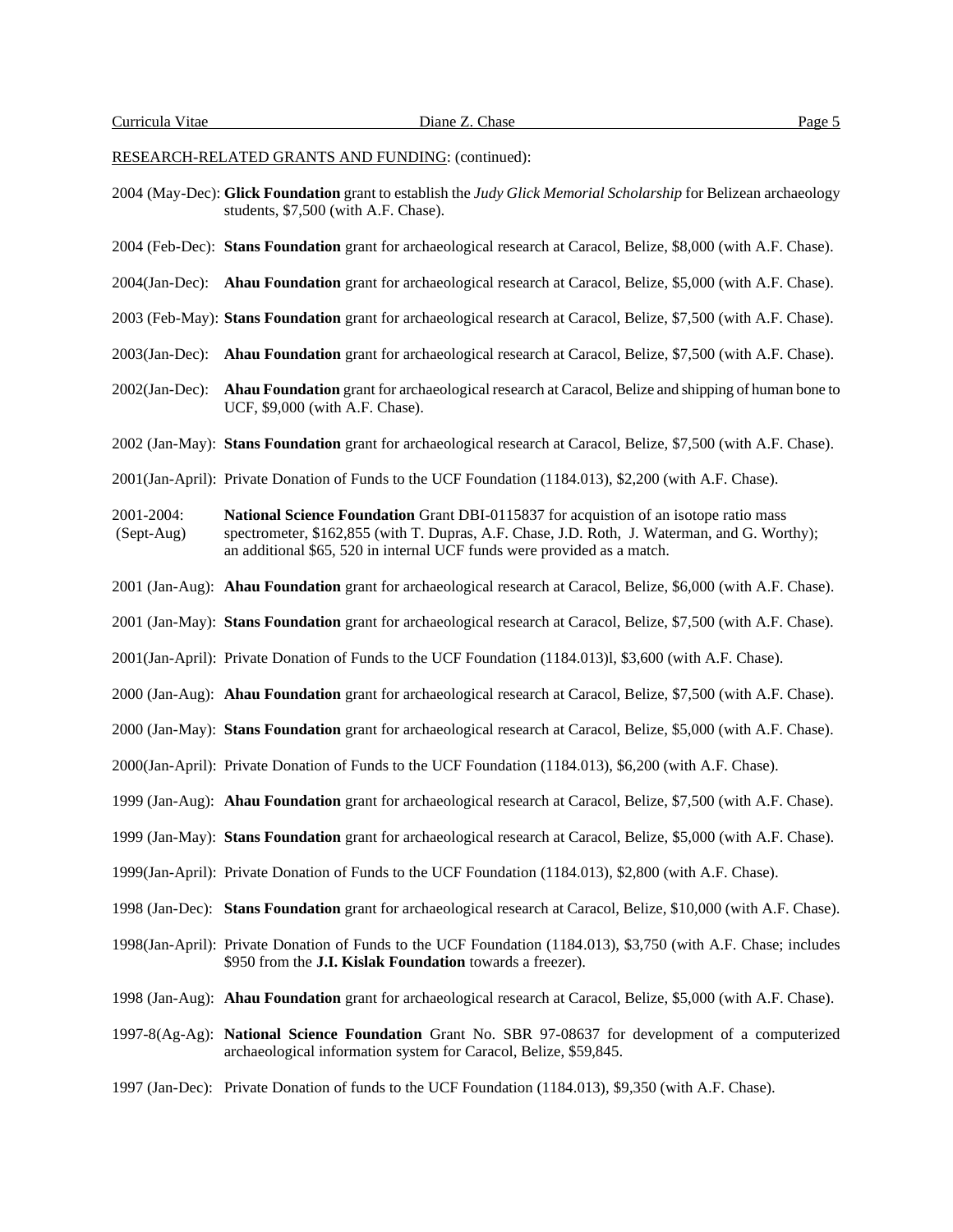- 1997 (Feb-Aug): **Stans Foundation** grant for archaeological research at Caracol, Belize, \$5,000 (with A.F. Chase).
- 1997 (Feb-May): **Foundation for the Advancement of Mesoamerican Studies, Inc.** grant (FAMSI No. 96014) for archaeological research at Caracol, Belize, \$9,012 (with A.F. Chase).
- 1996 (Jan-Dec): Private Donation of Funds to the UCF Foundation (1184.013), \$11,360 (with A.F. Chase).
- 1996 (Jan-Dec): **Dart Foundation** grant for archaeological research at Caracol, Belize, \$10,000 (with A.F. Chase).
- 1995 (Jan-Dec): Private Donation of Funds to the UCF Foundation (1184.013), \$6,675 (with A.F. Chase).
- 1994-96(Jan-Jn): **National Science Foundation** Grant No. SBR-9311773 for archaeological research at Caracol, Belize, \$219,369 (with A.F. Chase).
- 1994 (Jan-Dec): Private Donation of Funds to the UCF Foundation (1184.013), \$6,715 (with A.F. Chase).
- 1993 (Jan-Dec): Private Donation of Funds to the UCF Foundation (78-9709-008), \$5,120.07 (with A.F. Chase).
- 1993 (Feb-June): **Government of Belize** grant for consolidation and archaeology research at Caracol, Belize, \$67,500 (with A.F. Chase).
- 1992 (Jan-Dec): Private Donation of Funds to the UCF Foundation (78-9709-008), \$2,600.00 (with A.F. Chase).
- 1992 (Jan-Dec): **USAID/Government of Belize** grant for research and consolidation at Caracol, Belize, \$50,000 USAID, \$18,950 Belize; total = \$68,950 (with A.F. Chase).
- 1991 (Jan-Dec): Private Donation of Funds to the UCF Foundation (78-9709-008), \$3,250.00 (with A.F. Chase).
- 1991 (Jan-Dec): **USAID/Government of Belize** grant for archaeological research and consolidation at Caracol, Belize, \$130,000 USAID, \$37,500 Belize; total = \$167,500 (with A.F. Chase).
- 1990 (Jan-Dec): Private Donation of Funds to the UCF Foundation (78-9709-008), \$4,486.29 (with A.F. Chase).
- 1989(Jn)-90(D): **USAID/Government of Belize** grant for archaeological research and consolidation at Caracol, Belize, \$310,000 USAID, \$86,400 Belize; total = \$396,400 (with A.F. Chase).
- 1989 (Jan-Dec): **Harry Frank Guggenheim Foundation** grant for archaeological research at Caracol,Belize, \$20,109 (with A.F. Chase).
- 1988 (Jan-Dec): **Harry Frank Guggenheim Foundation** grant for archaeological research at Caracol, Belize, \$18,856 (with A.F. Chase).
- 1988 (Jan-Dec): Private Donation of Funds to the UCF Foundation (78-9709-008), \$9,121 (with A.F. Chase).
- 1987-88: **Institute of Maya Studies** (Miami) grant for research at Caracol, Belize, \$2,525 (with A.F. Chase).
- 1987 (Feb-May): Private Donation of Funds to the UCF Foundation (78-9798-000) for archaeological research at Caracol, Belize, \$25,245 (with A.F. Chase).
- 1986 (Jan-June): Private Donation of Funds to the UCF Foundation (11-84-802) for archaeological research at Caracol, Belize, \$70,100 (with A.F. Chase).
- 1985 (May-Ag): **National Science Foundation** Grant No. BNS-8509304 for archaeological research at Santa Rita Corozal, Belize, \$64,110 (with A.F. Chase).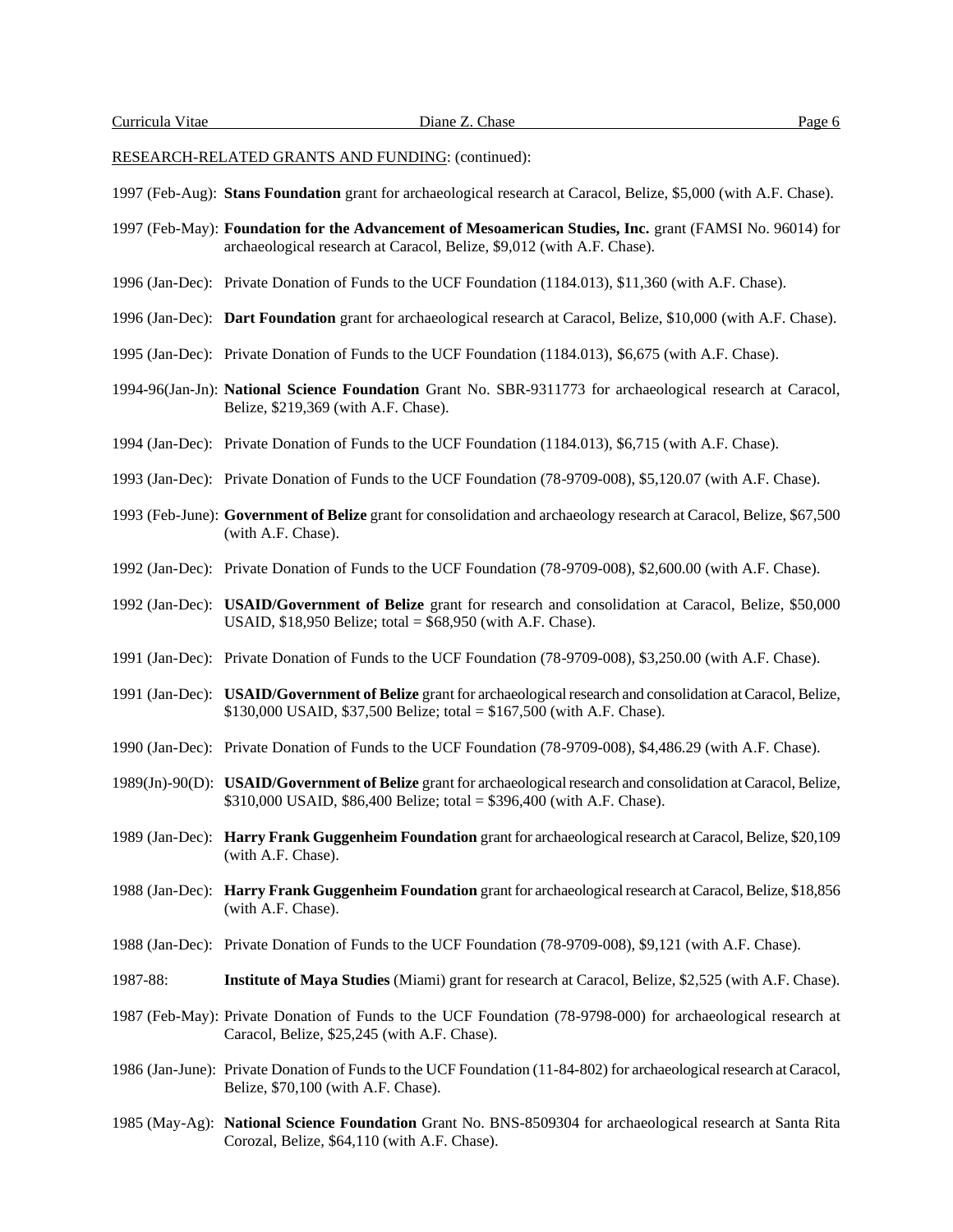- 1985 (Jan-April): Private Donation of Funds to the UCF Foundation (28-1184-004) for archaeological research at Caracol, Belize, \$78,080 (with A.F. Chase).
- 1984 (Ap-Aug): **National Science Foundation** Grant No. BNS-8318531 for archaeological work at Santa Rita Corozal \$64,357 (with A.F. Chase).
- 1984 (Ap-Aug): Dean's grant from The College of The University of Pennsylvania to involve undergraduates in archaeological research at Santa Rita Corozal \$3,000 (with A.F. Chase).
- 1983 (Ap-July): Funding from The University Museum of the University of Pennsylvania for analysis of the Tayasal-Paxcaman Zone pottery.
- 1981 (May-Ag): Funding from the Chair, Department of Anthropology of the University of Pennsylvania for analysis of Santa Rita Corozal archaeological materials in Belmopan, Belize.
- 1980 (May-Ag): Youth Activities Grant from the New York Chapter of the **Explorer's Club** for archaeological research at Santa Rita, Belize.
- 1980 (May-Ag): Grant from **Sigma Xi** for archaeological research at Santa Rita, Belize.
- 1980 (May-Ag): Funding from The University Museum of the University of Pennsylvania for excavations at Santa Rita, Belize.
- 1979 (May-Ag): Funding from the Dept. of Anthropology of the University of Pennsylvania for archaeological research at the sites of Nohmul and Santa Rita, Belize.
- 1979 (May-Ag): Dean's grant from The College of the University of Pennsylvania for excavation at the sites of Nohmul and Santa Rita, Belize.
- 1979 (May-Ag): Youth Activities Grant from the Philadelphia Chapter of the **Explorer's Club** for archaeological research at the sites of Nohmul and Santa Rita, Belize.
- 1979 (May): Funding from The University Museum of the University of Pennsylvania for shipping archaeological materials from Belize to The University Museum.
- 1978 (May-July): Funding from the Department of Anthropology of the University of Pennsylvania for archaeological research at Nohmul, Belize.
- 1974 (May-Ag): Funding offered from the Department of Anthropology of the University of Pennsylvania for archaeological fieldwork in Guatemala (declined).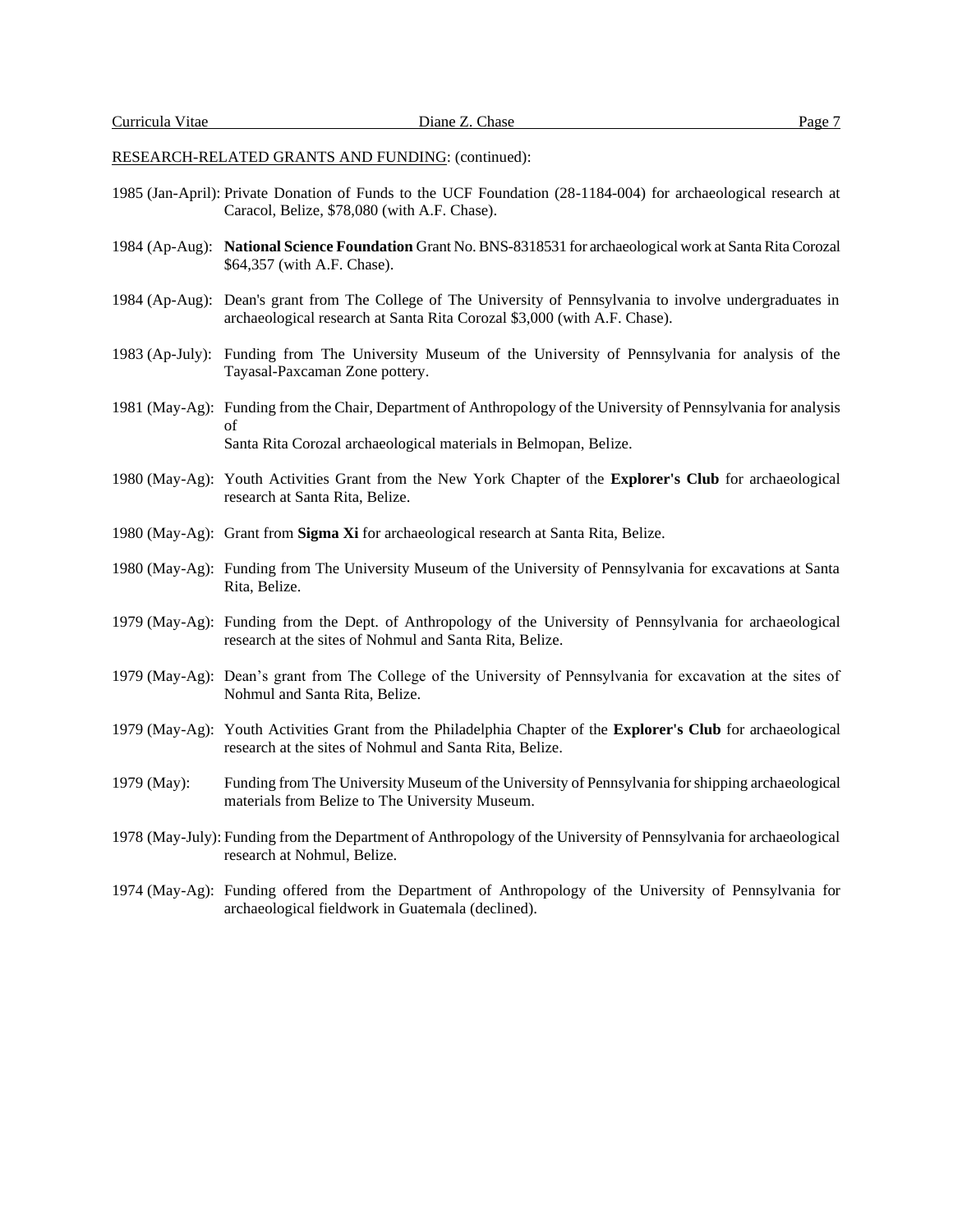## TEACHING-RELATED GRANTS AND FUNDING:

| Spring 2004         | Awarded a UCF Undergraduate Teaching Materials Grant for Anthropology from a Faculty Senate<br>initiative (with Tosha Dupras and John Schultz), \$17,646.                                                                                                                                                        |
|---------------------|------------------------------------------------------------------------------------------------------------------------------------------------------------------------------------------------------------------------------------------------------------------------------------------------------------------|
| <b>Spring 2001:</b> | Student Lyndsey Wood was a awarded an undergraduate research award to study Belize Red ceramics<br>(with A.F. Chase), \$1,000.                                                                                                                                                                                   |
| Spring 2000:        | Awarded a Faculty Development Grant to participate in the FCTL Summer Institute as part of a FLAC<br>team, \$1,000 (declined because of potential conflict-of-interest as Interdisciplinary Coordinator; the<br>Interdisciplinary Council awards grants for interdisciplinary teaching in the Summer Institute). |
| Fall 1999:          | Awarded a Faculty Development Grant for participation and training in distance-learning, \$5,000.                                                                                                                                                                                                                |
| Fall 1998:          | Awarded a CAS Dean's Initiative Grant to begin to convert an existing class into one that is media-<br>enhanced, \$500.                                                                                                                                                                                          |
| Summer 1990:        | Project Advisor for National Endowment for the Humanities Younger Scholars award to Wendy<br>Giddens (\$2200).                                                                                                                                                                                                   |
| Summer 1988:        | Project Advisor for National Endowment for the Humanities Younger Scholars award to Chriss<br>Earnest (\$2200).                                                                                                                                                                                                  |
|                     | 1978 (Sept-Dec): Teaching Fellowship from the Department of Anthropology of the University of Pennsylvania.                                                                                                                                                                                                      |
|                     | 1978(Jn)-81(D): Partial Fellowship from Department of Anthropology of the University of Pennsylvania for teaching<br>assistance to J. Witthoft.                                                                                                                                                                  |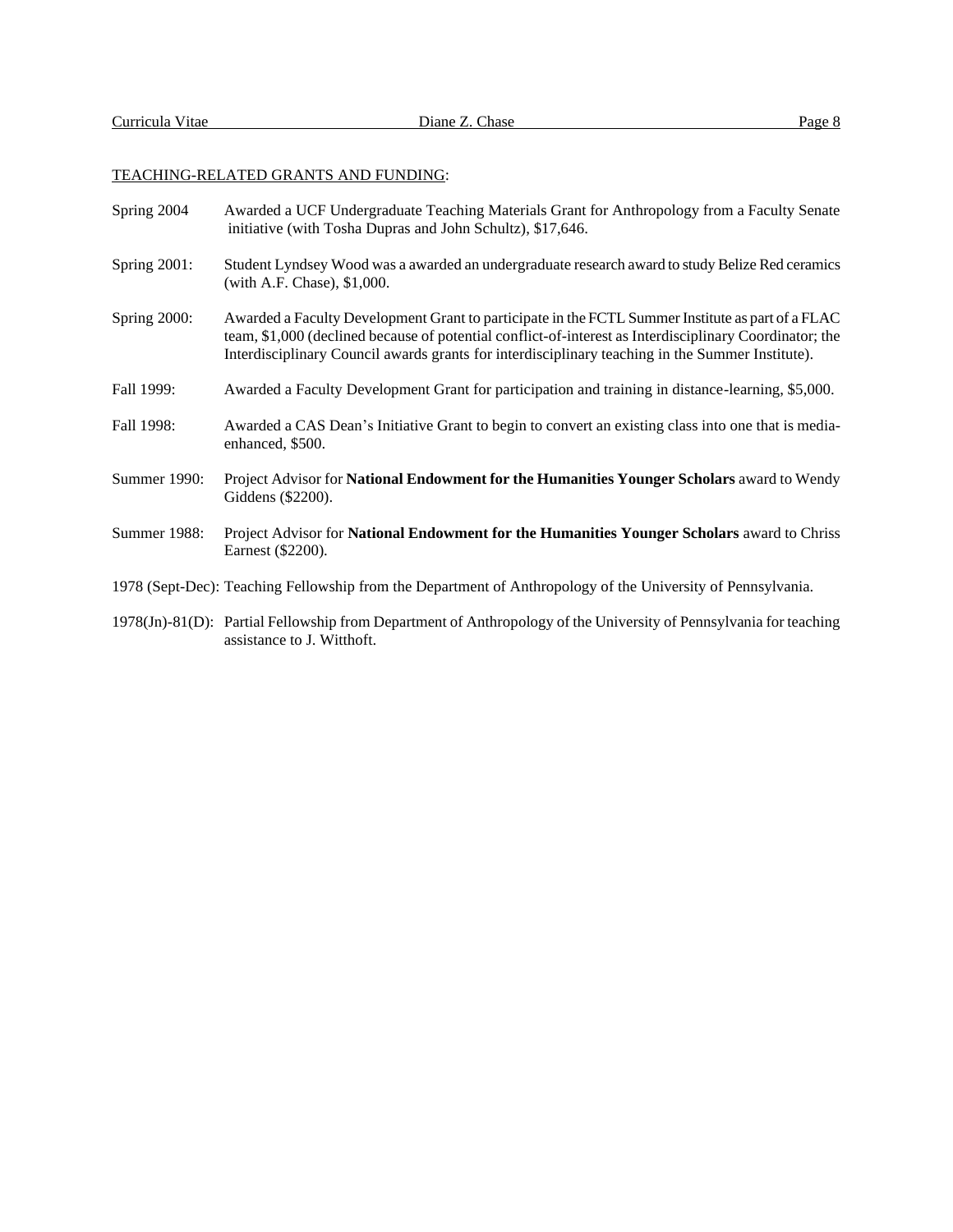## PUBLICATIONS:

## Books and Monographs:

| in prep. | Arlen F. Chase and Diane Z. Chase, <i>The Archaeological Ceramics of Caracol</i> , <i>Belize</i> , monograph in<br>Maya Studies Series, University Press of Florida.                                                                                 |
|----------|------------------------------------------------------------------------------------------------------------------------------------------------------------------------------------------------------------------------------------------------------|
| in prep. | Adrian S.Z. Chase, Arlen F. Chase, and Diane Z. Chase, Editors, Mesoamerican Population History,<br>University of Arizona Press, Tucson (for 2023).                                                                                                  |
| in draft | Arlen F. Chase, Diane Z. Chase, and Adrian S.Z. Chase. Maya Archaeology and Caracol, Belize:<br>Reconstructing an Ancient Civilization, contract signed and advance awarded, University of<br>Oklahoma Press, Norman (Summer 2022 final submission). |
| 1992     | 2013,2003,1994, Diane Z. Chase and Arlen F. Chase, Editors, Mesoamerican Elites: An Archaeological Assessment,<br>University of Oklahoma Press, 375 pp. $+$ xiv; hardback printing $-$ June 1992; paperback printing $-$<br>1994, 2003, 2013.        |
| 1994     | Diane Z. Chase and Arlen F. Chase, Editors, <i>Studies in the Archaeology of Caracol, Belize</i> , Pre-<br>Columbian Art Research Institute Monograph 7, San Francisco, 193 pp. + vi.                                                                |
| 1988     | Diane Z. Chase and Arlen F. Chase, A Postclassic Perspective: Excavations at the Maya Site of Santa<br>Rita Corozal, Belize, Pre-Columbian Art Research Institute Monograph 4, San Francisco, 138 pp. + vi.                                          |
| 1987     | Arlen F. Chase and Diane Z. Chase, Investigations at the Classic Maya City of Caracol, Belize: 1985-<br>1987, Pre-Columbian Art Research Institute Monograph 3, San Francisco, 121 pp. + vi.                                                         |

#### Articles and Book Chapters:

- review Diane Z. Chase, Arlen F. Chase, and Adrian S.Z. Chase, "Economic and Socio-Political Change during the Classic and Terminal Classic Periods at Caracol, Belize," in Bernadette Cap and Rachel Horowitz, Eds., *Ancient Maya Embedded Economies,* University Press of Colorado, Louisville.
- review Amy E. Thompson, John P. Walden, Adrian S.Z. Chase, Scott R. Hutson, Damien B. Marken, Bernadette Cap, Eric C. Fries, M. Rodrigo Guzman Piedrasanta, Timothy S. Hare, Sherman W. Horn III, George J. Micheletti, Shane M. Montgomery, Jessica Munson, Heather Richards-Rissetto, Kyle Shaw-Muller, Traci Ardren, Jaime J. Awe, M. Kathryn Brown, Michael Callaghan, Claire E. Ebert, Anabel Ford, Rafael A. Guerra, Julie A. Hoggarth, Brigitte Kovacevich, John Moris, Holley Moyes, Terry G. Powis, Jason Yaeger, Brett A. Houk, Keith M. Prufer, Arlen F. Chase, and Diane Z. Chase, "Ancient Lowland Maya Neighborhoods: Average Nearest Neighbor Analysis and Kernel Density Models, Environments, and Urban Scale." *Plos ONE*.
- review Arlen F. Chase and Diane Z. Chase, "Variability in the Early Maya Lowlands: Comparing the Preclassic at Caracol (Belize), Tayasal (Guatemala), and Santa Rita Corozal (Belize)," in F. Estrada-Belli and A. Runggaldier, Eds., *The Preclassic Maya: The Making of Lowland Civilization,* Routledge, New York.
- review Arlen F. Chase and Diane Z. Chase, "Scale and Political Integration in Ancient Maya Polities: Ideology, Frame Analysis, and Caracol, Belize," In M. Canuto and M. Lemoureux St-Hilaire, Eds., *Regimes of the Classic Maya: Towards an Archaeology of Political Communities*, Cambridge University Press,Cambridge.
- 2023 Diane Z. Chase and Arlen F. Chase, "The Materialization of Time in the Maya Archaeological Record: Examples from Caracol and Santa Rita Corozal, Belize." In D.A. Freidel, A.F. Chase, A. Dowd, and J. Murdock, Eds., *The Materialization of Time in the Ancient Maya World: Mythic History and Ritual Order,*  University Press of Florida, Gainesville (in press).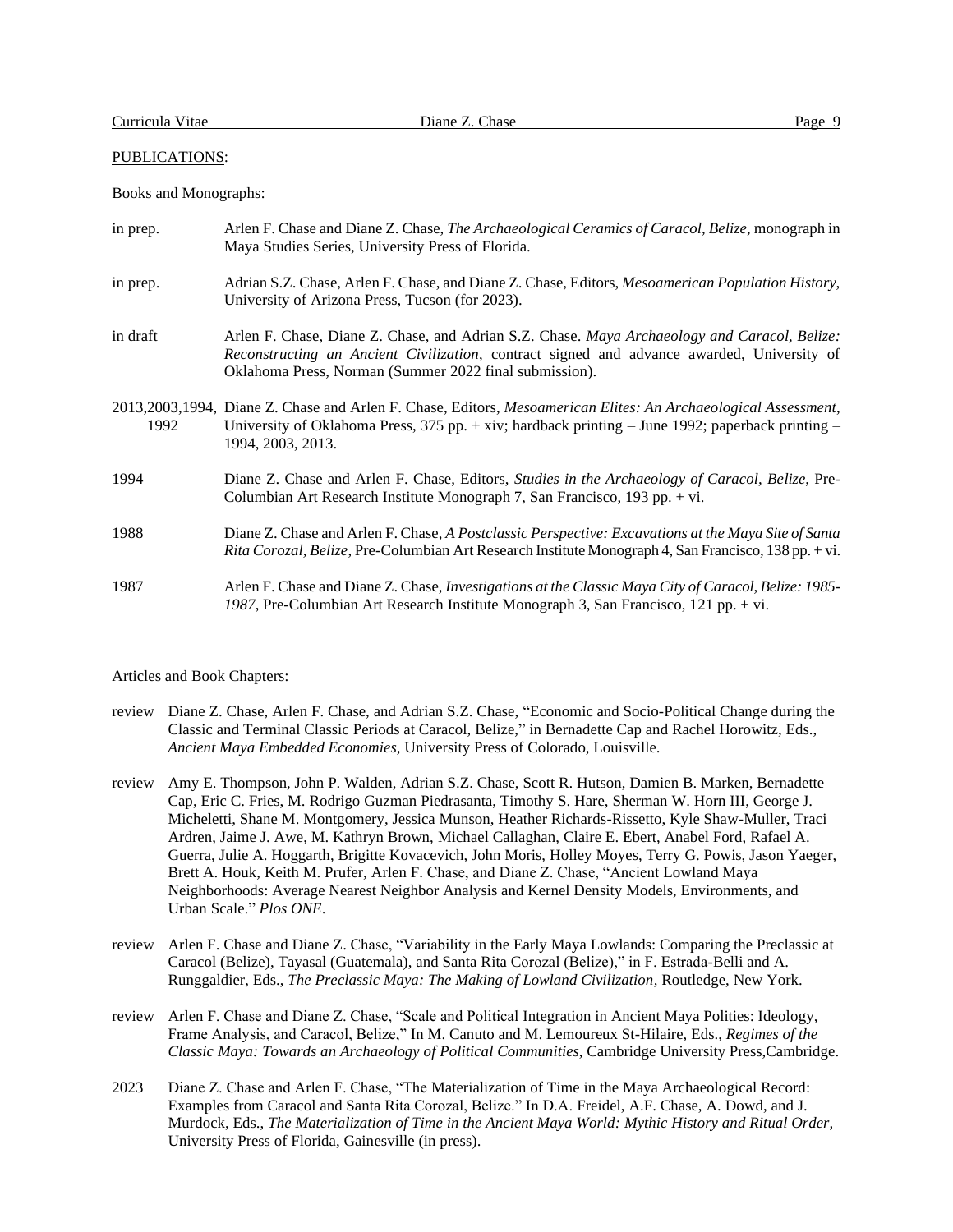- 2023 Arlen F. Chase, Diane Z. Chase, and Adrian S.Z. Chase, "A Decade Later: The Impact of Caracol LiDAR Surveys on Archaeological Interpretation in the Maya Area," in M. Canuto and F. Estrada-Belli, Eds. *Lowland Maya Settlement Patterns in the Age of Lidar,* Middle American Research Institute, New Orleans.
- 2022 Lucas R.M. Johnson, Arlen F. Chase, and Diane Z. Chase, "An Interpretative Framework and Description of Ritualized Obsidian from Caracol, Belize." In Z. Hrubry, Ed. *Crafting Celestial Fire in Classic Mesoamerica: The Technologies of Ceremonial Chipped-Stone Production,* University Press of Colorado, Boulder (in press).
- 2022 Arlen F. Chase, Diane Z. Chase, and Adrian S.Z. Chase "Caracol, Belize and Tikal, Guatemala: Ancient Human-Nature Relationships in their Socio-Political Context," in J. Larmon, L. Lucero, and F. Valdez, Eds., *Sustainability and Water Management in the Maya World and Beyond*, pp. 143-170. University Press of Colorado, Boulder.
- 2021 Diane Z. Chase, "Archaeology, The Academy, and Women: Finding One's Own Path," *Heritage* 4: 1725- 1736*.*
- 2021 Diane Z. Chase and Arlen F. Chase, "The Rupture of Classic Maya Divine Kingship from the Perspective of Postclassic Archaeology, Iconography, and Ethnohistory," In T. Okoshi, A.F. Chase, P. Nondedeo, and M.C. Arnauld, Eds., *Maya Kingship: Rupture and Transformation from Classic to Postclassic Times*, pp. 291-310. University Press of Florida, Gainesville.
- 2021 Arlen F. Chase, M. Charlotte Arnauld, Diane Z. Chase, Philippe Nondedeo, and Tsubasa Okoshi, "The Rupture and Transformation of Maya Kingship: An Epilogue," In T. Okoshi, A.F. Chase, P. Nondedeo, and M.C. Arnauld, Eds., *Maya Kingship: Rupture and Transformation from Classic to Postclassic Times*, pp. 349-356. University Press of Florida, Gainesville.
- 2021 Arlen F. Chase and Diane Z. Chase, "The Transformation of Maya Rulership at Caracol, Belize," In T. Okoshi, A.F. Chase, P. Nondedeo, and M.C. Arnauld, Eds., *Maya Kingship: Rupture and Transformation from Classic to Postclassic Times*, pp. 224-245. University Press of Florida, Gainesville.
- 2020 Diane Z. Chase and Arlen F. Chase, "The Economic Landscape of Caracol, Belize," in M. Masson, D. Freidel, and A. Demarest, Eds., *The Real Business of Ancient Maya Economies: From Farmers' Fields to Rulers' Realms*, pp. 132-148. University Press of Florida, Gainesville.
- 2020 Arlen F. Chase and Diane Z. Chase, "Life at the Edge of the Maya World: Late Classic Period Ceramics from Burials and Caches at Santa Rita Corozal, Belize." *Research Reports in Belizean Archaeology* 17: 33- 44.
- 2020 Jaime J. Awe, Jorge Can, Arlen F. Chase, and Diane Z. Chase, "Archaeological Investigations and Conservation at Santa Rita Corozal: Results of the 2012-2013 Belize Institute of Archaeology Project." *Research Reports in Belizean Archaeology* 17: 153-165.
- 2020 Arlen F. Chase, Diane Z. Chase, John M. Morris, Jaime J. Awe, and Adrian S.Z. Chase, "Archaeology and Heritage Management in the Maya Area: History and Practice at Caracol, Belize." *Heritage* 3(2): 436-456.
	- 2021 REPRINTED in: C. Fisher and A.F. Chase, Eds., *Maya Anthropological Archaeology*, pp. 53-73, MDPI Press, Zurich (Switzerland).
- 2020 Arlen F. Chase and Diane Z. Chase, "The Materialization of Classic Period Maya Warfare: Caracol Stranger-Kings at Tikal," in T.W. Stanton and M.K. Brown, Eds., *A Forest of History: The Maya after the Emergence of Divine Kingship*, pp. 20-48. University Press of Colorado, Boulder.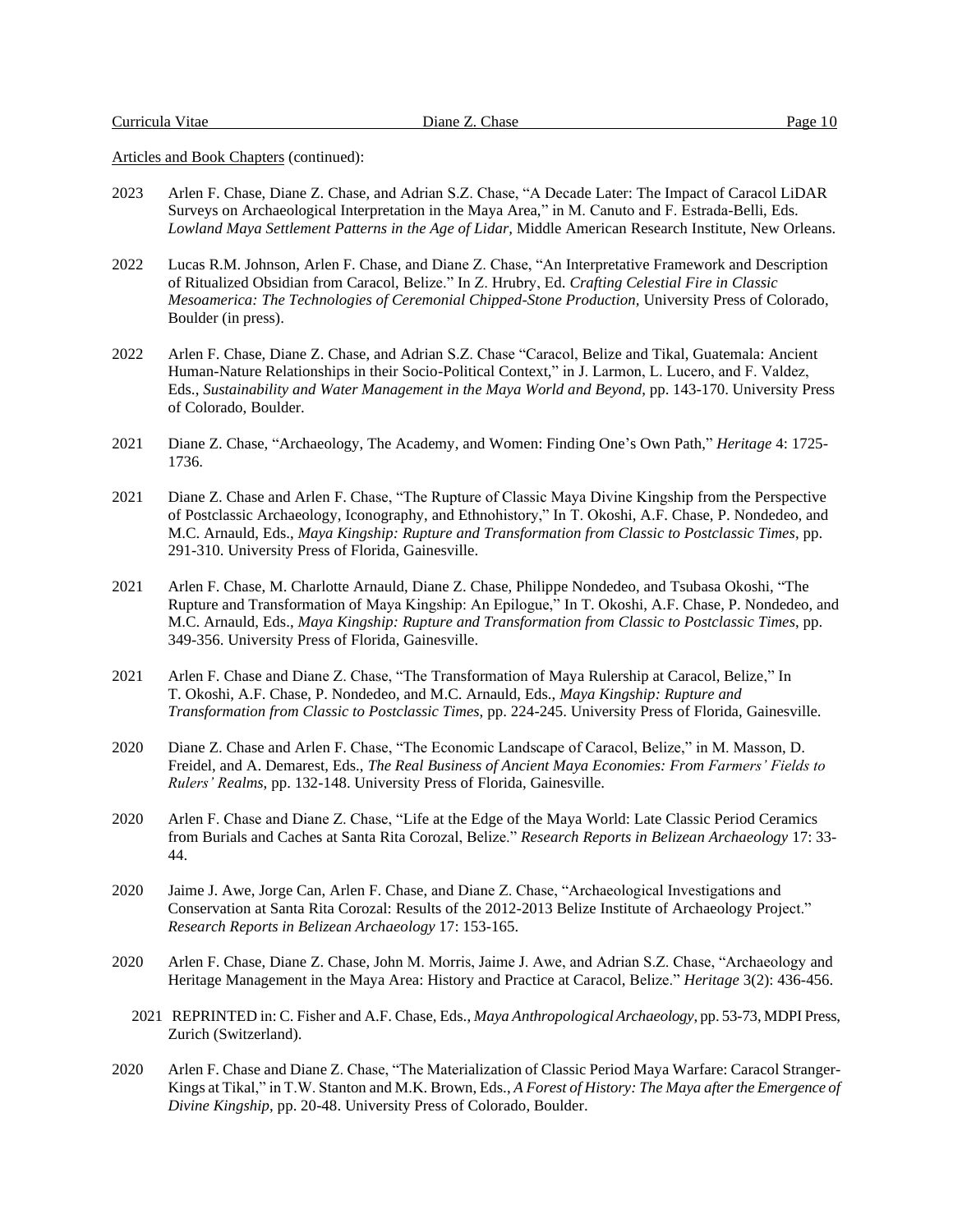- 2020 Arlen F. Chase and Diane Z. Chase, "Final Moments: Contextualizing On-Floor Archaeological Materials from Caracol, Belize." *Ancient Mesoamerica* 31(1): 77-87.
- 2020 Adrian S.Z. Chase, Diane Z. Chase, and Arlen F. Chase, "Ethics, New Colonialism, and Lidar Data: A Decade of Lidar in Maya Archaeology." *Journal of Computer Applications in Archaeology,* 3(1), pp. 51-62.
- 2020 Arlen F. Chase, Diane Z. Chase, and Adrian S.Z. Chase, "The Maya City of Caracol, Belize: The Integration of an Anthropogenic Landscape," In S. Hutson and T. Ardren, Eds., *The Maya World,* pp. 344- 363, Routledge Press, London.
- 2020 Arlen F. Chase and Diane Z. Chase, "Monumental Landscapes of the Maya: Cogitating on a Past Built Environment," In B.A. Houk, B. Arroyo, and T.G. Powis, Eds., *Approaches to Monumental Landscapes of the Ancient Maya,* pp. 335-348. University Press of Florida, Gainesville.
- 2020 Diane Z. Chase, Arlen F. Chase, and Adrian S.Z. Chase, "Caracol's Impact on the Landscape of the Classic Period Maya: Urbanism and Complex Interaction in a Tropical Environment," In B.A. Houk, B. Arroyo, and T.G. Powis, Eds., *Approaches to Monumental Landscapes of the Ancient Maya,* pp. 109-130. University Press of Florida, Gainesville.
- 2019 Christophe Helmke, Arlen F. Chase, and Diane Z. Chase, "Another Look at Stela 2 of Caracol, Belize." *Mexicon* 41(4): 97-104.
- 2019 Arlen F. Chase and Diane Z. Chase, "Central Belize and the Development of Maya Archaeology: A Critical Assessment," *Research Reports in Belizean Archaeology* 16: 3-19.
- 2019 Arlen F. Chase and Diane Z. Chase, "El Origen del Mundo Maya: Las Raices Preclasicas." *Desperta Ferro - Arqueologia e Historia* 23: 12-17.
- 2019 Scott Heckbert, Christian Isendahl, Joel D. Gunn, Simon Brewer, Vernon L. Scarborough, Arlen F. Chase, Diane Z. Chase, Robert Costanza, Nicholas P. Dunning, Temothy Beach, Sheryl Luzzadder-Beach, David L. Lentz, and Paul Sinclair, "Growing the Ancient Maya Social-Ecological System from the Bottom Up," in C. Isendahl and D. Stump, Eds., *Handbook of Historical Ecology and Applied Archaeology*, pp. 302-322. Oxford University Press, Oxford (on line April 2016; DOI:10.1093/oxfordhb/9780199672691.013.30).
- 2018 Arlen F. Chase and Diane Z. Chase, Sampling and Timeframes: Contextualizing the Protoclassic and Early Classic Periods at Caracol, Belize," *Research Reports in Belizean Archaeology* 15: 3-15.
- 2018 Adrian S.Z. Chase, Diane Z. Chase, and Arlen F. Chase, "Situating Preclassic Interments and Fire-Pits at Santa Rita Corozal, Belize," *Research Reports in Belizean Archaeology* 15: 159-167.
- 2018 Max Seidita, Diane Z. Chase, and Arlen F. Chase, "Chetumal's Dragonglass: Postclassic Obsidian Production and Exchange in Santa Rita Corozal, Belize," *Research Reports in Belizean Archaeology* 15: 169-178.
- 2017 Diane Z. Chase and Arlen F. Chase, "Caracol, Belize and Changing Perceptions of Ancient Maya Society." *Journal of Archaeological Research* 25(3): 185-249. (DOI 10.1007/s10814-016-9101-z)
- 2017 Arlen F. Chase and Diane Z. Chase, "Ancient Maya Architecture and Spatial Layouts: Contextualizing Caana at Caracol, Belize," *Research Reports in Belizean Archaeology* 14: 13-22.
- 2017 Arlen F. Chase and Diane Z. Chase. "E Groups and the Rise of Complexity in the Southeastern Maya Lowlands," in D. Freidel et al., Eds., *Maya E Groups: Calendars, Astronomy, and Urbanism in the Early Lowlands*, pp. 31-71. University of Florida Press, Gainesville.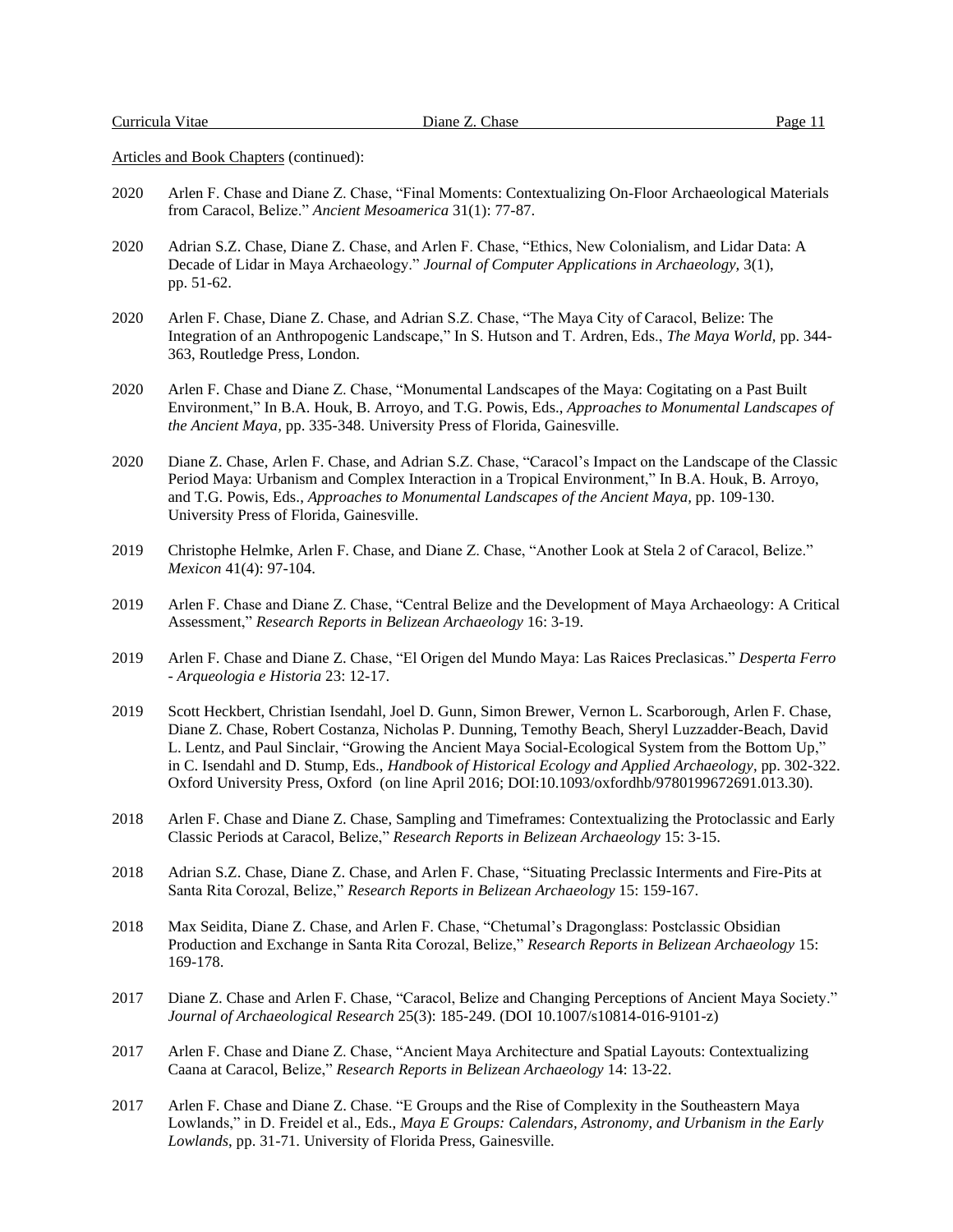- 2017 Diane Z. Chase, Patricia McAnany, and Jeremy A. Sabloff. "Epilogue: E Groups and Their Significance to the Ancient Maya,," in D. Freidel et al., Eds., *Maya E Groups: Calendars, Astronomy, and Urbanism in the Early Lowlands*, pp. 578-582. University of Florida Press, Gainesville.
- 2017 Adrian S.Z. Chase, Diane Z. Chase, and Arlen F. Chase, "LiDAR for Archaeological Research and the Study of Historical Landscapes," in Nicola Masini and Francesco Soldovieri, Eds., *Sensing the Past: From Artifact to Historical Site,* pp. 89-100, Springer, New York.
- 2017 Arlen F. Chase and Diane Z. Chase, "Detection of Maya Ruins by LiDAR: Applications, Case Study, and Issues," in Nicola Masini and Francesco Soldovieri, Eds., *Sensing the Past: From Artifact to Historical Site*, pp. 455-468, Springer, New York.
- 2016 Arlen F. Chase and Diane Z. Chase, "Urbanism and Anthropogenic Landscapes," *Annual Review of Anthropology* 45: 361-376 (online July 29, 2016; DOI: 10.1146/annurev-anthro-102215-095852).
- 2016 Arlen F. Chase, Kathryn Reese-Taylor, Juan Carlos Fernandez, and Diane Z. Chase, "Progression and Issues in the Mesoamerican Geospatial Revolution: An Introduction," *Advances in Archaeological Practice* 4(3): 219-231.
- 2016 Arlen F. Chase and Diane Z. Chase, "The Ancient Maya City: Anthropogenic Landscapes, Settlement Archaeology, and Caracol, Belize," *Research Reports in Belizean Archaeology* 13: 3-14.
- 2015 Arlen F. Chase, Diane Z. Chase, Richard Terry, Jacob M. Horlacher, and Adrian S.Z. Chase, "Markets Among the Ancient Maya: The Case of Caracol, Belize," in E. King, Ed., *The Ancient Maya Marketplace: The Archaeology of Transient Space*, pp. 226-250, University of Arizona Press, Tucson.
- 2015 Arlen F. Chase and Diane Z. Chase, "The Domestic Economy of Caracol, Belize: Articulating with the Institutional Economy in an Ancient Maya Urban Setting," *Research Reports in Belizean Archaeology* 12: 15-23.
- 2015 Diane Z. Chase and Arlen F. Chase, "Thirty Years of Archaeology at Caracol, Belize: Retrospective and Prospective," *Research Reports in Belizean Archaeology* 12:3-14.
- 2015 Lucas R. Martindale Johnson, Maureen Carpenter, Arlen F. Chase, and Diane Z. Chase, "Articulating with the Broader Economy: Chert Pressure Blade Technology in a Caracol Residential Group," *Research Reports in Belizean Archaeology* 12:77-87.
- 2015 Arlen F. Chase and Diane Z. Chase, "A New Terminal Classic Carved Altar from Caracol, Belize," *Mexicon* XXXVII (2):47-49.
- 2014 Arlen F. Chase, Diane Z. Chase, Jaime J. Awe, John F. Weishampel, Gyles Iannone, Holley Moyes, Jason Yaeger, and M. Katheryn Brown, "The Use of LiDAR in Understanding the Ancient Maya Landscape: Caracol and Western Belize," *Advances in Archaeological Practice* 2(3): 208-221.
- 2014 Arlen F. Chase, Diane Z. Chase, Jaime J. Awe, John F. Weishampel, Gyles Iannone, Holley Moyes, Jason Yaeger, M. Kathryn Brown, Ramesh L. Shrestha, William E. Carter, and Juan Fernandez Diaz, "Ancient Maya Regional Settlement and Inter-Site Analysis: The 2013 West-Central Belize LiDAR Survey," *Remote Sensing* 6(9): 8671-8695.
- 2014 Diane Z. Chase and Arlen F. Chase, "Path Dependency in the Rise and Denouement of a Classic Maya City: The Case of Caracol, Belize," in A.F. Chase and V.L. Scarborough, Eds., *The Resilience and Vulnerability of Ancient Landscapes: Transforming Maya Archaeology through IHOPE*, AP3A Paper 24(1), pp. 142-154, American Anthropological Association, Arlington, VA.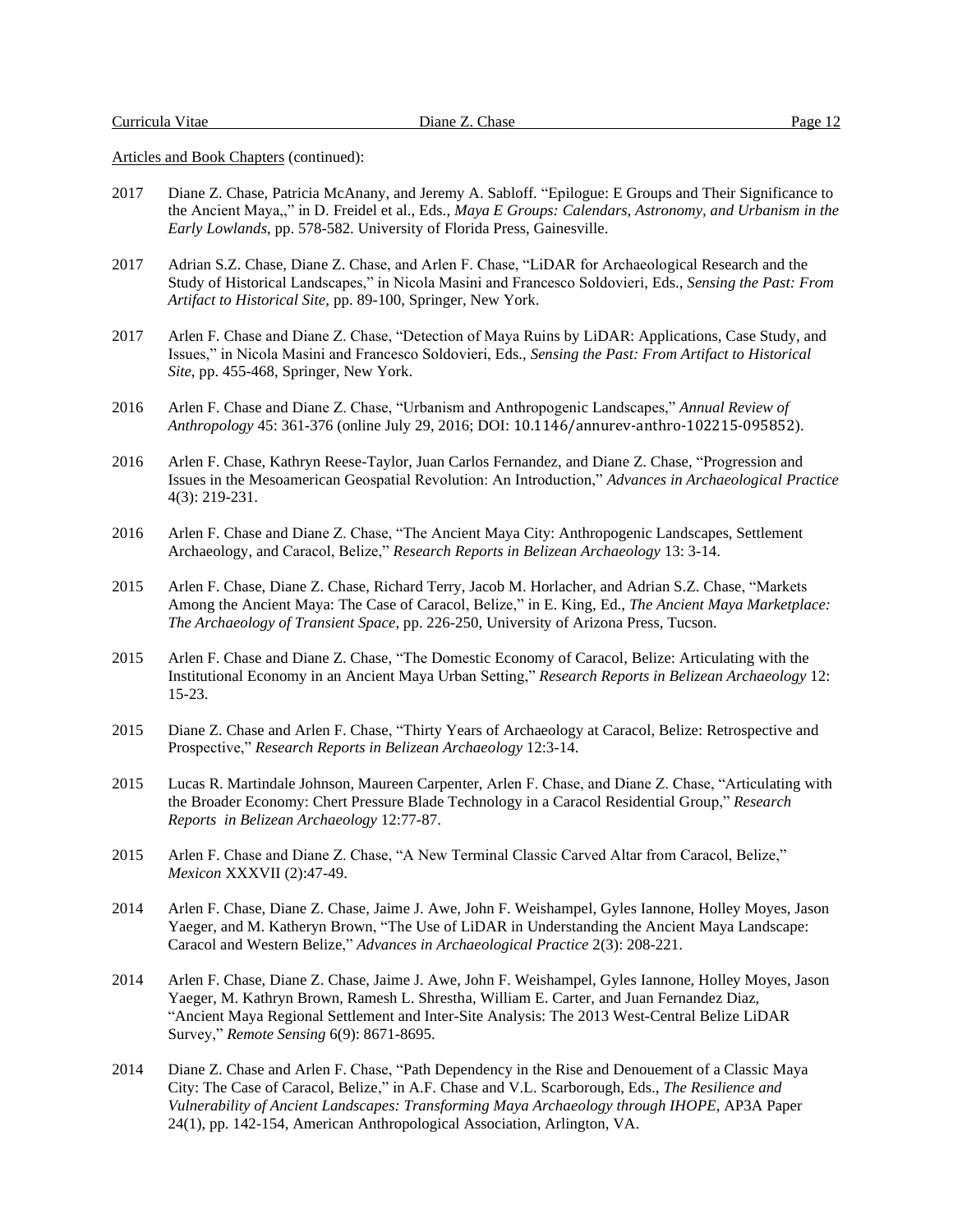- 2014 Iannone, Gyles, Keith Prufer, and Diane Z. Chase, "Resilience and Vulnerability in the Maya Hinterlands," in A.F. Chase and V. Scarborough, Eds., *The Resilience and Vulnerability of Ancient Landscapes: Transforming Maya Archaeology through IHOPE*, AP3A Paper 24(1), pp. 155-170, American Anthropological Association, Arlington, VA.
- 2014 Diane Z. Chase and Arlen F. Chase, "Ancient Maya Markets and the Economic Integration of Caracol, Belize," *Ancient Mesoamerica* 25(1):239-250.
- 2014 Arlen F. Chase and Diane Z. Chase, "Houses, Households, and Residential Groups at Caracol, Belize," *Research Reports in Belizean Archaeology* 11:3-17.
- 2014 Arlen F. Chase, Lisa J. Lucero, Vernon L. Scarborough, Diane Z. Chase, Rafael Cobos, Nicholas Dunning, Joel Gunn, Scott Fedick, Vilma Fialko, Michelle Hegmon, Gyles Iannone, David L. Lentz, Rodrigo Liendo, Keith Prufer, Jeremy A. Sabloff, Joseph Tainter, Fred Valdez, Jr., and Sander van der Leeuw, "Tropical Landscapes and the Ancient Maya: Environment, Archaeology, and Change," in A.F. Chase and V.L. Scarborough, Eds., *The Resilience and Vulnerability of Ancient Landscapes: Transforming Maya Archaeology through IHOPE*, AP3A Paper 24(1), pp. 11-29, American Anthropological Association, Arlington, VA.
- 2014 Petra Cunningham-Smith, Arlen F. Chase, and Diane Z. Chase, "Fish from Afar: Marine Use at Caracol, Belize," *Research Reports in Belizean Archaeology* 11:43-53.
- 2014 Gyles Iannone, Arlen F. Chase, Diane Z. Chase, Jaime Awe, Holley Moyes, George Brook, Jason Polk, James Webster, and James Conolly, "An Archaeological Consideration of Long-Term Socio-Environmental Dynamics on the Vaca Plateau, Belize," in G. Iannone, Ed., *The Great Maya Droughts in Cultural Context: Case Studies in Resilience and Vulnerability*, pp. 271-300. University Press of Colorado, Boulder.
- 2013 John F. Weishampel, Jessica N. Hightower, Arlen F. Chase, and Diane Z. Chase "Remote Sensing of Below-Canopy Land Use Features from the Maya Polity of Caracol," in F. Djinjian and S. Robert, Eds., *Understanding Landscapes: From Discovery through Land Their Spatial Organization,* pp. 131-136. Archaeopress, British Archaeological Reports, Oxford.
- 2013 Arlen F. Chase and Diane Z. Chase, "Temporal Cycles in the Archaeology of Maya Residential Groups from Caracol, Belize," *Research Reports in Belizean Archaeology* 10:13-23.
- 2013 Arlen F. Chase, Diane Z. Chase, and John F. Weishampel, "The Use of LiDAR at the Maya Site of Caracol, Belize," in D. Comer and M. Harrower, Eds., *Mapping Archaeological Landscapes from Space: In Observance of the 40th Anniversary of the World Heritage Convention,* pp. 187-197, Springer, New York.
- 2013 Arlen F. Chase and Diane Z. Chase, "Interpreting Form and Context: Ceramic Subcomplexes at Caracol, Nohmul, and Santa Rita Corozal, Belize," in J. Aimers, Ed., *Ancient Maya Pottery: Classification, Analysis, and Interpretation*, pp. 46-73, University Press of Florida, Gainesville.
- 2012 Arlen F. Chase, Diane Z. Chase, Christopher T. Fisher, Stephen J. Leisz, and John F. Weishampel, "Geospatial Revolution and Remote Sensing LiDAR in Mesoamerican Archaeology," *PNAS* (*Proceedings of the National Academy of Science*) 109(32): 12916-12921. **- consistently ranked as #1 in the Top 20 Articles in Domain of Article 22802623 by BioMedLib –**
- 2012 Vernon Scarborough, Arlen F. Chase, and Diane Z. Chase, "Low Density Urbanism, Sustainability, and IHOPE-Maya: Can the Past Provide more than History?" *UGEC Viewpoints (Connecting past and present lessons in urbanization and the environment)* 8:20-24.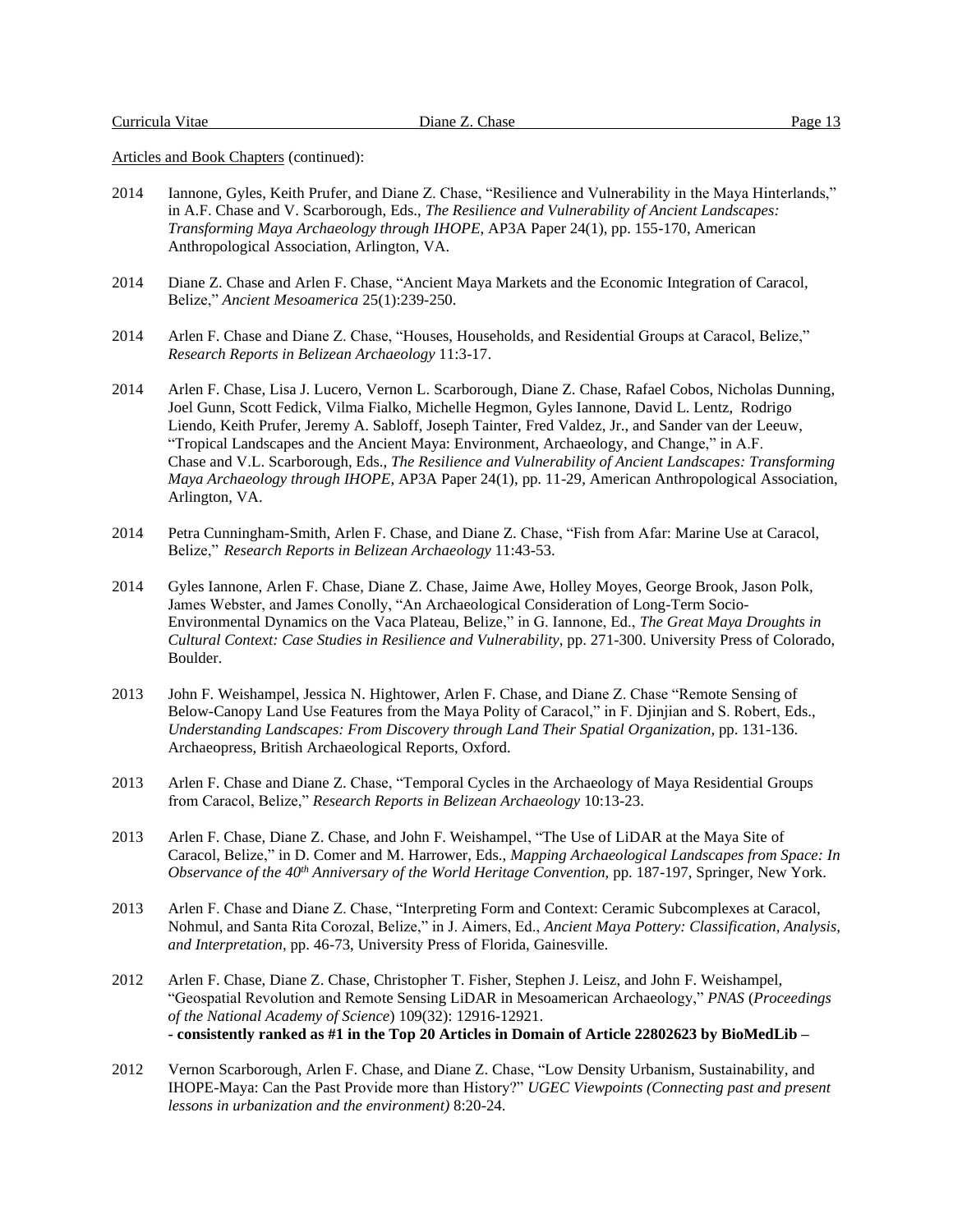- 2012 Arlen F. Chase and Diane Z. Chase, "Complex Societiesin the Southern Maya Lowlands: Their Development and Florescence in the Archaeological Record," in D.L. Nichols and C.A. Pool, Eds., *Oxford Handbook of Mesoamerican Archaeology*, pp. 255-267, Oxford University Press, New York.
- 2012 John F. Weishampel, Jessica Hightower, Arlen F. Chase, and Diane Z. Chase, "Use of Airborne LiDAR to Delineate Canopy Degradation and Encroachment along the Guatemala-Belize Border," *Tropical Conservation Science* 5(1):12-24.
- 2012 Arlen F. Chase and Diane Z. Chase, "Belize Red Ceramics and Their Implications for Trade and Exchange in the Eastern Maya Lowlands," *Research Reports in Belizean Archaeology* 9:3-14.
- 2011 John F. Weishampel, Jessica Hightower, Arlen F. Chase, Diane Z. Chase, and Ryan A. Patrick, "Detection and Morphologic Analysis of Potential Below-Canopy Cave Openings in the Karst Landscape around the Maya Polity of Caracol using Airborne LiDAR," *Journal of Cave and Karst Studies* 73(3):187-196.
- 2011 Diane Z. Chase, Arlen F. Chase, Jaime J. Awe, John H. Walker, and John F. Weishampel, "Airborne LiDAR at Caracol, Belize and the Interpretation of Ancient Maya Society and Landscapes," *Research Reports in Belizean Archaeology* 8:61-73.
- 2011 Diane Z. Chase and Arlen F. Chase, "Ghosts amid the Ruins: Analyzing Relationships Between the Living and the Dead Among the Ancient Maya at Caracol, Belize," in J. Fitzsimmons and I. Shimada, Eds., *Living with the Dead: Mortuary Ritual in Mesoamerica*, pp. 78-101, University of Arizona Press, Tucson.
- 2011 Arlen F. Chase, Diane Z. Chase, John F. Weishampel, Jason B. Drake, Ramesh L. Shrestha, K. Clint Slatton, Jaime J. Awe, and William E. Carter. "Airborne LiDAR, Archaeology, and the Ancient Maya Landscape at Caracol, Belize," *Journal of Archaeological Science* 38:387-398. **- 2 nd most cited article for** *Journal of Archaeological Science***, January 2011-December 2016 - - Web of Science ranking of 29 for Anthropology (2010-2014) - - top 10 most cited for the** *Journal of Archaeological Science* **in 2021 -**
- 2011 Arlen F. Chase and Diane Z. Chase, "Status and Power: Caracol, Teotihuacan, and the Early Classic Maya World," *Research Reports in Belizean Archaeology* 8:3-18.
- 2010 Arlen F. Chase, Diane Z. Chase, and John Weishampel, "Lasers in the Jungle: Airborne sensors reveal a vast Maya Landscape." *Archaeology* 63(4):27-29.
- 2010 Weishampel, John F., Arlen F. Chase, Diane Z. Chase, Jason B. Drake, Ramesh L. Shrestha, K. Clint Slatton, Jaime J. Awe, Jessica Hightower, and James Angelo, "Remote Sensing of Ancient Maya Land Use Features at Caracol, Belize related to Tropical Rainforest Structure," in M. Forte, S. Campana, and C. Liuzza, Eds., *Space, Time, Place: Third International Conference on Remote Sensing in Archaeology*, pp. 45-52, British Archaeological Reports S2118, Archaeopress, Oxford, England.
- 2010 Arlen F. Chase and Diane Z. Chase, "The Context of Ritual: Examining the Archaeological Record at Caracol, Belize," *Research Reports in Belizean Archaeology* 7:3-15.
- 2010 Dianna L. Wilson-Mosley, Arlen F. Chase, and Diane Z. Chase, "Maya 'Travelers': Iconography, Liminality, and Ancient Maya Worldview," *Research Reports in Belizean Archaeology* 7:25-36.
- 2010 Diane Z. Chase and Arlen F. Chase, "Rituales Mezclados: Analizando Comportamientos Públicos y Privados en el Registro Arqueológico de Caracol," in A. Ciudad Ruiz, M.J. Iglesias, and M. Sorroche, Eds., *El Ritual en el Mundo Maya: de lo Privado a lo Público*, pp. 107-128, Publication 9, S.E.E.M., Grupo de Investigación Andalucia-America, CEPHIS-UNAM, Madrid.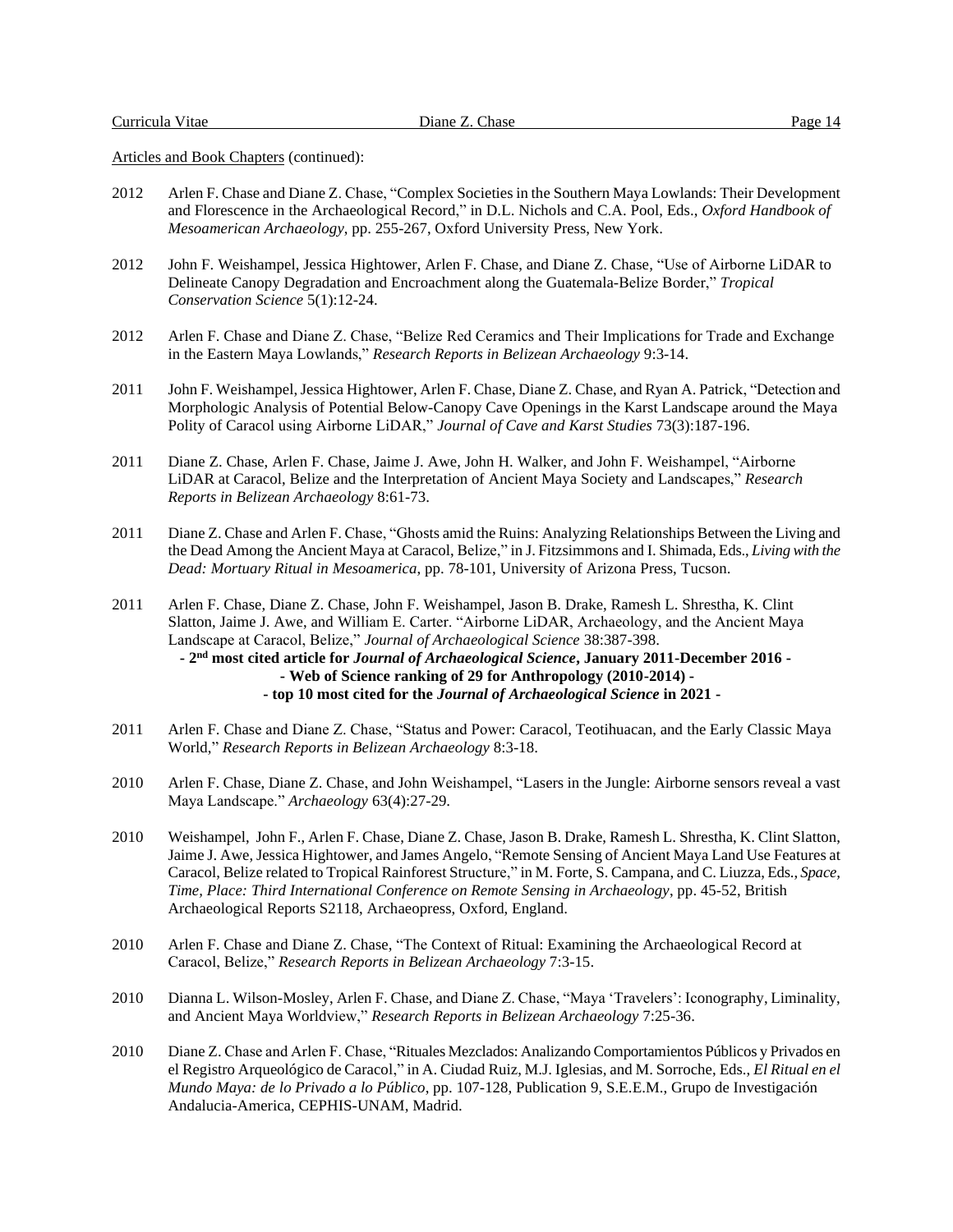- 2009 Arlen F. Chase, Diane Z. Chase, and Michael E. Smith, "States and Empires in Ancient Mesoamerica," *Ancient Mesoamerica* 20(2):175-182.
	- 2012 REPRINTED in: G. Serenaite and A Andrijauskas, Eds., *East-West: Comparative Studies* (translated into Lithuanian).
- 2009 Arlen F. Chase and Diane Z. Chase, "Symbolic Egalitarianism and Homogenized Distributions in the Archaeological Record at Caracol, Belize: Method, Theory, and Complexity," *Research Reports in Belizean Archaeology* 6:15-24.
- 2009 Diane Z. Chase and Arlen F. Chase, "Changes in Maya Religious Worldview: Liminality and the Archaeological Record," in L.G. Cecil and T.W. Pugh, Eds., *Maya Worldviews at Conquest*, pp. 219-237, University Press of Colorado, Boulder.
- 2008 Diane Z. Chase and Arlen F. Chase, "Que no nos Cuentan los Jeroglificos?: Arqueología e Historia en Caracol, Belice," *Mayab* 20:93-108.
- 2008 Arlen F. Chase, Diane Z. Chase, and Rafael Cobos, "Jeroglificos y Arqueologia Maya: Colusion o Colision?" *Mayab* 20:5-21.
- 2008 Diane Z. Chase and Arlen F. Chase, "Late Postclassic Ritual at Santa Rita Corozal, Belize: Understanding the Archaeology of a Maya Capital City," *Research Reports in Belizean Archaeology* 5:79-92.
- 2008 Arlen F. Chase and Diane Z. Chase, "Methodological Issues in the Archaeological Identification of the Terminal Classic and Postclassic Transition in the Maya Area," *Research Reports in Belizean Archaeology* 5:23-36.
- 2008 Diane Z. Chase, Arlen F. Chase, and John M. Morris, "Archaeological Myths of the Postclassic Period: Belizean Archaeology as 'Dragonslayer,'" *Research Reports in Belizean Archaeology* 5:3-11.
- 2008 Arlen F. Chase, Diane Z. Chase, Elayne Zorn, and Wendy G. Teeter, "Textiles and the Maya Archaeological Record: Gender, Power, and Status in Classic Period Caracol, Belize," *Ancient Mesoamerica* 19(1):127-142.
- 2007 Arlen F. Chase and Diane Z. Chase, "Ancient Maya Urban Development: Insights from the Archaeology of Caracol, Belize," *Journal of Belizean Studies* 29(2):60-71.
- 2007 Arlen F. Chase and Diane Z. Chase, "'This is the End:' Archaeological Transitions and the Terminal Classic Period at Caracol, Belize," *Research Reports in Belizean Archaeology* 4:13-27.
- 2006 Diane Z. Chase and Arlen F. Chase, "Framing the Maya Collapse: Continuity, Discontinuity, Method, and Practice in the Classic to Postclassic Southern Maya Lowlands," in G. Schwartz and J. Nichols, Eds., *After Collapse: The Regeneration of Complex Societies*, pp. 168-187, University of Arizona Press, Tucson.
- 2006 Diane Z. Chase and Arlen F. Chase, "The Dawn of Maya Civilization: Preclassic Archaeology from Santa Rita Corozal," *Research Reports in Belizean Archaeology* 3:85-100.
- 2006 Arlen F. Chase and Diane Z. Chase, "En medio de la nada, en el centro del Universo: Perspectivas sobre el desarrollo de las ciudades mayas," in M. J. Iglesias Ponce de Leon, R. Valencia Rivera, y A. Ciudad Ruiz, Eds.., *Nuevas Ciudades, Nuevas Patrias: Fundacion y Relocalizacion de ciudades en Mesoamerica y el Mediterraneo Antiguo*, pp. 39-64, SEEM, Madrid.
- 2006 Arlen F. Chase and Diane Z. Chase, "Before the Boom: Caracol's Preclassic Era," *Research Reports in Belizean Archaeology* 3:41-67.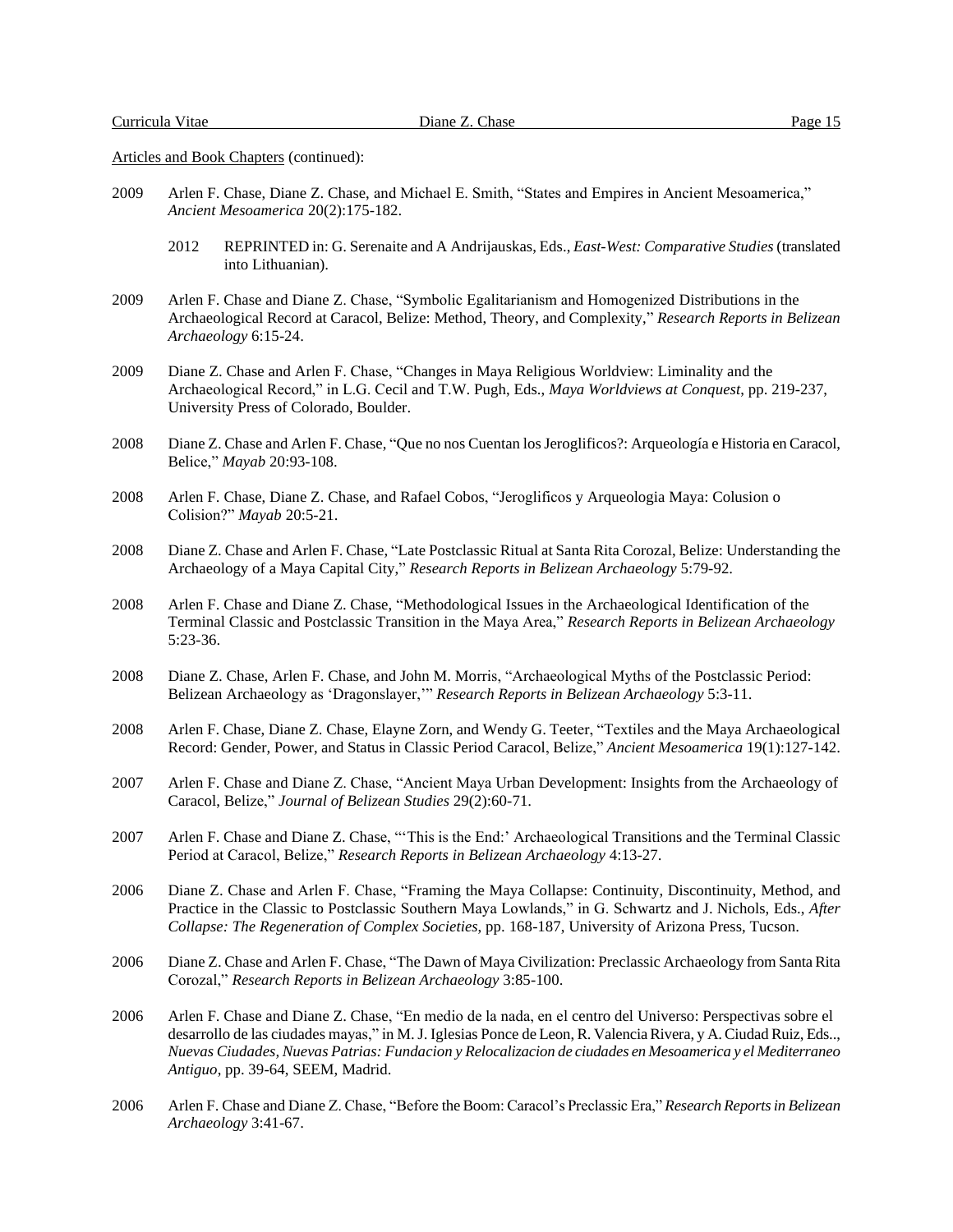- 2005 Diane Z. Chase and Arlen F. Chase, "The Early Classic Period at Santa Rita Corozal: Issues of Hierarchy, Heterarchy, and Stratification in Northern Belize," *Research Reports in Belizean Archaeology* 2:111-129.
- 2005 Arlen F. Chase and Diane Z. Chase, "The Early Classic Period at Caracol, Belize: Transitions, Complexity, and Methodological Issues in Maya Archaeology," *Research Reports in Belizean Archaeology* 2:17-38.
- 2005 Arlen F. Chase and Diane Z. Chase, "Contextualizing the Collapse: Hegemony and Terminal Classic Ceramics from Caracol, Belize," in S. Lopez Varella and A. Foias, Eds., *Geographies of Power: Understanding the Nature of Terminal Classic Pottery in the Maya Lowlands*, pp. 73-91, BAR Monograph S1447, Oxford.
- 2004 Arlen F. Chase, Diane Z. Chase, and Wendy Teeter, "Archaeology, Faunal Analysis, and Interpretation: Lessons from Maya Studies," *Archaeofauna* 13:11-18.
- 2004 Diane Z. Chase and Arlen F. Chase, "Patrones de Enterramiento y Cíclos Residenciales en Caracol, Belice," in R. Cobos, Ed., *Culto Funerario en la Sociedad Maya: Memoria de la Cuarta Mesa Redonda de Palenque*, pp. 203-230, INAH, Mexico, D.F.
- 2004 Diane Z. Chase, "Diverse Voices: Towards an Understanding of Belize Valley Archaeology," in J. Garber, Ed., *The Ancient Maya of the Belize Valley: Half a Century of Archaeological Research*, pp. 335-348, University Press of Florida, Gainesville.
- 2004 Arlen F. Chase and Diane Z. Chase, "Un Katun de Investigaciones en Caracol, Belice," *Arqueología Mexicana* 11(66):44-51.
- 2004 Diane Z. Chase and Arlen F. Chase, "Hermeneutics, Transitions, and Transformations in Classic to Postclassic Maya Society," in A. Demarest, P. Rice, and D. Rice, Eds., *The Terminal Classic in the Maya Lowlands: Collapse, Transition, and Transformation*, pp. 12-27, University Press of Colorado, Boulder.
- 2004 Arlen F. Chase and Diane Z. Chase, "Terminal Classic Status-Linked Ceramics and the Maya "Collapse:" *De Facto* Refuse at Caracol, Belize," in A. Demarest, P. Rice, and D. Rice, Eds., *The Terminal Classic in the Maya Lowlands: Collapse, Transition, and Transformation*, pp. 342-366, University Press of Colorado, Boulder.
- 2004 Diane Z. Chase and Arlen F. Chase, "Santa Rita Corozal: Twenty Years Later," *Research Reports in Belizean Archaeology* 1:243-255 (*Archaeological Investigations in the Eastern Lowlands*, edited by J. Awe, J. Morris, and S. Jones, Institute of Archaeology, NICH, Belize).
- 2004 Diane Z. Chase and Arlen F. Chase, "Archaeological Perspectives on Classic Maya Social Organization from Caracol, Belize," *Ancient Mesoamerica* 15:111-119. **- 3rd most downloaded article for** *Ancient Mesoamerica* **during calendar year 2011 - - 1st most downloaded article for** *Ancient Mesoamerica* **during calendar year 2010 -**
- 2004 Arlen F. Chase and Diane Z. Chase, "Exploring Ancient Economic Relationships at Caracol, Belize," *Research Reports in Belizean Archaeology* 1:115-127 (*Archaeological Investigations in the Eastern Lowlands*, edited by J. Awe, J. Morris, and S. Jones, Institute of Archaeology, NICH, Belize).
- 2003 Diane Z. Chase and Arlen F. Chase, "Texts and Contexts in Classic Maya Warfare: A Brief Consideration of Epigraphy and Archaeology at Caracol, Belize," in M.K. Brown and T. Stanton, Eds., *Ancient Mesoamerican Warfare*, pp. 171-188, Alta Mira Press, Walnut Creek.
- 2003 Diane Z. Chase and Arlen F. Chase, "Secular, Sagrado, y Revisitado: La Profanacion, Alteracion, y Reconsagracion de los Antiguos Entierros Mayas," in A. Ciudad Ruiz, M.H. Ruz Sosa, and M.J. Iglesias Ponce de Leon, Eds., *Antropología de la Eternidad: La Muerte en la Cultura Maya*, pp. 255-277, Publicación 7, Sociedad de los Estudios Mayas, Madrid.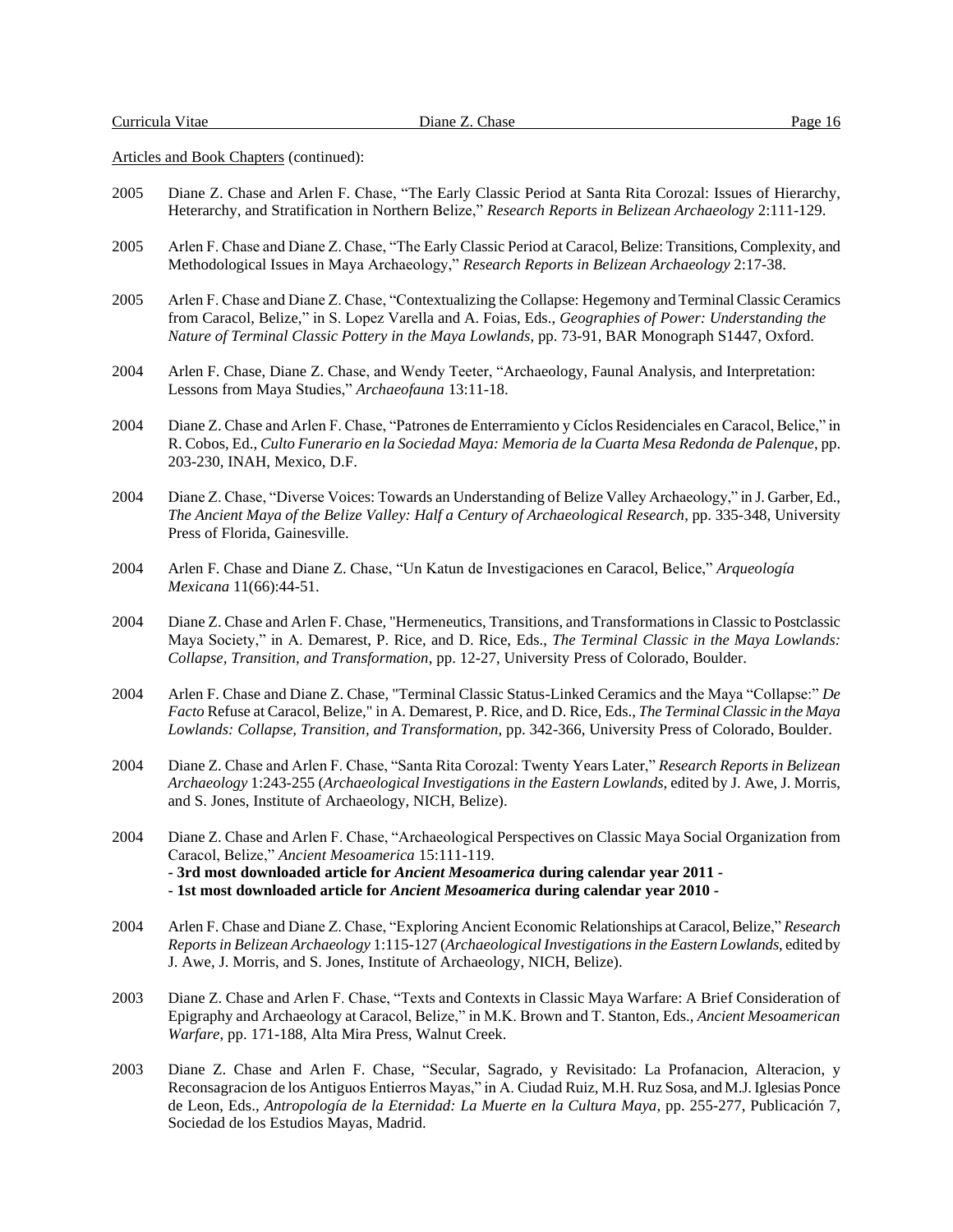- 2003 Arlen F. Chase and Diane Z. Chase, "Minor Centers, Complexity, and Scale in Lowland Maya Settlement Archaeology," in G. Iannone and S.V. Connell, Eds., *Perspectives on Ancient Maya Rural Complexity*, pp. 108- 118, Monograph 49, The Cotsen Institute of Archaeology, University of California, Los Angeles.
- 2002 Arlen F. Chase, Diane Z. Chase, and William A. Haviland, "Maya Social Organization from a "Big Site" Perspective: Classic Period Caracol, Belize and Tikal, Guatemala," in V. Testler, R. Cobos, and M. Greene, Eds., *Organizacion Social Maya: 1999 Palenque Mesa Redonda*, pp. 251-276, Instituto Nacional de Arqueologia e Historia, Mexico.
- 2002 Diane Z. Chase and Arlen F. Chase, "Classic Maya Warfare and Settlement Archaeology at Caracol, Belize," *Estudios de Cultura Maya* 22:33-51.
- 2001 Arlen F. Chase and Diane Z. Chase, "The Royal Court of Caracol, Belize: Its Palaces and People," in Takeshi Inomata and Stephen D. Houston, Eds., *Royal Courts of the Ancient Maya: Volume 2: Data and Case Studies*, pp. 102-137, Westview Press.
- 2001 Arlen F. Chase and Diane Z. Chase, "Ancient Maya Causeways and Site Organization at Caracol, Belize," *Ancient Mesoamerica* 12(2):1-9.
- 2001 Diane Z. Chase and Arlen F. Chase, "Underlying Structure in Maya Persistence: An Archaeological Perspective," *Acta Mesoamericana* 12:37-50 (special issue edited by U. Hostettler and M. Restall entitled *Maya Survivalism*), Markt Schwaben, Verlag A. Saurwein, Germany.
- 2001 Charles Hughes, J. Michael Moshell, David Reed, Diane Z. Chase, and Arlen F. Chase, "The Caracol Time Travel Project," *Journal of Visualization and Computer Animation* 12(4):203-214.
- 2001 Arlen F. Chase, Diane Z. Chase, and Christine White, "El Paisaje Urbano Maya: La Integración de los Espacios Construidos y la Estructura Social en Caracol, Belice, in A. Ciudad Ruiz, M.J. Iglesias Ponce de Leon, and M. del Carmen Martinez Martinez, Eds., *Reconstruyendo la Ciudad Maya: El Urbanismo en las Sociedades Antiguas*, pp. 95-122, Sociedad Española de Estudios Mayas, Madrid.
- 2000 Diane Z. Chase and Arlen F. Chase, "La Guerra entre los Antiguos Mayas," in Sylvia Trejo, Ed., *Memoria de la Primera Mesa Redonda de Palenque*, pp. 55-72, Instituto Nacional de Antropologia e Historia and Consejo Nacional para la Cultura y las Artes, Mexico, D.F.
- 2000 Arlen F. Chase and Diane Z. Chase, "Sixth and Seventh Century Variability in the Southern Maya Lowlands: Centralization and Integration at Caracol, Belize," in Joel D. Gunn, Ed., *The Years Without Summer: Tracing A.D. 536 and Its Aftermath*, pp. 55-65, BAR International Series 872, Archaeopress, Oxford.
- 2000 Diane Z. Chase and Arlen F. Chase, "Inferences about Abandonment: Maya Household Archaeology and Caracol, Belize," *Mayab* 13:67-77.
- 1999 Arlen F. Chase and Diane Z. Chase, "Hallowed Fire in Caracol," *Mundo Maya* 7(20):39-46.
- 1998 Arlen F. Chase and Diane Z. Chase, "Late Classic Maya Political Structure, Polity Size, and Warfare Arenas," in A. Ciudad Ruiz et al., Eds., *Anatomia de una civilizacion: Aproximaciones Interdisciplinarias a la Cultura Maya*, pp. 11-29, Sociedad Espanola de Estudios Mayas, Madrid.
- 1998 Arlen F. Chase and Diane Z. Chase, "Scale and Intensity in Classic Period Maya Agriculture: Terracing and Settlement at the 'Garden City' of Caracol, Belize," *Culture and Agriculture* 20(2):60-77.
- 1998 Diane Z. Chase, "Albergando a los Muertos en Caracol, Belice," *Los Investigadores de la Cultura Maya* 6(1):9- 25, Universidad Autonoma de Campeche, Campeche.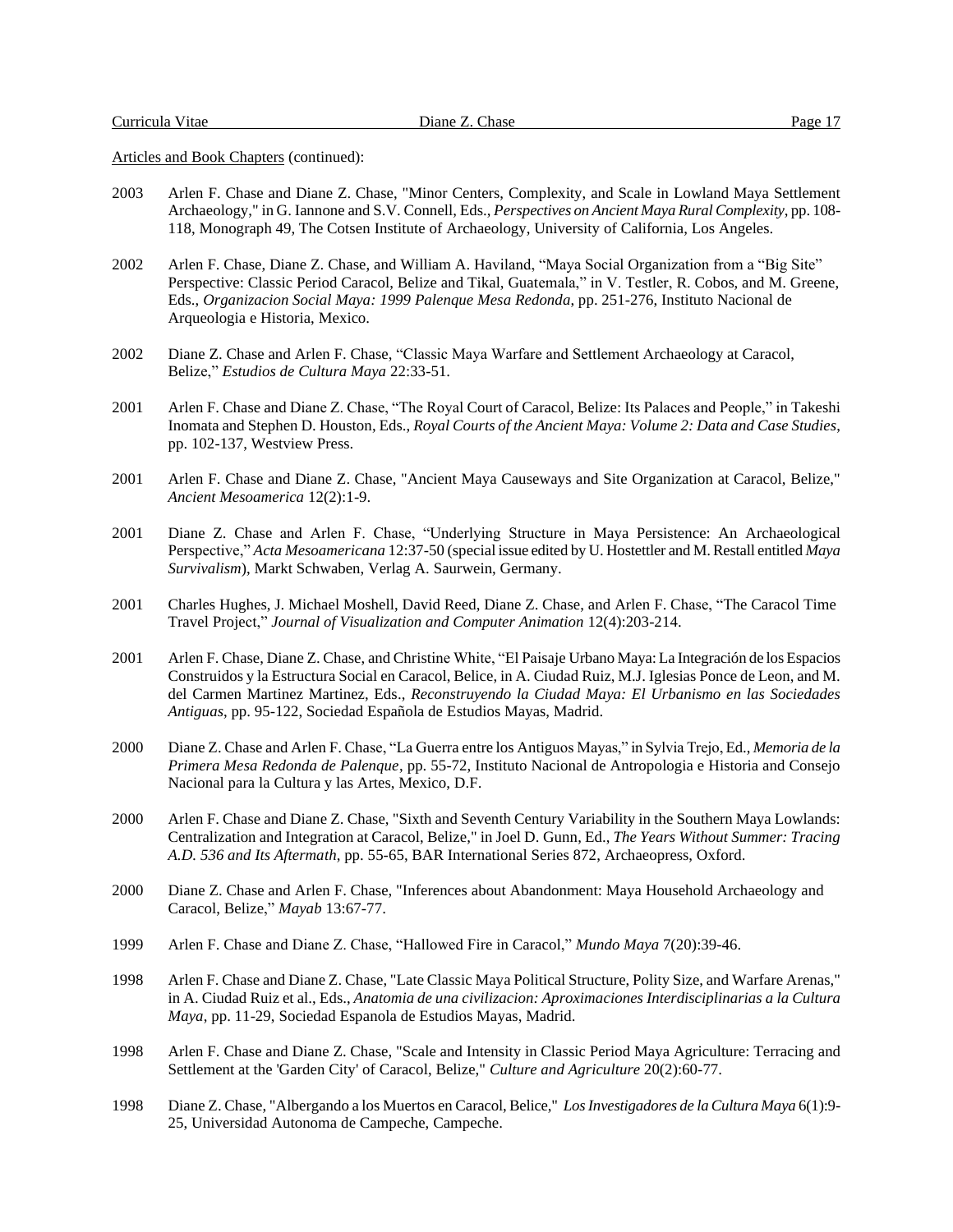Curricula Vitae Diane Z. Chase Page 18

- 1998 Diane Z. Chase and Arlen F. Chase, "The Architectural Context of Caches, Burials, and Other Ritual Activities for the Classic Period Maya (as Reflected at Caracol, Belize)," in Stephen D. Houston, Ed., *Function and Meaning in Classic Maya Architecture*, pp. 299-332, Dumbarton Oaks, Washington, D.C.
- 1997 Diane Z. Chase, "Southern Lowland Maya Archaeology and Human Skeletal Remains: Interpretations from Caracol (Belize), Santa Rita Corozal (Belize), and Tayasal (Guatemala)," in Stephen C. Whittington and David M. Reed, Eds., *Bones of the Maya: Studies of Ancient Skeletons*, pp. 15-27, Smithsonian Institution Press, Washington, D.C.
- 1996 John Fox, Scott Cook, Arlen F. Chase, and Diane Z. Chase, "Questions of Political and Economic Integration: Segmentary versus Centralized States Among the Ancient Maya," *Current Anthropology* 37(5):795-801.
- 1996 Arlen F. Chase and Diane Z. Chase, "More Than Kin and King: Centralized Political Organization Among the Ancient Maya," *Current Anthropology* 37(5):803-810.
- 1996 Diane Z. Chase and Arlen F. Chase, "Maya Multiples: Individuals, Entries, and Tombs in Structure A34 of Caracol, Belize," *Latin American Antiquity* 7(1):61-79.
- 1996 Arlen F. Chase and Diane Z. Chase, "The Organization and Composition of Classic Lowland Maya Society: The View from Caracol, Belize," in M.G. Robertson, M. Macri, and J. McHargue, Eds., *Eighth Palenque Round Table, 1993*, pp. 213-222, Pre-Columbian Art Research Institute, San Francisco.
- 1996 Arlen F. Chase and Diane Z. Chase, "The Causeways of Caracol," *Belize Today* 10(3/4):31-32.
- 1996 Arlen F. Chase and Diane Z. Chase, "A Mighty Maya Nation: How Caracol Built an Empire by Cultivating Its `Middle Class,'" *Archaeology* 49(5):66-72.
	- 2003 REPRINTED in: P.A. Young and Editors of *Archaeology* Magazine, *Secrets of the Maya*, pp. 42-47, Hatherleigh Press, New York.
	- 1998 REPRINTED in: P.B. Goodwin, Ed., *Global Studies: Latin America*, 8th edition, pp. 167-171, Duskin/McGraw-Hill Publishing, Guilford (CT).
- 1995 Arlen F. Chase and Diane Z. Chase, "External Impetus, Internal Synthesis, and Standardization: E Group Assemblages and the Crystalization of Classic Maya Society in the Southern Lowlands," *Acta Mesoamericana* 8:87-101 (special issue edited by N. Grube entitled *The Emergence of Lowland Maya Civilization: The Transition from the Preclassic to Early Classic*), Markt Schwaben, Verlag A. Saurwein, Germany.
- 1994 Arlen F. Chase and Diane Z. Chase, "Details in the Archaeology of Caracol, Belize: An Introduction," in D. Chase and A. Chase, Eds., *Studies in the Archaeology of Caracol, Belize*, pp. 1-11, Pre-Columbian Art Research Institute Monograph 7, San Francisco.
- 1994 Diane Z. Chase, "Human Osteology, Pathology, and Demography as Represented in the Burials of Caracol, Belize," in D. Chase and A. Chase, Eds., *Studies in the Archaeology of Caracol, Belize*, pp. 123-138, Pre-Columbian Art Research Institute Monograph 7, San Francisco.
- 1994 Arlen F. Chase and Diane Z. Chase, "Maya Veneration of the Dead at Caracol, Belize," in Merle Robertson, Ed., *Seventh Palenque Round Table, 1989*, pp. 55-62, Pre-Columbian Art Research Institute, San Francisco.
- 1993 Arlen F. Chase and Diane Z. Chase, "Tombs and Texts: New Discoveries at Caracol," *Belize Today* 7(6):46-49.
- 1992 Diane Z. Chase and Arlen F. Chase, "Die Maya der Postklassik," in N. Grube, Ed., *Die Welt der Maya*, pp. 257- 277, Verlag Philipp von Zabern, Mainz, Germany.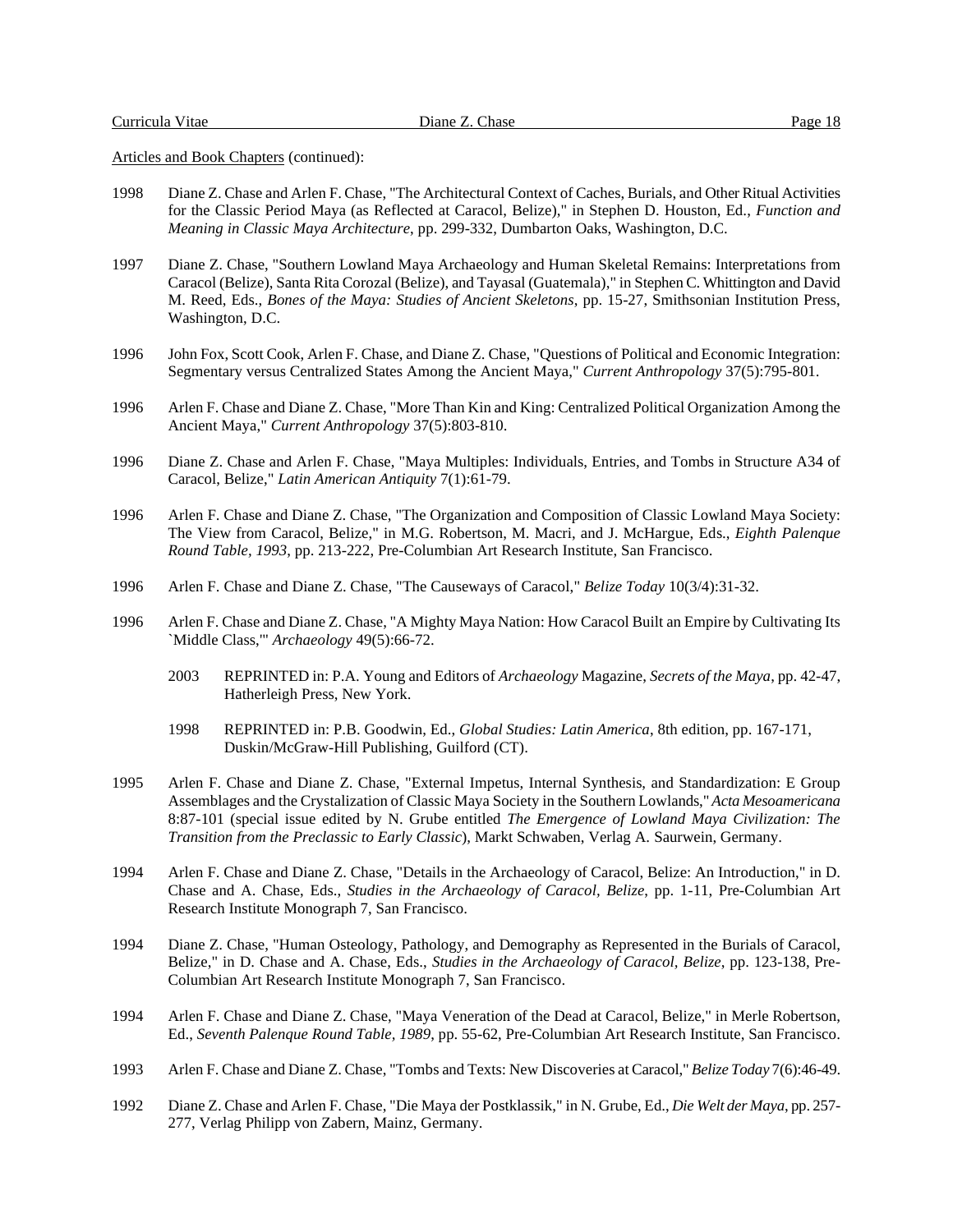- 1992 Arlen F. Chase and Diane Z. Chase, "El Norte y el Sur: Politica, Dominios, y Evolucion Cultural Maya," *Mayab* 8:134-149.
- 1992 Diane Z. Chase, "Postclassic Maya Elites: Ethnohistory and Archaeology," in D.Z. Chase and A.F. Chase, Eds., *Mesoamerican Elites: An Archaeological Assessment*, pp. 124-135, University of Oklahoma Press, Norman (reprinted 1994).
- 1992 Arlen F. Chase and Diane Z. Chase, "El Norte y el Sur: Politica, Dominios, y Evolucion Cultural Maya," *Mayab* 8:134-149.
- 1992 Diane Z. Chase, "Postclassic Maya Elites: Ethnohistory and Archaeology," in D.Z. Chase and A.F. Chase, Eds., *Mesoamerican Elites: An Archaeological Assessment*, pp. 124-135, University of Oklahoma Press, Norman (reprinted 1994).
- 1992 Arlen F. Chase and Diane Z. Chase, "Mesoamerican Elites: Assumptions, Definitions, and Models," in D.Z. Chase and A.F. Chase, Eds., *Mesoamerican Elites: An Archaeological Assessment*, pp. 3-17, University of Oklahoma Press, Norman (reprinted 1994).
- 1992 Diane Z. Chase and Arlen F. Chase, "An Archaeological Assessment of Mesoamerican Elites," in D.Z. Chase and A.F. Chase, Eds., *Mesoamerican Elites: An Archaeological Assessment*, pp. 303-317, University of Oklahoma Press, Norman (reprinted 1994).
- 1991 Arlen F. Chase, Diane Z. Chase, and Nikolai Grube, "Three Terminal Classic Monuments from Caracol, Belize," *Research Reports on Ancient Maya Writing* 36:1-18, Center for Maya Research, Washington, D.C..
- 1991 Diane Z. Chase, "Lifeline to the Gods: Ritual Bloodletting at Santa Rita Corozal," in M.G. Robertson and V.M. Fields, Eds., *Sixth Palenque Round Table, 1986*, pp. 89-96, University of Oklahoma Press, Norman.
- 1991 Arlen F. Chase and Diane Z. Chase, "Mixing Archaeology and Touristic Development at Caracol," *Belize Today* 5(5): 12-13.
- 1990 Diane Z. Chase, Arlen F. Chase, and William A. Haviland, "The Classic Maya City: Reconsidering "The Mesoamerican Urban Tradition"," *American Anthropologist* 92: 499-506.
- 1990 Diane Z. Chase, "The Invisible Maya: Population History and Archaeology at Santa Rita Corozal," in T.P. Culbert and D.S. Rice, Eds., *Prehistoric Population History in the Maya Lowlands*, pp. 199-213, University of New Mexico Press, Albuquerque.
- 1990 Arlen F. Chase and Diane Z. Chase, "Los Sistemas Mayas de Subsistencia y Patron de Asentamiento: Pasado y Futuro," in L. Yanez-Barnuevo Garcia and A. Ciudad Ruiz, Eds*., Los Mayas: El Esplendor de Una Civilizacion*, pp. 38-48, Sociedad Estatal Quinto Centenario, Turner Libros, S.A., Madrid.
- 1989 Arlen F. Chase and Diane Z. Chase, "The Investigation of Classic Period Maya Warfare at Caracol, Belize," *Mayab* 5: 5-18.
- 1989 Diane Z. Chase and Arlen F. Chase, "Routes of Trade and Communication and the Integration of Maya Society: The Vista from Santa Rita Corozal," in H. McKillop and P. Healy, Eds., *Coastal Maya Trade and Exchange*, pp. 19-32, Occasional Papers in Anthropology Number 8, Trent University, Toronto.
- 1988 Diane Z. Chase, "Caches and Censerwares: Meaning from Maya Pottery," in L. Lackey and C. Kolb, Eds., *A Pot for All Reasons: Ceramic Ecology Revisited*, pp. 81-104, Laboratory of Anthropology, Temple University, Philadelphia.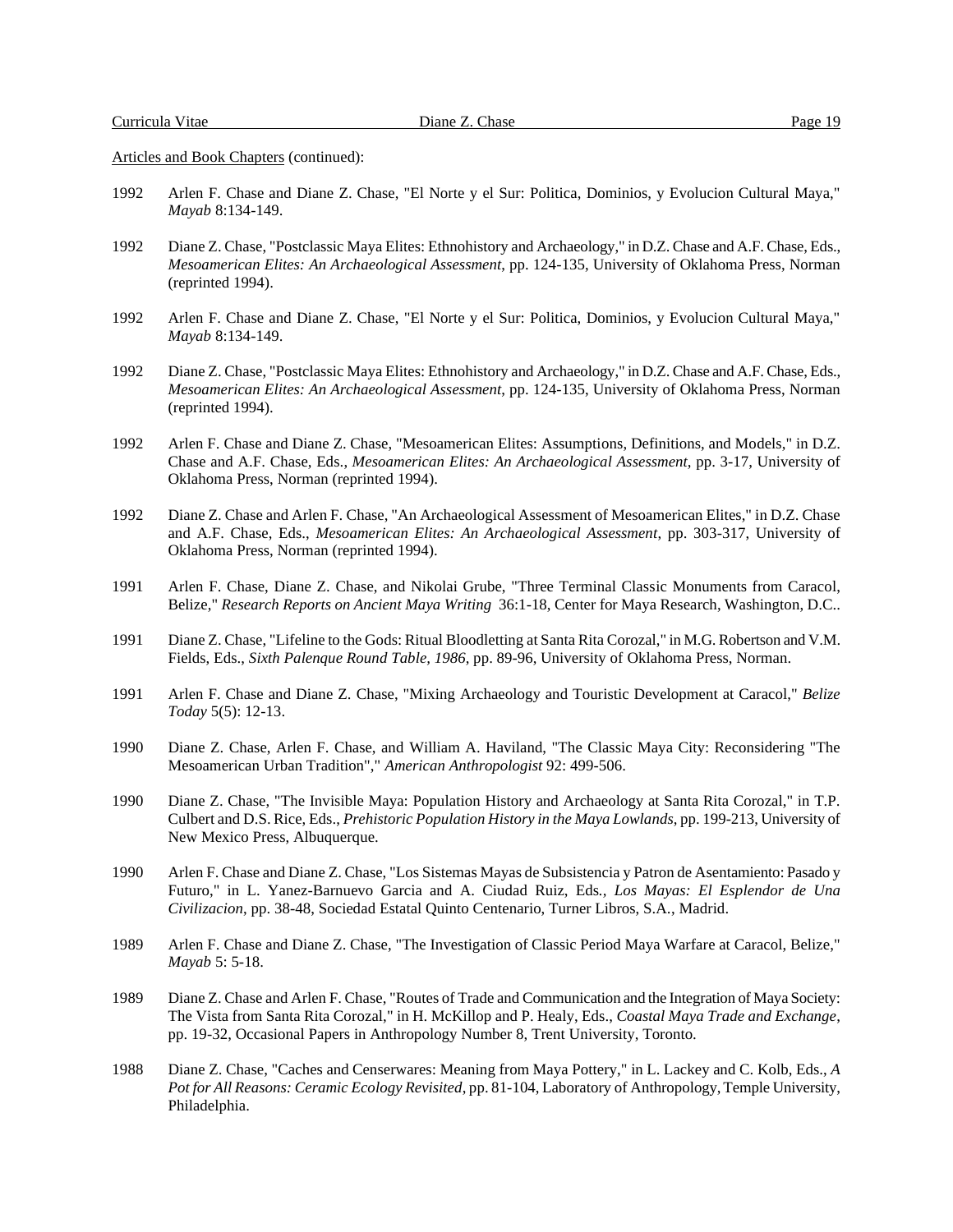- 1988 Arlen F. Chase, Diane Z. Chase, and Harriot W. Topsey, "Archaeology and the Ethics of Collecting," *Archaeology* 41(1): 56-60, 87.
	- 2013 REPRINTED with the DVD *Loot: The Plundered Heritage*, Left Coast Press, Walnut Creek.
	- 2012 REPRINTED in: S. Sullivan and R. Mackay, *Archaeological Sites: Conservation and Management*, pp.195-201, Readings in Conservation, Getty Conservation Institute, Los Angeles.
	- 2006 REPRINTED in: K. Vitelli and C. Colwell-Chanthaphonh, Eds., *Archaeological Ethics*, 2nd Edition, pp. 19-26, Alta Mira Press.
	- 1996 REPRINTED in: K. Vitelli, Ed., *Archaeological Ethics*, pp. 30-38, Alta Mira Press.
- 1987 Arlen F. Chase and Diane Z. Chase, "Putting Together the Pieces: Maya Pottery of Northern Belize and Central Peten, Guatemala, in P.M. Rice and R.J. Sharer, Eds., *Maya Ceramics*, pp. 47-72, B.A.R. International Series 345(i), Oxford.
- 1986 Diane Z. Chase, "Social and Political Organization in the Land of Cacao and Honey: Correlating the Archaeology and Ethnohistory of the Postclassic Lowland Maya," in J.A. Sabloff and E.W. Andrews V, Eds., *Late Lowland Maya Civilization: Classic to Postclassic*, pp. 347-377, University of New Mexico Press, Albuquerque.
- 1986 Diane Z. Chase and Arlen F. Chase, "Archaeological Insights on the Contact Period Lowland Maya," in M. Rivera and A. Ciudad, Eds., *Los Mayas de Tiempos Tardios*, pp. 13-30, Sociedad Espanola de Estudios Mayas y Instituto de Cooperacion Iberoamericana, Madrid.
- 1986 Arlen F. Chase and Diane Z. Chase, "Caracol: Belize's National Treasure," *The New Belize* XVI (12): 15-16.
- 1985 Arlen F. Chase and Diane Z. Chase, "Postclassic Temporal and Spatial Frames for the Lowland Maya: A Background, in A. Chase and P. Rice, Eds., *The Lowland Maya Postclassic*, pp. 9-22, University of Texas Press.
- 1985 Diane Z. Chase, "Between Earth and Sky: Idols, Images, and Postclassic Cosmology," in M.G. Robertson and V.M. Fields, *Fifth Palenque Round Table, 1983, Vol. VII*, pp. 223-233, Pre-Columbian Art Research Institute, San Francisco.
- 1985 Diane Z. Chase and Arlen F. Chase, "Refining Maya Prehistory: Archaeology at Santa Rita Corozal," *The New Belize* XV (11 & 12): 14-17.
- 1985 N. Hammond, C. Clark, M. Horton, A. Pyburn, L. Kosakowsky, J. Setmour, G. Clayton, T. Lacamera, C. Beetz, and D.Z. Chase, "Excavations in the East Group of the Nohmul Ceremonial Centre," in N. Hammond, Ed., *Nohmul: A Prehistoric Community in Belize: Excavations 1973-1983*, pp. 567-761, BAR International Series, Vol. 250, Oxford.
- 1985 Diane Z. Chase, "Ganned But Not Forgotten: Late Postclassic Archaeology and Ritual at Santa Rita Corozal, Belize," in A. Chase and P. Rice, Eds., *The Lowland Maya Postclassic*, pp. 104-125, University of Texas Press, Austin.
- 1984 Diane Z. Chase and Arlen F. Chase,"A Rich Past Produces a Rich Heritage," *The New Belize* XIV(9): 13-14.
- 1984 Diane Z. Chase, "The Late Postclassic Pottery of Santa Rita Corozal, Belize: The Xabalxab Ceramic Complex," *Ceramica de Cultura Maya* 13: 18-26.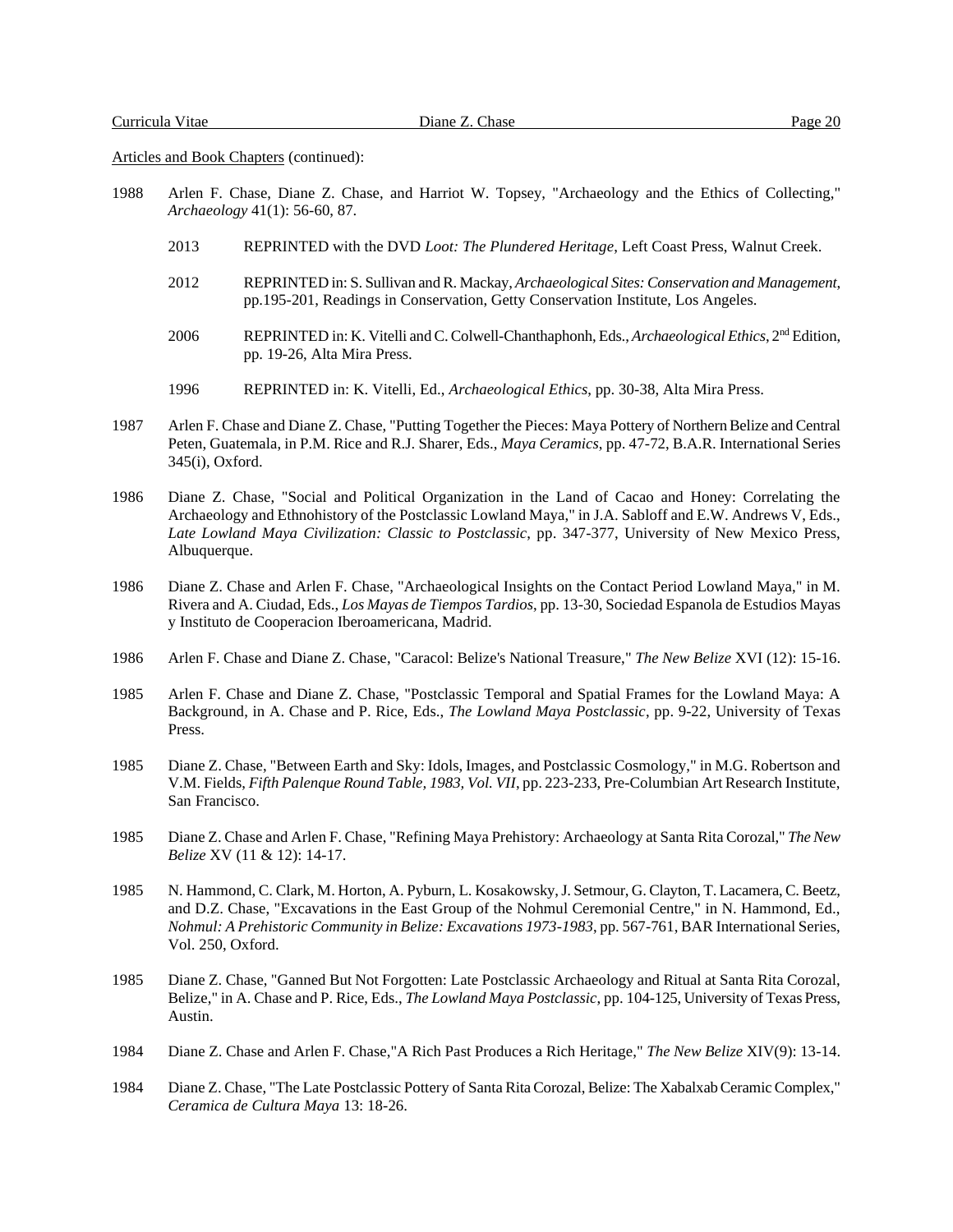- 1983 Arlen F. Chase and Diane Z. Chase, "Intensive Gardening Among the Late Classic Maya: A Possible Example at Ixtutz, Guatemala, *Expedition* 25(3): 2-11.
- 1982 Diane Z. Chase and Arlen F. Chase, "Yucatec Influence in Terminal Classic Northern Belize," *American Antiquity* 47:596-614.
- 1982 Diane Z. Chase, "The Ikilik Ceramic Complex at Nohmul, Northern Belize," *Ceramica de Cultura Maya* 12: 71-81.
- 1982 Diane Z. Chase, "A Comment to 'Excavation of Nohmul Structure 20,'" *Mexicon* 4(4): 63-64.
- 1982 Diane Z. Chase and Norman Hammond, "Excavation of Nohmul Structure 20," *Mexicon* 4(1): 7-12.
- 1981 Diane Z. Chase, "The Maya Postclassic at Santa Rita Corozal," *Archaeology* 34(1): 25-33.
- 1981 Diane Z. Chase and Arlen F. Chase, "Archaeological Investigations at Nohmul and Santa Rita, Belize: 1979-1980, *Mexicon* 3(3): 42-44.
	- 1983 REPRINTED in *Belizean Studies* 11(3):23-27.
- 1980 Diane Z. Chase and Arlen F. Chase, "New Finds at Santa Rita Show Corozal Site to Be Thriving Maya Center," *Brukdown: The Magazine of Belize* IV (8): 18-21.
- 1975 Diane E. Zaino (Chase) and Edward C. Zaino, "Cribra Orbitalia in the Aborigines of Hawaii and Austraila, *American Journal of Physical Anthropology* 42(1): 91-94.

#### Small Monographs

- in prep. Arlen F. Chase and Diane Z. Chase, *Caracol, Belize: Its Archaeology and Background: A Guidebook*.
- 1987 Arlen F. Chase and Diane Z. Chase, *Glimmers of a Forgotten Realm: Maya Archaeology at Caracol, Belize*, University of Central Florida, Orlando (separately bound publication).
	- 1993 PORTIONS REPRINTED in *Belize Currents* 14:7-9.
	- 1987 PORTIONS REPRINTED in *Pre-Columbian Art Research Institute Newsletter* 6:8.
- 1986 Diane Z. Chase and Arlen F. Chase, *Offerings to the Gods: Maya Archaeology at Santa Rita Corozal*, University of Central Florida, Orlando (separately bound publication).
- 1983 Arlen F. Chase and Diane Z. Chase, *La Ceramica de la Zona Tayasal-Paxcaman, Lago Peten Itza, Guatemala*, privately distributed by The University Museum, The University of Pennsylvania, 165 pages (separately bound publication).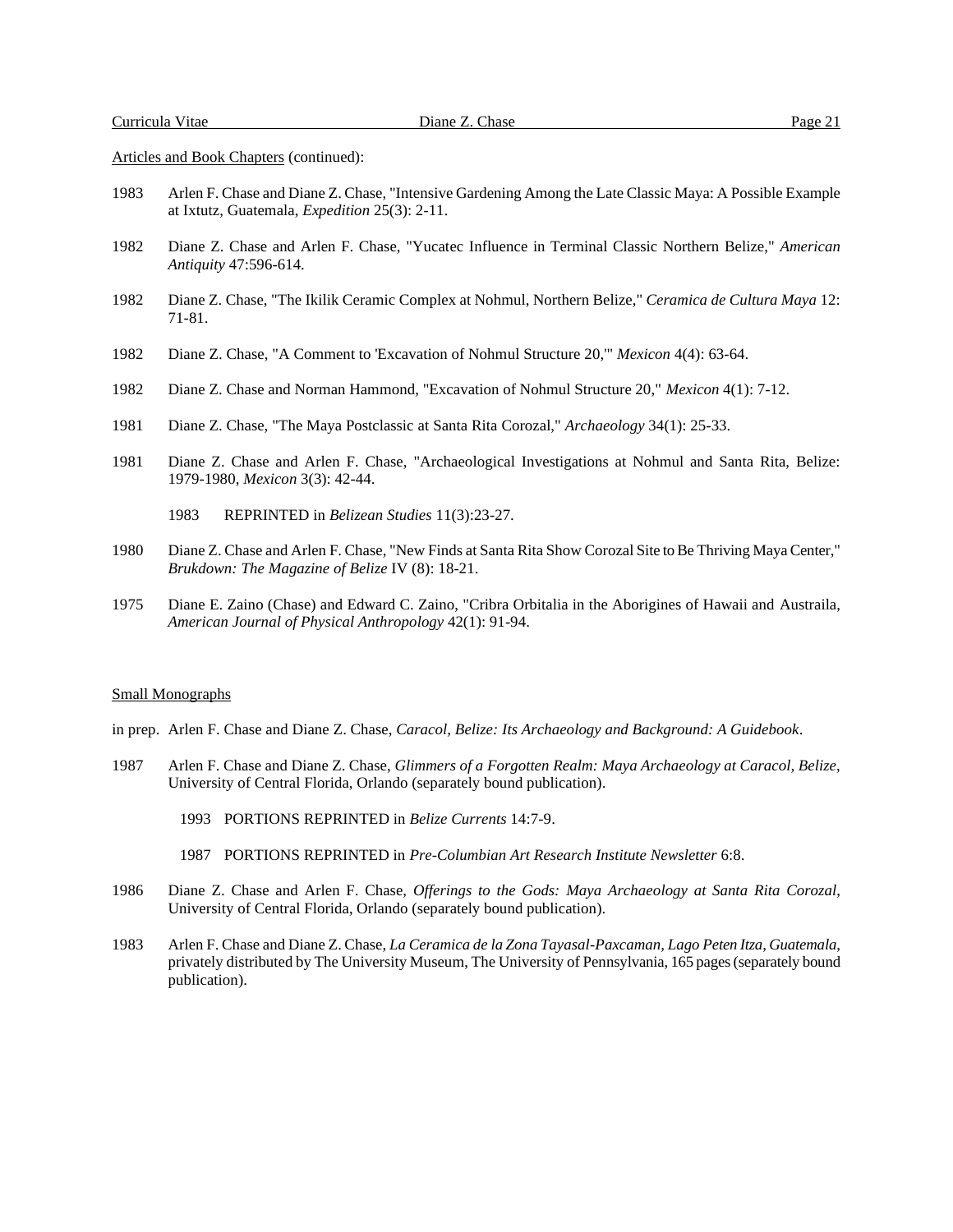Entries in Reference Works:

- 2016 Arlen F. Chase and Diane Z. Chase, "Caracol," in W. Witschey, Ed., *Encyclopedia of the Ancient Maya*, pp.59- 61, Rowman & Littlefield, Lanham, MD.
- 2016 Arlen F. Chase and Diane Z. Chase, "Caracol-dynastic history," in W. Witschey, Ed., *Encyclopedia of the Ancient Maya*, pp. 61-64, Rowman & Littlefield, Lanham, MD.
- 2016 Arlen F. Chase and Diane Z. Chase, "LIDAR" in W. Witschey, Ed., *Encyclopedia of the Ancient Maya*, pp. 211-214, Rowman & Littlefield, Lanham, MD.
- 2016 Arlen F. Chase and Diane Z. Chase, "Ground Survey Techniques," in W. Witschey, Ed., *Encyclopedia of the Ancient Maya*, pp. 162-164, Rowman & Littlefield, Lanham, MD.
- 2012 Diane Z. Chase, "Burials and Tombs," in N.A. Silberman, Ed., *The Oxford Campanion to Archaeology*, 2nd Ed., Oxford Press, New York.
- 2001 Arlen F. Chase and Diane Z. Chase, "Caracol," in W. Fash, Ed., *The Oxford Encyclopedia of Mesoamerican Cultures*, Vol. 1, pp. 143-145, Oxford University Press.
- 2001 Diane Z. Chase, "Santa Rita Corozal," in S.T. Evans and D.L. Webster, Eds., *The Archaeology of Ancient Mexico and Central America: An Encyclopedia*, p. 654, Garland Publishing, Inc., New York.
- 2001 Arlen F. Chase and Diane Z. Chase, "Caracol," in S.T. Evans and D.L. Webster, Eds., *The Archaeology of Ancient Mexico and Central America: An Encyclopedia*, p. 96-97, Garland Publishing, Inc., New York.
- 1996 Arlen F. Chase and Diane Z. Chase, "Caracol," in B.A. Tanenbaum, Ed., *Encyclopedia of Latin American History*, Charles Scribner's Sons.
- 1996 Diane Z. Chase, "Burial and Tombs," in Brian M. Fagan, Ed., *The Oxford Companion to Archaeology*, pp. 109- 110, Oxford University Press, Oxford.
- 1996 Diane Z. Chase, "Santa Rita Corozal," in J. Turner, Ed., *The Dictionary of Art*, Vol. 27, p. 786, MacMillan, London.
- 1996 Arlen F. Chase and Diane Z. Chase, "Caracol," in J. Turner, Ed., *The Dictionary of Art*, Vol. 5, p. 696, MacMillan Publishers Limited, London.

### Proceedings:

- 2005 William Young, James Haggard, and Diane Z. Chase, "Showering in the Sun," in D.Y. Goswmi, S. Vijayaraghavan, and R. Campbell-Howe, Eds., *2005 World Congress Proceedings of the International Solar Energy Society and the American Solar Energy Society*, Orlando.
- 2000 C.E. Hughes, J.M. Moshell, D. Reed, D.Z. Chase, and A.F. Chase, "Caracol Time Travel Project," in *Proceedings of the Third International Conference on Visual Computing*, Mexico City.
- 1989 James Dunlop, Arlen F. Chase, and Diane Z. Chase, "Photovoltaic Power for Remote Archaeological Research: A Case Study," in M.J. Coleman, Ed., *Proceedings of the 1989 Annual Conference of the American Solar Energy Society: Technical Papers*, pp. 326-331, U.S. Section of the Solar Energy Society, Boulder.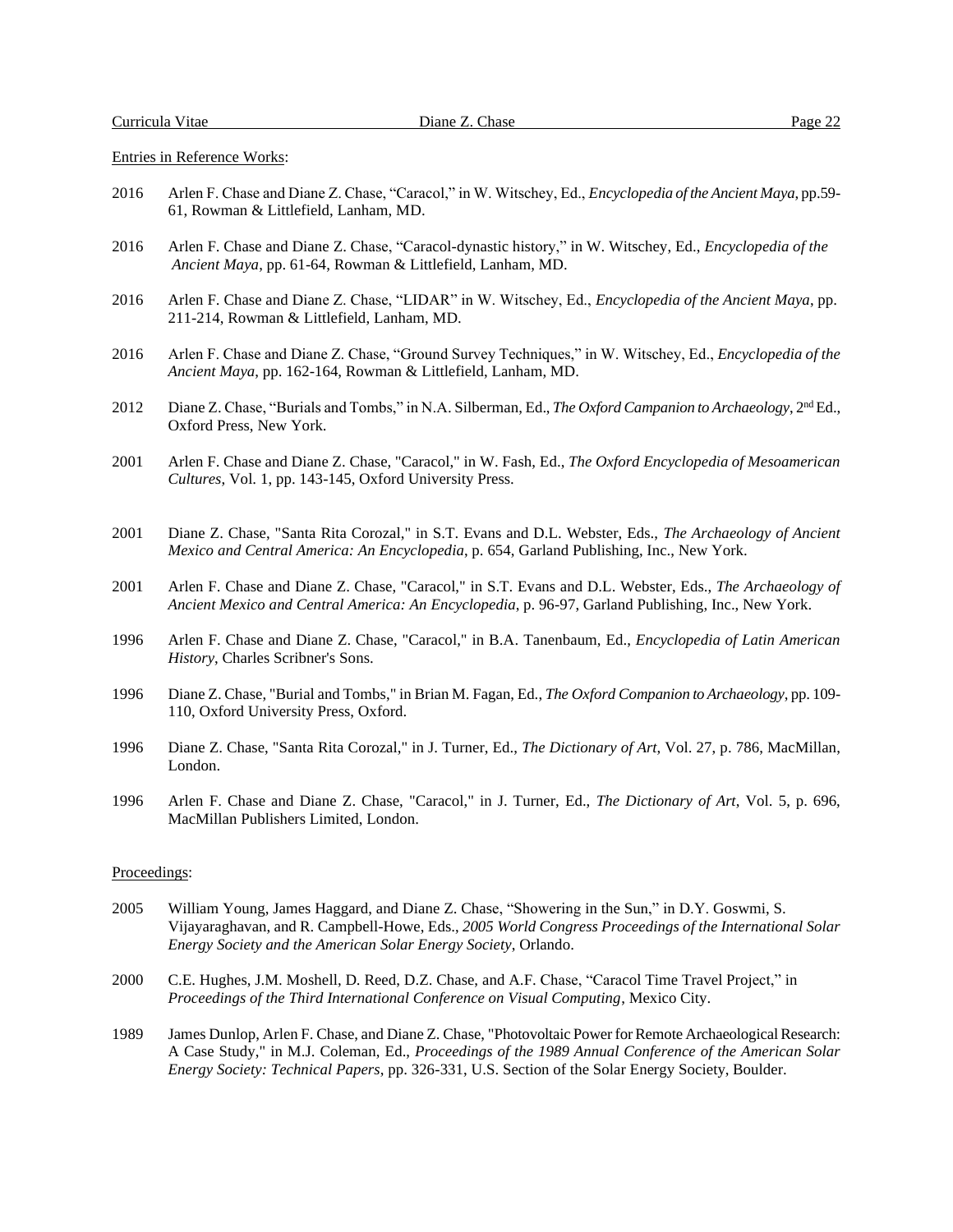#### Reviews:

- 1995 Diane Z. Chase, "Review of *Ideology and Pre-Columbian Civilizations* by A.A. Demarest and G.W. Conrad," *Journal of Interdisciplinary History* 25(4):753-754.
- 1995 Diane Z. Chase, "Review of *Lowland Maya Civilization in the Eighth Century A.D.* by J.A. Sabloff and J.S. Henderson," *Ethnohistory* 42(1):161-162.
- 1990 Diane Z. Chase and Arlen F. Chase, "Review of R. Sidrys' *Archaeological Excavations in Northern Belize, Central America*," *Mesoamerica* 20:351-355.
- 1990 Diane Z. Chase, "Review of W.B.M. Welsh's *An Analysis of Classic Lowland Maya Burials*," *American Antiquity* 55(2):440.
- 1987 Diane Z. Chase and Arlen F. Chase, "Review of *Pictures of Record* Archaeological Slide Sets: *Mesoamerican Survey I* and *Mexican Series* (The Olmecs, El Tajin, The Aztecs, Teotihuacan, Monte Alban, Xochicalco, Tula," *Archaeology* 40(3): 67-68.
- 1986 Arlen F. Chase and Diane Z. Chase, "Review of C. Gallenkamp's Maya: *The Riddle and Rediscovery of a Lost Civilization*," *Southeastern Latin Americanist* June-Sept. 1986: 38-40.
- 1984 Diane Z. Chase, "Review of *Prehistoric Settlement Patterns: Essays in Honor of Gordon R. Willey*, Ed. by E.Z. Vogt & R.M. Leventhal; and *Civilization in the Ancient Americas: Essays in Honor of Gordon R. Willey*, Ed. by R.M. Leventhal & A.L. Kolata," *Archaeology* 37 (4): 72-74, 76.

#### Brief Contributions (Prefaces, Comments, Obituaries, Short Notes):

- 2023 Diane Z. Chase and Arlen F. Chase, "Foreward" in David A. Freidel, Arlen F. Chase, Anne S. Dowd, and Jerry Murdock, Eds. *The Materialization of Time: Mythic History and Ritual Order in the Ancient Maya World.* University Press of Florida, Gainesville (in press).
- 2021 Diane Z. Chase and Arlen F. Chase, "Foreward" in Tsubasa Okoshi, Arlen F. Chase, M. Charlotte Arnauld, and Philippe Nondedeo, Eds. *Maya Kingship: Rupture and Transformation from Classic to Postclassic Times*, pp. xv-xvii. University Press of Florida, Gainesville.
- 2020 Arlen F. Chase and Diane Z. Chase, "Foreward" in Marilyn Masson, David A. Freidel, and Arthur A. Demarest, Eds. *The Real Business of Ancient Maya Economies: From Farmers' Fields to Rulers' Realms*, pp. xv-xvii, University Press of Florida, Gainesville.
- 2020 Arlen F. Chase and Diane Z. Chase, "Foreward" in In Brett A. Houk, Barbara Arroyo, and Terry G. Powis, Eds. *Approaches to Monumental Landscapes of the Ancient Maya,* pp. xiii-xv. University Press of Florida, Gainesville.
- 2019 Arlen F. Chase and Diane Z. Chase, "Foreward" in Christopher S. Beekman. Ed. *Migrations in Late Mesoamerica,* xiii-xiv*.* University Press of Florida, Gainesville.
- 2019 Arlen F. Chase and Diane Z. Chase, "Foreward" in Cara G. Tremain and Donna Yates, Eds. *The Market for Mesoamerica: Reflections on the Sale of Pre-Columbian Antiquities*, pp. ix-xi. University Press of Florida, Gainesville.
- 2019 Arlen F. Chase and Diane Z. Chase, "Foreward" in Heather McKillop, *Maya Salt Works,* xiii-xiv*.* University Press of Florida.
- 2018 Arlen F. Chase and Diane Z. Chase, "Foreward" in Jonathan Kaplan and Francisco Paredes-Umana, *Water, Cacao, and the Early Maya of Chocola*, pp. xvii-xix. University Press of Florida, Gainesville.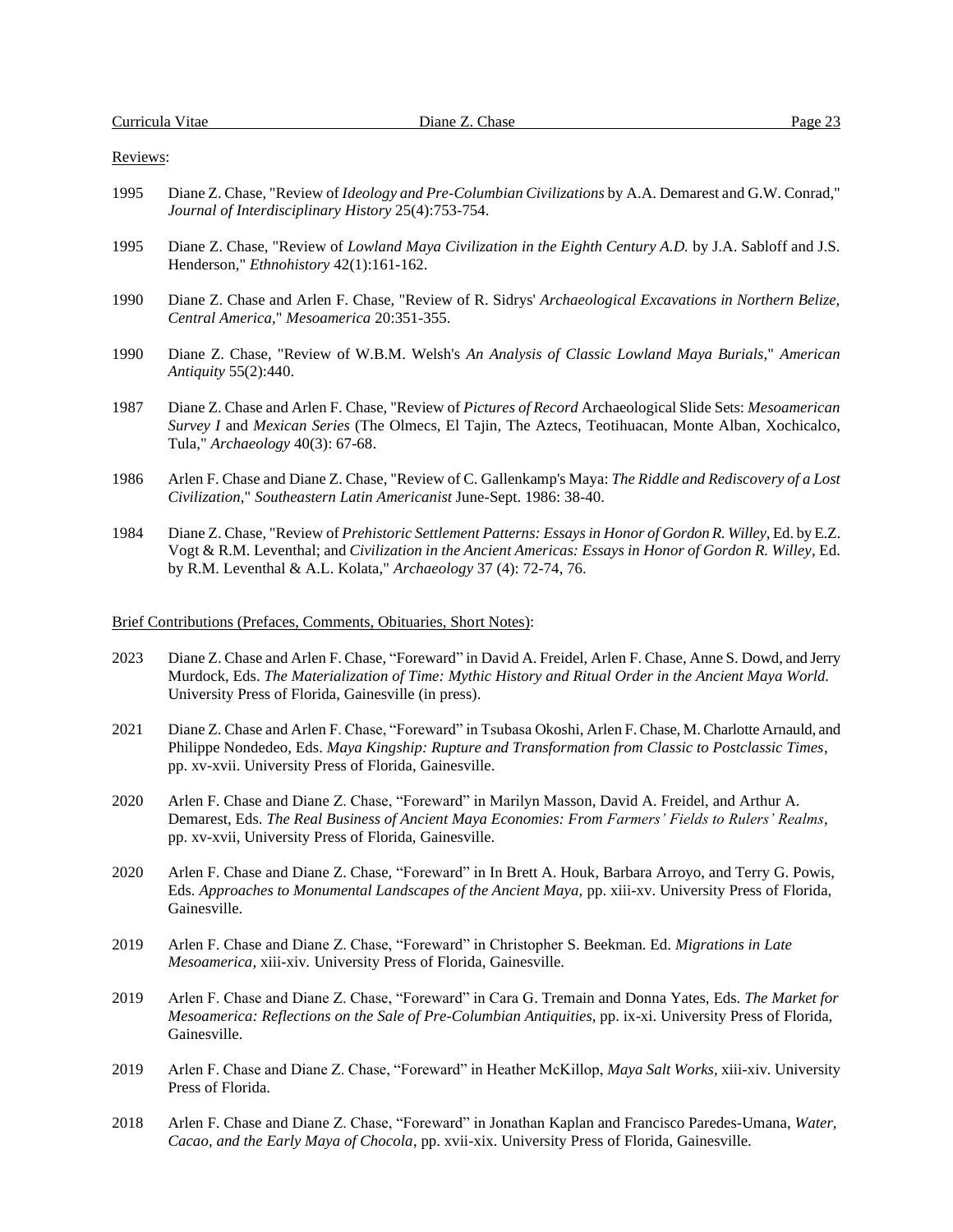Brief Contributions (Prefaces, Comments, Obituaries, Short Notes): (continued)

- 2018 Arlen F. Chase and Diane Z. Chase, "Foreward" in M. Kathryn Brown and George Bey , Eds., *Pathways to Complexity: A View from the Maya Lowlands*, pp. xiii-xiv. University Press of Florida, Gainesville.
- 2017 Diane Z. Chase and Arlen F. Chase, "Foreward" in Marcus Eberl, *War Owl Falling: Innovation, Creativity, and Culture Change in Ancient Maya Society*, pp. xi-xii, University Press of Florida, Gainesville.
- 2016 Diane Z. Chase and Arlen F. Chase, "Foreward" in Debra Walker, Ed., *Perspectives on the Ancient Maya of Chetumal Bay,* pp. xv-xvi, University Press of Florida, Gainesville.
- 2014 Arlen F. Chase and Diane Z. Chase, "Obituary for Peter D. Harrison," *The SAA Archaeological Record* 14  $(5):40.$
- 2013 Diane Z. Chase and Arlen F. Chase, "Forward," in A. Foias, *Ancient Maya Political Dynamics*, pp. xi-xii, University Press of Florida, Gainesville.
- 2013 Arlen F. Chase and Diane Z. Chase, "Preface," in J. Aimers, Ed., *Ancient Maya Pottery: Classification, Analysis, and Interpretation*, pp. vi-vii, University Press of Florida, Gainesville.
- 2012 Diane Z. Chase and Arlen F. Chase, "Preface," in C. Robin, Ed., *Chan: An Ancient Maya Farming Community*, pp. xiii-xiv, University Press of Florida, Gainesville.
- 2011 Arlen F. Chase and Diane Z. Chase, "Working for Bill," "Bill on Writing," "Bill on Ceramics," "Advice from Bill," "Bill on Archaeology," in "Recollections of Bill Coe and His Career as a Maya Archaeologist. Part 2. After Tikal – Chalchuapa, Quirigua, In the Classroom, and at Home" compiled by R. Sharer," *The Codex* 19(3):33-34, 36, 37, 41 (12-46).
- 2006 Diane Z. Chase and Arlen F. Chase, "Preface" in C. McNeil, *The Origins of Chocolate: Cacao in the Americas*, pp. xv-xvi, University Press of Florida, Gainesville.
- 2005 Diane Z. Chase and Arlen F. Chase, "Preface" in J. Palka, *Unconquered Lacandon Maya: Ethnohistory and Archaeology of the Indigenous Culture Change*, pp. xvii-xviii, University Press of Florida, Gainesville.
- 2004 Arlen F. Chase and Diane Z. Chase, "Preface" in J. Garber, Ed., *Maya Archaeology in the Belize Valley: Fifty Years of Research*, pp. xix-xx, University Press of Florida, Gainesville.
- 2003 Diane Z. Chase and Arlen F. Chase, "Preface" in R. Nance, S. Whittington, and B. Borg, *Archaeology and Ethnohistory of Iximche*, pp. xix-xx, University Press of Florida, Gainesville.
- 2002 Diane Z. Chase and Arlen F. Chase, "Preface" in H. McKillop, *Salt: White Gold of the Ancient Maya*, pp. xviixix, University Press of Florida, Gainesville.
- 1998 Arlen F. Chase and Diane Z. Chase, "Termini, Test Excavations, and Surprises: The 1998 Field Season at Caracol, Belize," *Pre-Columbian Art Research Institute (PARI) Newsletter* 26:7-8.
- 1997 Arlen F. Chase and Diane Z. Chase, "Caracol: The Thirteenth Tun 1997 Season," *PARI Newsletter* 23:2-3.
- 1996 Diane Z. Chase and Arlen F. Chase, "Clarissa 'Carrie' Hunter-Tate" (Obituary), *Anthropology Newsletter* 37(1):47 (January).
- 1995 David Pendergast with Arlen Chase, Diane Chase, Elizabeth Graham, and Norman Hammond, "One Person's Impact on Archaeology" (Obituary for Harriot W. Topsey), *Latin American Antiquity* 6(4):291-292.
- 1995 Arlen F. Chase and Diane Z. Chase, "Terraces, Tunnels, and Transects: The Caracol Project 1995," *Pre-Columbian Art Research Institute (PARI) Newsletter* 21:5-6 (December)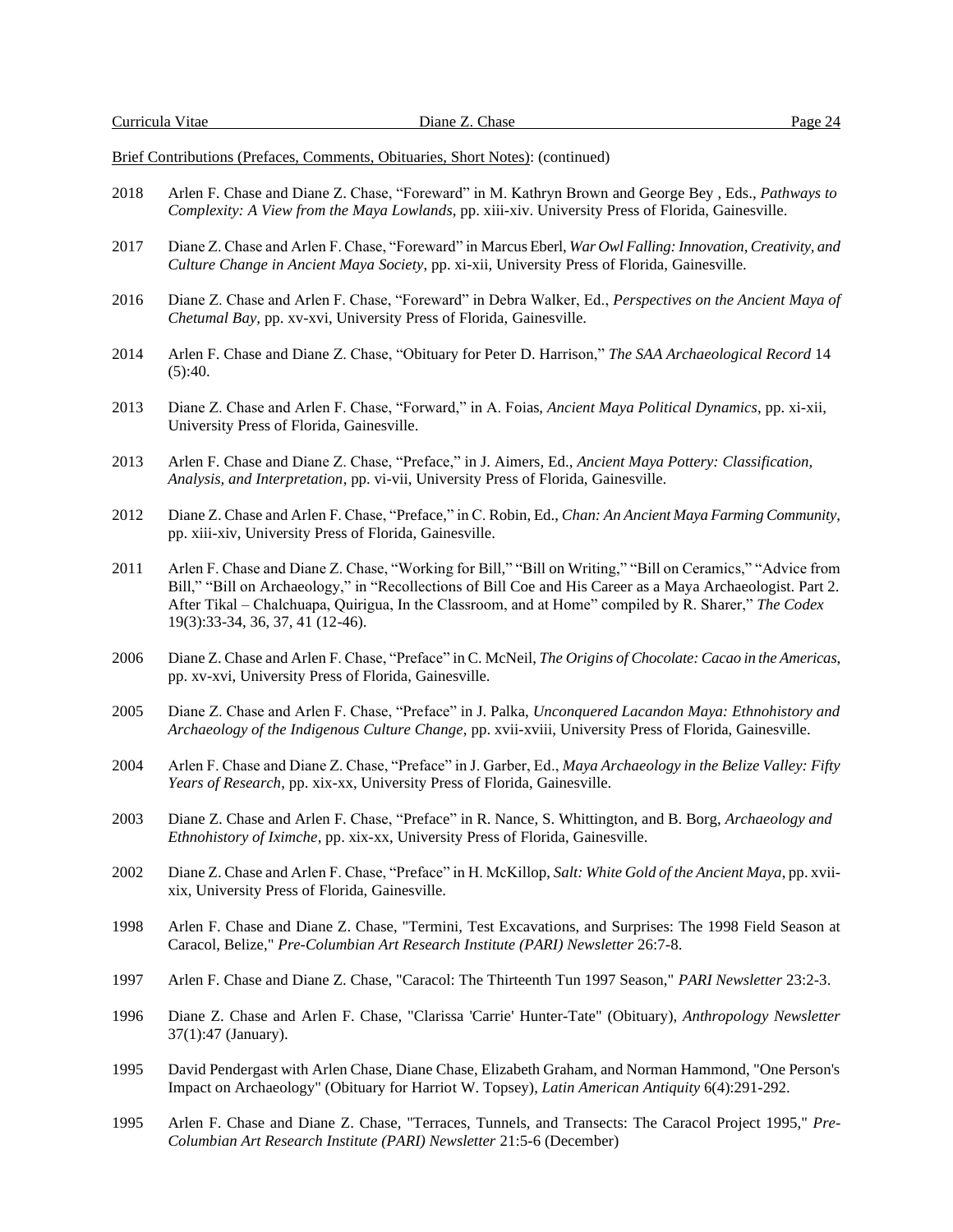Brief Contributions (Prefaces, Comments, Obituaries, Short Notes): (continued)

- 1994 Arlen F. Chase and Diane Z. Chase, "Over Hill and Dale: Caracol 1994," *PARI Newsletter* 19:3 (October).
- 1993 Arlen F. Chase and Diane Z. Chase, "Tourists, Tombs, and Trash: The 1993 Field Season at Caracol," *Pre-Columbian Art Research Institute Newsletter* 17:7 (September).
- 1992 Diane Z. Chase and Arlen F. Chase, "Preface," in D.Z. Chase and A.F. Chase, Eds., *Mesoamerican Elites: An Archaeological Assessment*, pp. xi-xiv, University of Oklahoma Press, Norman (reprinted 1994).
- 1991 Arlen F. Chase and Diane Z. Chase, "Caracol," *Pre-Columbian Art Research Institute Newsletter* 14:3-4.

#### TECHNICAL REPORTS:

Annual Field Reports for Caracol Archaeological Project, spanning 1996 to present may be found at: [http://www.caracol.org](http://www.caracol.org/)

## VIDEOS PRODUCED:

- 1987 *Maya Archaeology at Caracol, Belize: Glimmers of a Forgotten Realm*, University of Central Florida, 00:18:39; available at [www.caracol.org](http://www.caracol.org/) (with A.F. Chase).
- 1986 *Offerings to the Gods: Maya Archaeology at Santa Rita Corozal, Belize*, University of Central Florida, 00:16:26; available at [www.caracol.org](http://www.caracol.org/) (with A.F. Chase).
- 1984 *Maya Archaeology in Belize: University of Central Florida - 1984*, University of Central Florida, 00:15:22; available at [www.caracol.org](http://www.caracol.org/) (with R. Arnold, A.F. Chase, R. Okoniewski, R. Schyberg).

#### TV PROGRAM APPEARANCES:

| 2018 | Giant Brain, Mayan<br><b>Pyramid and Beauty</b><br><b>Oueen Cakes</b> | Food Network, for "Vegas Cakes: Season 2, Episode 12," first airing on<br>June 18, 2018. Cake is a model of the Caana architectural complex at<br>Caracol to celebrate our archaeological research at the site. |
|------|-----------------------------------------------------------------------|-----------------------------------------------------------------------------------------------------------------------------------------------------------------------------------------------------------------|
| 2018 | Giant Diamond and<br>Golden Tiki Cakes                                | Food Network, for "Vegas Cakes: Season 1, Episode 8," first airing on<br>January 1, 2018. Last third of show focuses on Diamond Cake for the                                                                    |

60th Anniversary of UNLV.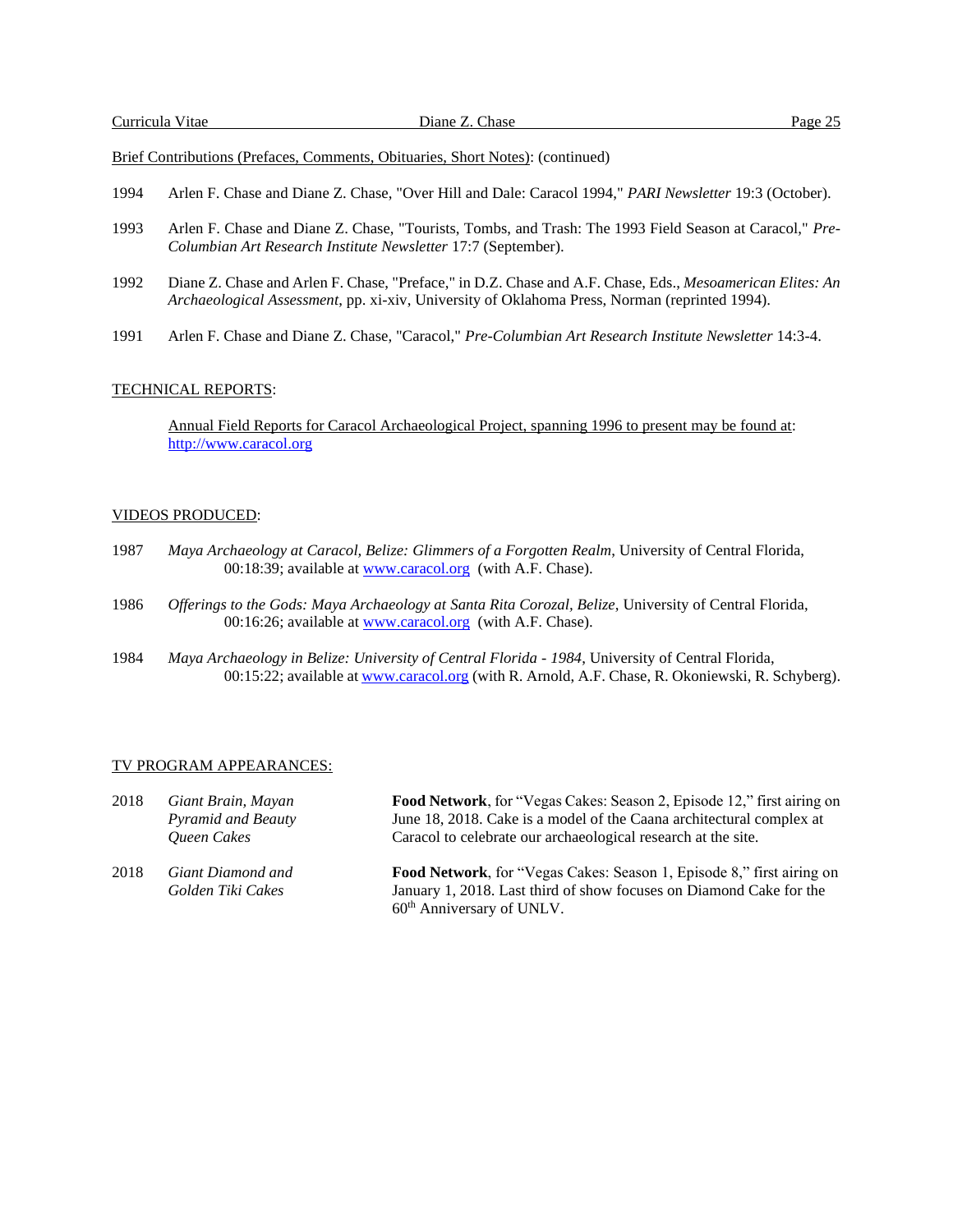## PROFESSIONAL VIDEO/FILM PRODUCTIONS FOCUSING ON RESEARCH AT CARACOL:

| 2022 | Ancient Maya Metropolis                      | Nova, filmed during 2019 and 2020 in Belize and Guatemala; first<br>broadcast January 26, 2022 (Fierce Turtle Media/Zoot Pictures, Inc.,<br>Winnipeg, Canada).                                    |
|------|----------------------------------------------|---------------------------------------------------------------------------------------------------------------------------------------------------------------------------------------------------|
| 2017 | Adventure: Caribbean                         | German PBS, Terra X, 42 and 52 minutes; 25% of program is on our<br>research at Caracol during the 2017 field season, first broadcast July 2017<br>in France and Germany (audience of 5 million). |
| 2008 | In the Shadow of the Sun God                 | Discovery Channel, Bone Detective, 54 minutes (strange film noir show<br>uses our Caracol research during the 2007 field season as a backdrop), first<br>broadcast February 11, 2008.             |
| 2001 | Hidden City of the Maya                      | Science Times/National Geographic (13 minutes; focuses on Caracol as<br>an "edge city" during our 2001 field season); broadcast July 2001.                                                        |
| 1997 | Beyond Chalk: Technology<br>in The Classroom | Central Florida Educational Consortium (6 minutes on Caracol out of<br>28 minutes); shown on and distributed nationally by PBS.                                                                   |
| 1995 | Belize: The Maya Heritage                    | Great Belize Productions, Ltd. (ca. 5 minutes of Caracol footage out of<br>32); made for and distributed by the United Nations.                                                                   |
| 1995 | <b>Ancient Uplink</b>                        | ABC "Prime Time Live" (focus on MayaQuest, Caracol, and long-<br>distance learning; 12 minutes, broadcast December 20).                                                                           |
| 1995 | Searching for the Maya                       | Pyramid Films, Ltd., 60 minutes (footage from: Caracol 1986, 1989,<br>1991, 1992, 1993 and Santa Rita Corozal 1984, 1985); internationally<br>distributed by PBS.                                 |
| 1994 | The Ancient Maya of Belize                   | Orange County Education Access Network, 58 minutes; shown on PBS<br>in conjunction with the Jason Project.                                                                                        |
| 1993 | Lost Kingdoms of the Maya                    | National Geographic Society Special (6 minutes of Caracol footage out<br>of 57); shown internationally, reviewed in Archaeology 47(6):87.                                                         |
| 1993 | The Maya Way of Death                        | National Geographic Society "Explorer", 16 minutes; shown<br>internationally.                                                                                                                     |
| 1990 | The Plundered Heritage                       | Pyramid Films, Ltd., 30 minutes; shown on PBS, reviewed in<br>Archaeology 43(4):69.<br><b>REISSUED</b> as a DVD by Left Coast Press, February 2013.                                               |
| 1990 | Quest for the Maya                           | <b>BBC</b> (10 minutes of Caracol footage out of 57); shown internationally.                                                                                                                      |
| 1990 | Maya Conquerors of Caracol                   | University of Central Florida, 30 minutes; shown on PBS, reviewed in<br>Archaeology $47(6)$ :87.                                                                                                  |
| 1988 | Caracol: The Lost Maya City                  | Pyramid Films, Ltd., 60 minutes; distributed nationally and<br>internationally; 2 <sup>nd</sup> most viewed special on PBS, reviewed in <b>Archaeology</b><br>41(5):76.                           |
| 1987 | Caracol                                      | Great Belize Productions, Ltd. for "Belize All Over" TV Series (shown<br>in Belize and Great Britain).                                                                                            |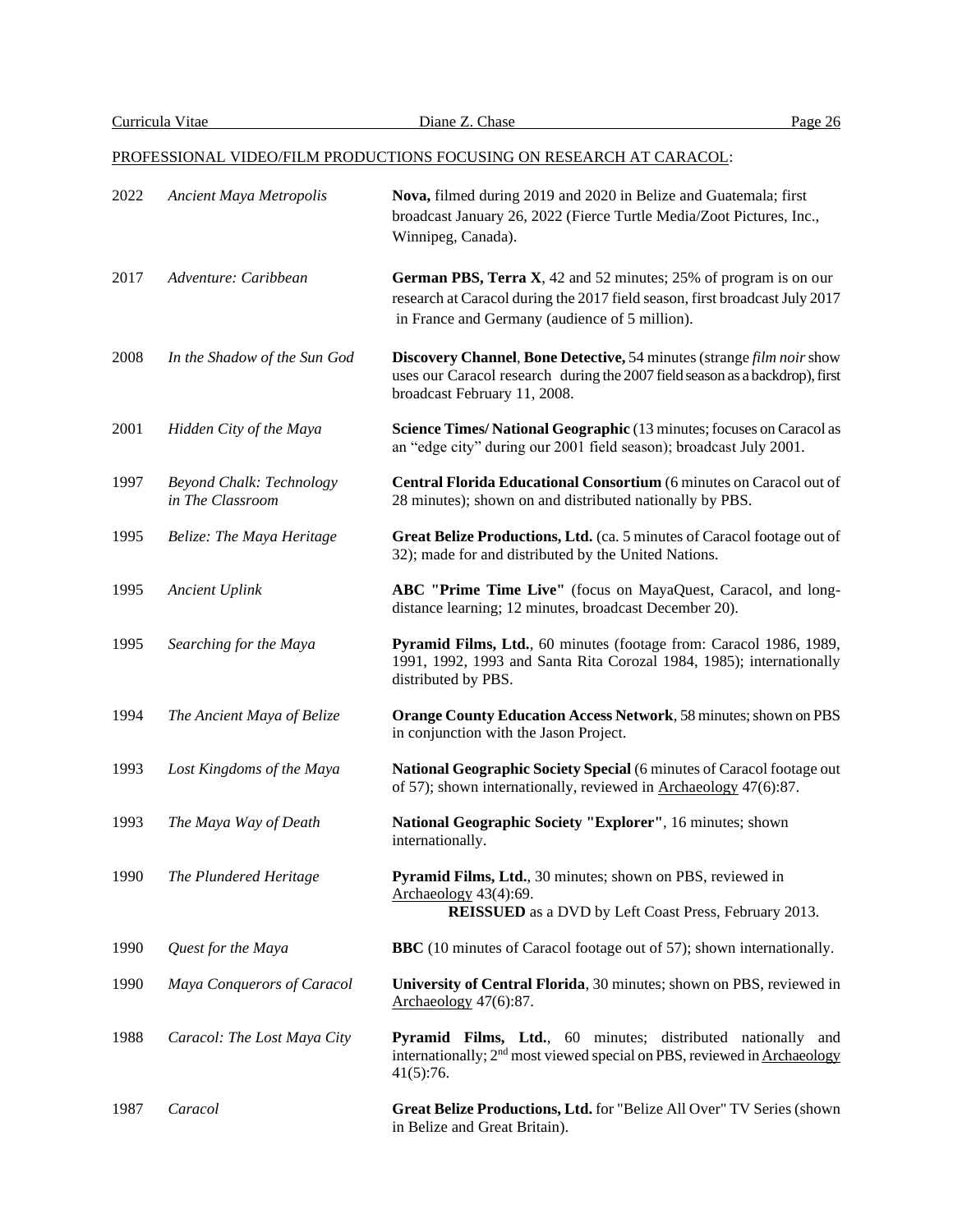## PROFESSIONAL PAPERS PRESENTED**: INVITED**:

- 2022 "Population History at Caracol, Belize." Ancient Mesoamerican Population Seminar, Amerind Foundation, Dragoon, Arizona (with A.S.Z. Chase and D.Z. Chase, April 20-24).
- 2022 "Archaeological Population Studies in Mesoamerica: Retrospective and Prospective." Ancient Mesoamerican Population Seminar, Amerind Foundation, Dragoon Arizona (with D.Z. Chase and A.S.Z. Chase, April 20-24).
- 2021 "Extracting 'Maya:' Archaeology, Foreign Contacts, Households, and Resilience in Maya Identity." Being Maya: Identity and Ontology: A Working Group Session, Santa Fe Institute, Santa Fe, New Mexico (with A.F. Chase, August 18-20; canceled in 2020 due to COVID-19).
- 2021 "Lidar and Landscape: Changed Perspectives on the Ancient Maya Past." Earth Archive Virtual Conference (Chapter 1: The Amazon), organized by Christopher Fisher and Stephen Leisz, June 15-16 (with D.Z. Chase and Adrian S.Z. Chase, June 16).
- 2020 "Lidar and the Archaeology of Caracol, Belize: Ten Years After." LiDAR: Research, Protection, and Conservation of Archaeological Heritage in the 21<sup>st</sup> Century (Virtual), The Getty Research Institute, The Getty Center, Los Angeles, California (with A.F. Chase and Adrian S.Z. Chase, April 3, Zoom Conference).
- 2018 "The Impact of Caracol Lidar on Mesoamerican Archaeology a Decade Later." Paris Conference on Archaeological Lidar, French Institute of Asian Studies (EFEO), Paris, France (with A.F. Chase and A.S.Z. Chase, December 11-12).
- 2018 "Extracting "Maya": Archaeology, Foreign Contacts, and Resilience in Maya Identity. "On Time and Being Maya: A Working Group Session," Santa Fe Institute, Santa Fe, New Mexico (with A.F. Chase, August 29-30).
- 2017 "The Transformation of Maya Kingship from the Vantage Points of Caracol and Santa Rita Corozal, Belize." Conference on: "Rupture or Transformation of Maya Kingship? From Classic to Postclassic Times," Kyoto University of Foreign Studies, Kyoto, Japan (with A.F. Chase, November 11-14).
- 2017 "Scale and Political Integration of Ancient Maya Polities: Ideology, Frame Analysis, and Caracol, Belize," Regimes of the Classic Maya (sponsored by the Wenner-Gren Foundation), Tulane University, New Orleans (with A.F. Chase, September 1-4).
- 2017 "Situating Time in the Maya Archaeological Record," Telling Time: Myth, History, and Everyday Life in the Ancient Maya World: The Third Working Group Session, Santa Fe Institute, Santa Fe, New Mexico (with A.F. Chase, August 24-26).
- 2016 "Materializing Time in the Archaeological Record: Maya Examples," Maya Materialization of Time: Second Working Group Session, Santa Fe Institute, Santa Fe, New Mexico (with A.F. Chase, August 27).
- 2015 "The Materialization of Time in the Maya Archaeological Record," Conference on "The Maya Materialization of Time: History and Prophecy in Long-term Perspective," SFI Working Group, Santa Fe Institute, Santa Fe, New Mexico. (with A.F. Chase; February 14).
- 2014 "The Use of LiDAR in Understanding the Ancient Maya Landscape: Caracol and Western Belize," Conference on Digital Domains: Perspectives in Remote Sensing of Human Landscapes, Neukom Institute for Computational Science and Department of Anthropology, Dartmouth College, NH (A.F. Chase, D.Z. Chase, and J.F. Weishampel, March 20-22).
- 2013 "Maya Sustainability and Resilience at Caracol, Belize: Implications for Theories of Sustainability," Conference on Resilience and Sustainability: What Are we Learning from the Maya and Other Ancient Cultures? University of Minnesota, Minneapolis, Minnesota (with A.F. Chase – November 8).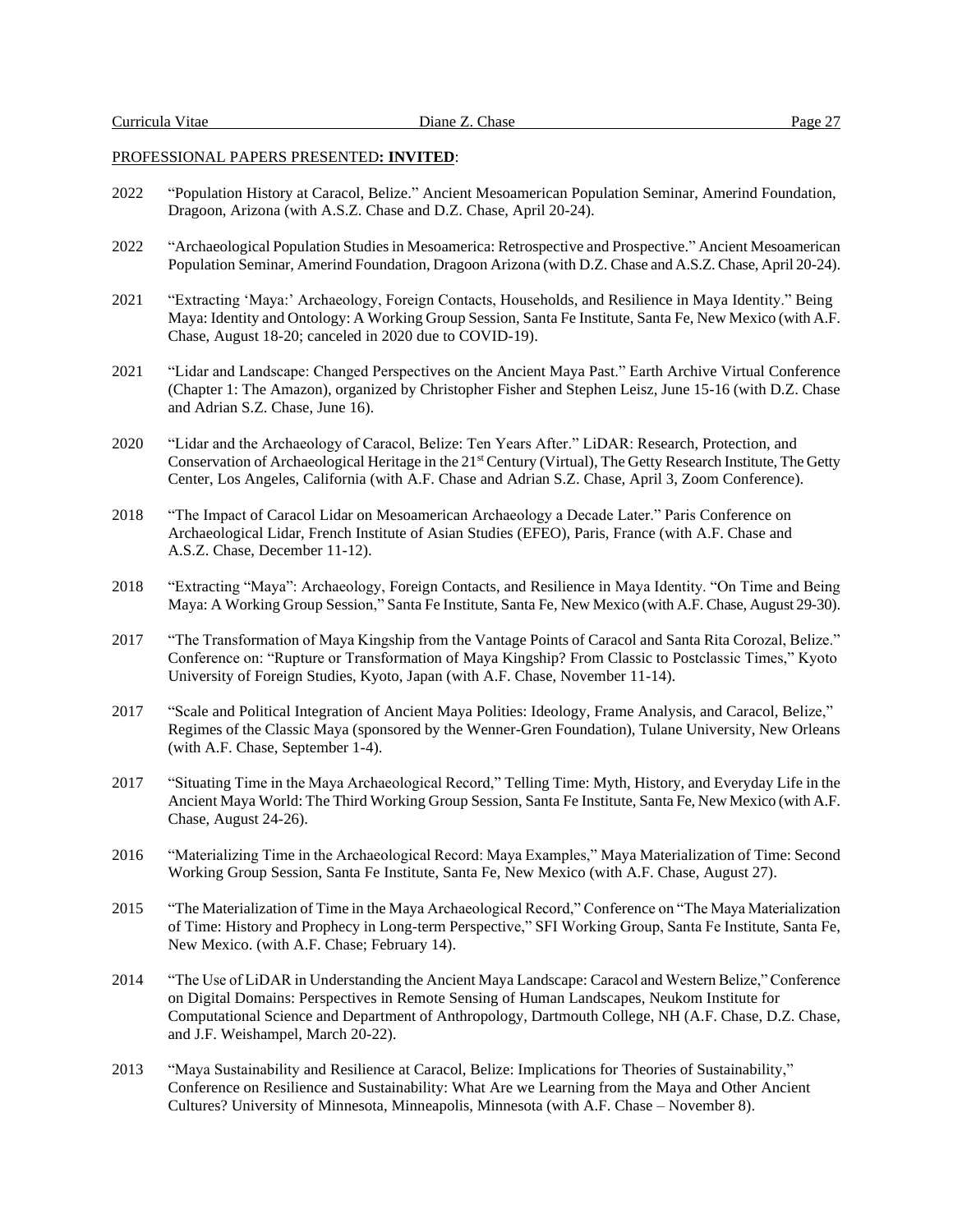## PROFESSIONAL PAPERS: **INVITED**: (continued)

- 2013 "The Rise of Complexity and Urbanism in the Maya Area," Conference on Early Maya E-Groups, Solar Calendars, and the Role of Astronomy in the Rise of Lowland Urbanism: The Second Working Group, Santa Fe Institute, New Mexico (J.A. Sabloff, D.Z. Chase, and P.A. McAnany – August 24).
- 2013 "E Groups and the Rise of Complexity in the Southeastern Maya Lowlands," Conference on Early Maya E-Groups, Solar Calendars, and the Role of Astronomy in the Rise of Lowland Urbanism: The Second Working Group, Santa Fe Institute, New Mexico (with A.F. Chase – August 24).
- 2013 Use of LiDAR to Detect Maya Features to Simulate Landscape Processes. Conference entitled: Les Apports du LiDAR a nos Connaissances sur l'evolution des Paysages Anciens. Strasbourge, France (J.F. Weishampel, A.F. Chase, D.Z. Chase, and J.N. Hightower – April).
- 2013 "The Legacy of Maya Agricultural Terraces at Caracol, Belize," UISPP International Workshop on Application of LiDAR Surveys in Archaeology, Paris, France (J.F. Weishampel, A.F. Chase, D.Z. Chase, and J.N. Hightower – March).
- 2012 "Early E Groups and Large Communities," Conference on Early Maya E-Groups, Solar Calendars, and theRole of Astronomy in the Rise of Lowland Urbanism, Santa Fe Institute, New Mexico (with A.F. Chase - August 25).
- 2012 "LiDAR, the Ancient Maya, and Caracol, Belize," APSARA Conference on Tropical Forest Urbanism (Urban Landscapes Roundtable), Siem Reap, Cambodia (A.F. Chase, D.Z. Chase, and J.F. Weishampel – July 11).
- 2012 "Delineation of Landscape Features across the Maya Polity of Caracol using Airborne LiDAR," UISPP International Workshop on Application of LiDAR Surveys in Archaeology, Paris, France (J.F. Weishampel, A.F. Chase, D.Z. Chase, and J.N. Hightower – March 5).
- 2011 "The Use of LiDAR at the Maya Site of Caracol in Belize," NASA ROSES Space Archaeology Workshop on Research and World Heritage, Baltimore, Maryland (A.F. Chase, D.Z. Chase, and J.F. Weishampel – Oct. 9).
- 2011 "LiDAR, Archaeology, and Ancient Maya Ruins," First Annual LIDAR Community of Practice (LIDAR-COP) Meeting, TASC Heritage Conference Center, Chantilly, Virginia (A.F. Chase, D.Z. Chase, and J.F. Weishampel – August 3).
- 2011 "Infrastructure, Sustainability, and Ancient Maya City Planning: Low-Density Urbanism at Caracol, Belize," Low Density Urbanism and the Environment Conference, Amerind Foundation, Dragoon, Arizona (with A.F. Chase – April).
- 2010 "Implications of Landscape Archaeology at Caracol, Belize, for the Interpretation of Ancient Maya Society and Socio-Territorial Organization,"  $15<sup>th</sup>$  European Maya Conference, Madrid, Spain (with A.F. Chase – December).
- 2010 "La Antigua Estabilidad Maya: Tecnicas de la Elite Dirigente y Cambio Social en el Registro Arqueologico de Caracol, Belice," VIII Congreso Internacional de Mayistas, Mexico City (with A.F. Chase – August).
- 2010 "La Antigua Revolucion Maya: Construccion y disolucion de los sistemas politicos de Caracol, Belice," VIII Congreso Internacional de Mayistas, Mexico City (with A.F. Chase – August).
- 2010 "An Ancient Tropical City in the Context of Sustainability from the Maya Mountains," *IHOPE2*, Arizona State University, Tempe (A.F. Chase, D.Z. Chase, and J.F. Weishampel - January).
- 2009 "Comingled Rituals: analizando comportamientos públicos y privados en el registro arqueológico de Caracol, Belice," IX Mesa Redonda de S.E.E.M., Granada, Spain (Ritual Publico Ritual Privado; with A.F. Chase – March).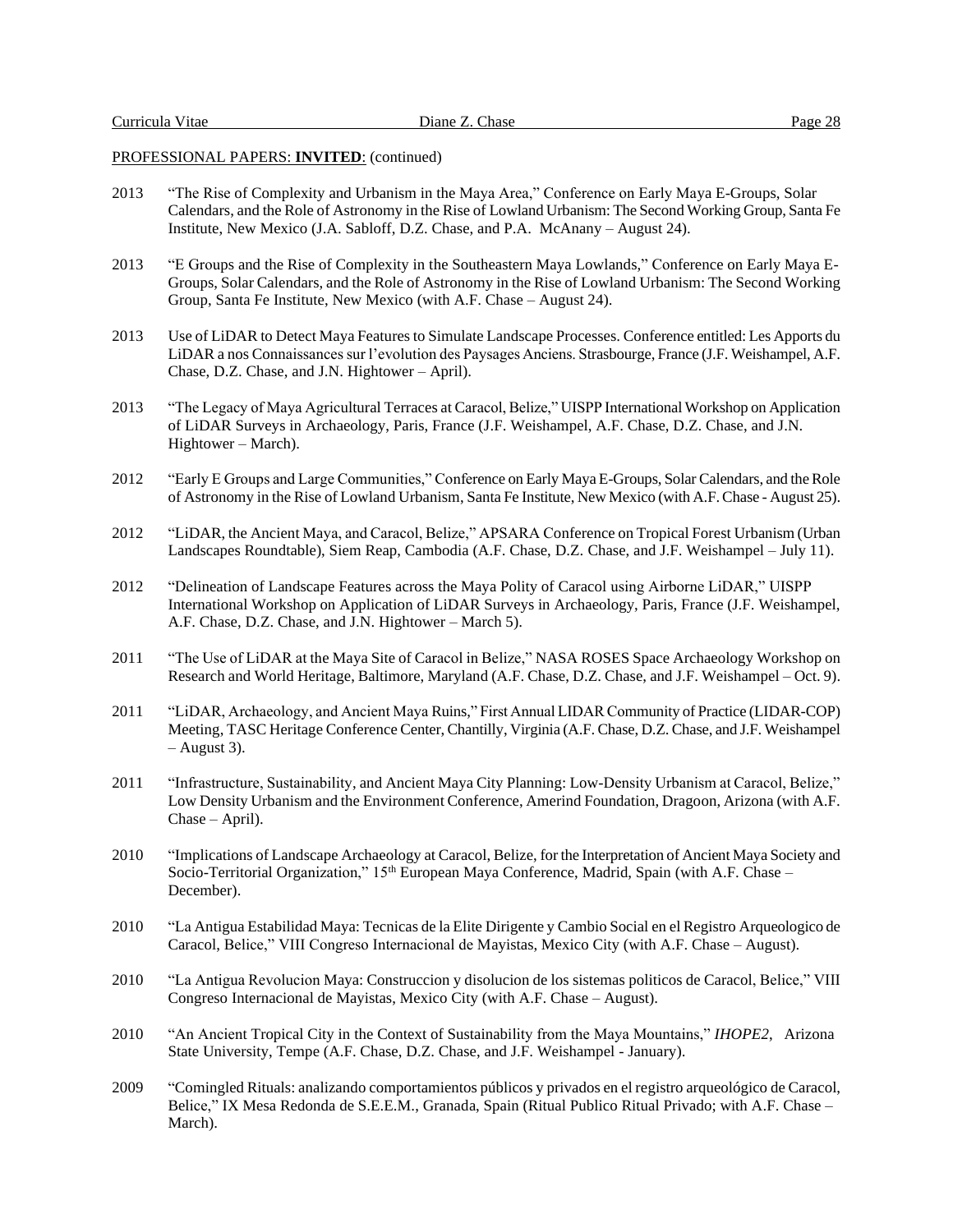| 2009 | "Urbanism as Sustainable Adaptation: Ancient Maya Settlement Repsonses in a Tropical Environment,"<br>School of American Research seminar entitled IHOPE-Maya: Tropical Sustainability from an Ancient Context,<br>Santa Fe, New Mexico (paper with A.F. Chase - January). |
|------|----------------------------------------------------------------------------------------------------------------------------------------------------------------------------------------------------------------------------------------------------------------------------|
| 2008 | "Caracol, Belize: Twenty-five Years of Maya Archaeology," Merle Greene Robertson Symposium, Palenque,<br>Mexico (with A.F. Chase – July 10; one of five invited presentations).                                                                                            |
| 2005 | "En el Medio del Ninguna – En el Centro del Universo: Perspectivos en la Localizacion del Sitios Mayas<br>Largos y Pequenos," VII Mesa Redonda de S.E.E.M., Pamplona, Spain (Fundaciones; with A.F. Chase –<br>September).                                                 |
| 2002 | "Secular, Sagrado y Volver a Visitar: La Antigua Profanación, Perturbación y Reconsagración de Entierros<br>Mayas," VI Mesa Redonda de S.E.E.M., Santiago de Compostella, Spain (La Muerte Maya; with A.F.<br>Chase – October).                                            |
| 2002 | "Patrones de Enterramiento y Cíclos Residenciales en Caracol, Belice," Quarto Mesa Redonda de Palenque,<br>Palenque, Mexico (with A.F. Chase - June).                                                                                                                      |
| 2000 | "El Paisaje Urbano Maya: La Integración de los Espacios Construidos y la Estructura Social en Caracol, Belice,<br>V Mesa Redonda de S.E.E.M., Valladolid, Spain (La Ciudad Antigua; with A.F. Chase and C. White -<br>October).                                            |
| 1999 | "Maya Social Organization from a "Big Site" Perspective: Classic Period Caracol, Belize and Tikal,<br>Guatemala," Tercera Mesa Redonda de Palenque, Palenque, Mexico (with A.F. Chase - June).                                                                             |
| 1998 | "Palaces, Power, and Politics at Late Classic Caracol, Belize," Invited Conference on Royal Courts of the<br>Ancient Maya, Yale University, New Haven (with A.F. Chase - November).                                                                                        |
| 1998 | "Relatos desde las Tumbas: Contextos Sociales y Variabilidad Mortuoria en Caracol, Belice," I Congreso<br>Regional de Investigadores en Ciencias Sociales, Universidad Autonoma de Yucatan, Merida, Mexico (with<br>A.F. Chase - June).                                    |
| 1998 | "Politics, Practice, and the Future of Maya Archaeology," Mayan Culture at the Millennium: Retrospect and<br>Prospect, SUNY at Buffalo, Buffalo (April).                                                                                                                   |
| 1997 | "Albergando a los Muertos en Caracol, Belice," Universidad Autonoma de Campeche, Campeche, Mexico<br>(November).                                                                                                                                                           |
| 1995 | "Do You See What I See?": Deconstructing the Mythology of the Classic Maya Collapse, 2nd Annual UCLA<br>Maya Weekend, Los Angeles (with A.F. Chase - October).                                                                                                             |
| 1995 | "Classic Maya Warfare as Viewed from Caracol, Belize," 1995 Mesa Redonda de Palenque, Palenque, Mexico<br>(with A.F. Chase - September).                                                                                                                                   |
| 1994 | "The Architectural Context of Caches, Burials, and Other Ritual Activities for the Classic Period Maya,"<br>Dumbarton Oaks Symposium "Function and Meaning in Classic Maya Architecture," Washington, D.C. (with<br>A.F. Chase - October).                                 |
| 1994 | "By the Edge of the Sea: Maya Civilization and Santa Rita Corozal," 12th Annual University Museum Maya<br>Weekend, Philadelphia (April).                                                                                                                                   |
| 1993 | "The Organization and Composition of Classic Lowland Maya Society: The View from Caracol, Belize,"<br>Eighth Mesa Redonda de Palenque, Palenque, Mexico (with A.F. Chase - June).                                                                                          |
|      |                                                                                                                                                                                                                                                                            |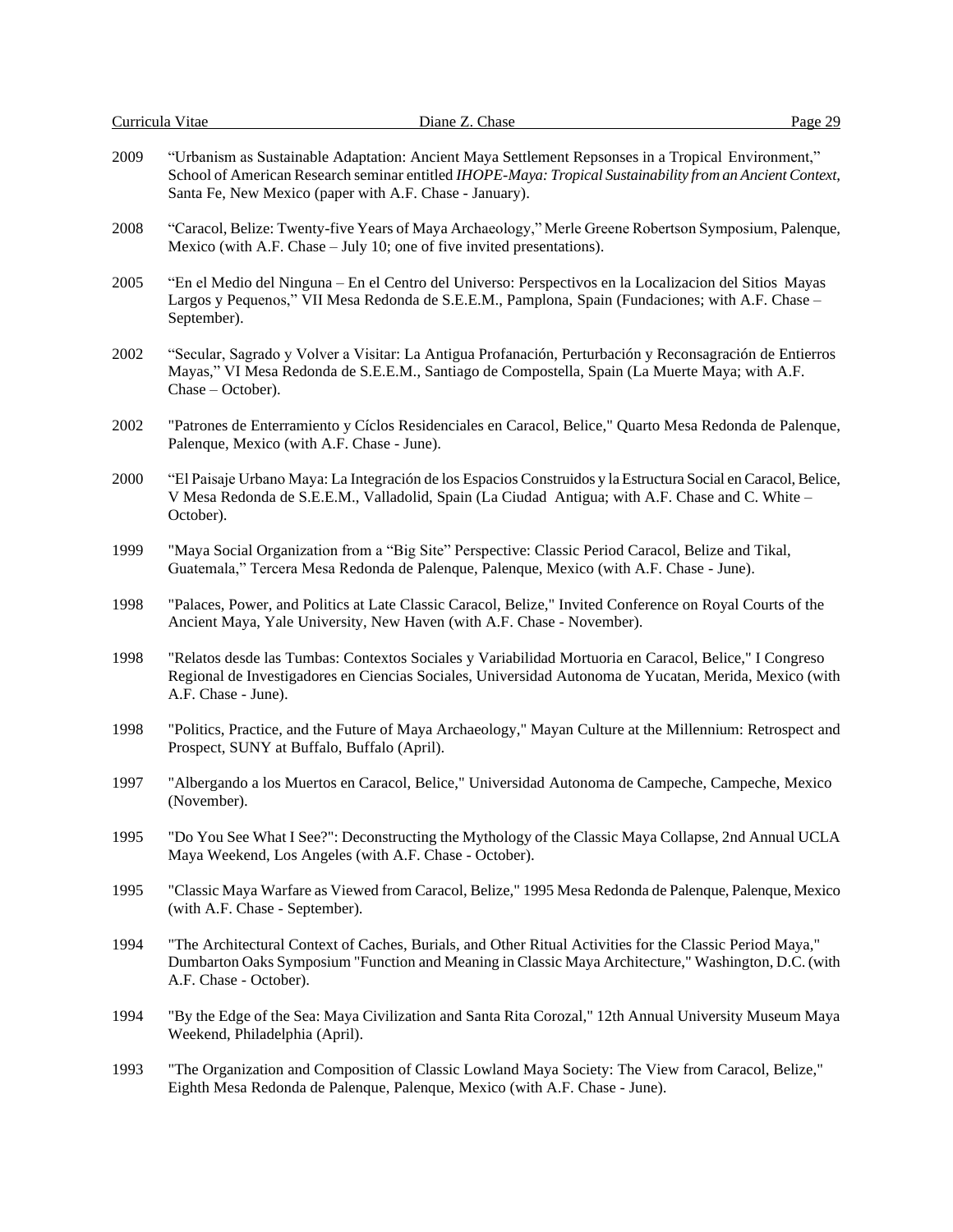## PROFESSIONAL PAPERS: **INVITED**: (continued)

- 1992 "External Impetus, Internal Synthesis, and Standaradization: E Group Assemblages and the Crystalization of Classic Maya Society in the Southern Lowlands," International Conference on the Emergence of Lowland Maya Civilization, Hildesheim, Germany (with A.F. Chase - November).
- 1990 "Caracol and the Conquest of Tikal," Texas Symposium, The Maya Meetings, 14th Session, Austin, Texas (with A.F. Chase - March).
- 1989 "Maya Veneration of the Dead at Caracol, Belize," Seventh Palenque Round Table Conference, Palenque, Mexico (with A.F. Chase - June).
- 1989 "Caracol Update: Archaeology at Caracol from 1986-1989," Seventh Palenque Round Table Conference, Palenque, Mexico (with A.F. Chase - June).
- 1987 "El Norte y el Sur: Politica, Dominios, y Evolucion Cultural Maya," II Mesa Redonda de S.E.E.M., Granada, Spain (Los Mayas del Norte de Yucatán; with A.F. Chase - December).
- 1986 "Lifeline to the Gods: Ritual Bloodletting at Santa Rita Corozal," Sixth Palenque Round Table Conference, Palenque, Mexico (June).
- 1985 "Putting Together the Pieces: Maya Pottery of Northern Belize and the Central Peten of Guatemala," 1985 Maya Ceramic Conference, Washington, D.C. (with A.F. Chase - December).
- 1985 "Conocimientos Arqueologicas Maya de Tierra Baja de La Epoca del Contacto," Primera Mesa Redonda de S.E.E.M. (Hernan Cortes en el Area Maya; with A.F. Chase - November).
- 1983 "Between Earth and Sky: Idols, Images, and Postclassic Cosmology," Mesa Redonda de Palenque, Palenque, Mexico (June).
- 1982 "The Land of Cacao and Honey," Advanced Seminar of the School of American Research, "After the Fall: New Perspectives on the Postclassic Period in the Maya Lowlands," Santa Fe (October).

#### PROFESSIONAL PAPERS PRESENTED: **CONTRIBUTED AND PEER-REVIEWED**:

- 2022 "Transitions and Transformations in Civilization: Interpreting Change and Realignment between Phases in the Archaeological Record of the Ancient Maya." 18<sup>th</sup> Annual Belize Archaeology Symposium, San Ignacio, Cayo (A.F. Chase and D.Z. Chase – July; originally for 2020 meeting, but cancelled due to COVID-19).
- 2022 "Identifying Ancient Neighborhoods at Caracol, Belize: Landscape Analyses and the Archaeological Record," 86 th Annual Meetings of the Society for American Archaeology, Chicago, IL (D.Z. Chase, A.F. Chase, and A.S.Z. Chase - April).
- 2022 "Dynasties, Bureaucracies, and Governance among the Late Classic Maya: Caracol and Its Peers," 86<sup>th</sup> Annual Meetings of the Society for American Archaeology, Chicago, IL (A.F. Chase, D.Z. Chase, and A.S.Z. Chase – April).
- 2021 "Economy and Socio-Political Change at Classic Period Caracol, Belize," 86<sup>th</sup> Annual Meetings of the Society for American Archaeology, VIRTUAL (D.Z. Chase and A.F. Chase – April; originally for 2020 meeting, but cancelled due to Covid-19).
- 2021 "Ancient Estimation in Ancient Mesoamerica: Retrospective and Prospective," 86<sup>th</sup> Annual Meetings of the Society for American Archaeology, VIRTUAL (A.F. Chase, D.Z. Chase, and A.S.Z. Chase – April; originally for 2020 meeting, but cancelled due to Covid-19).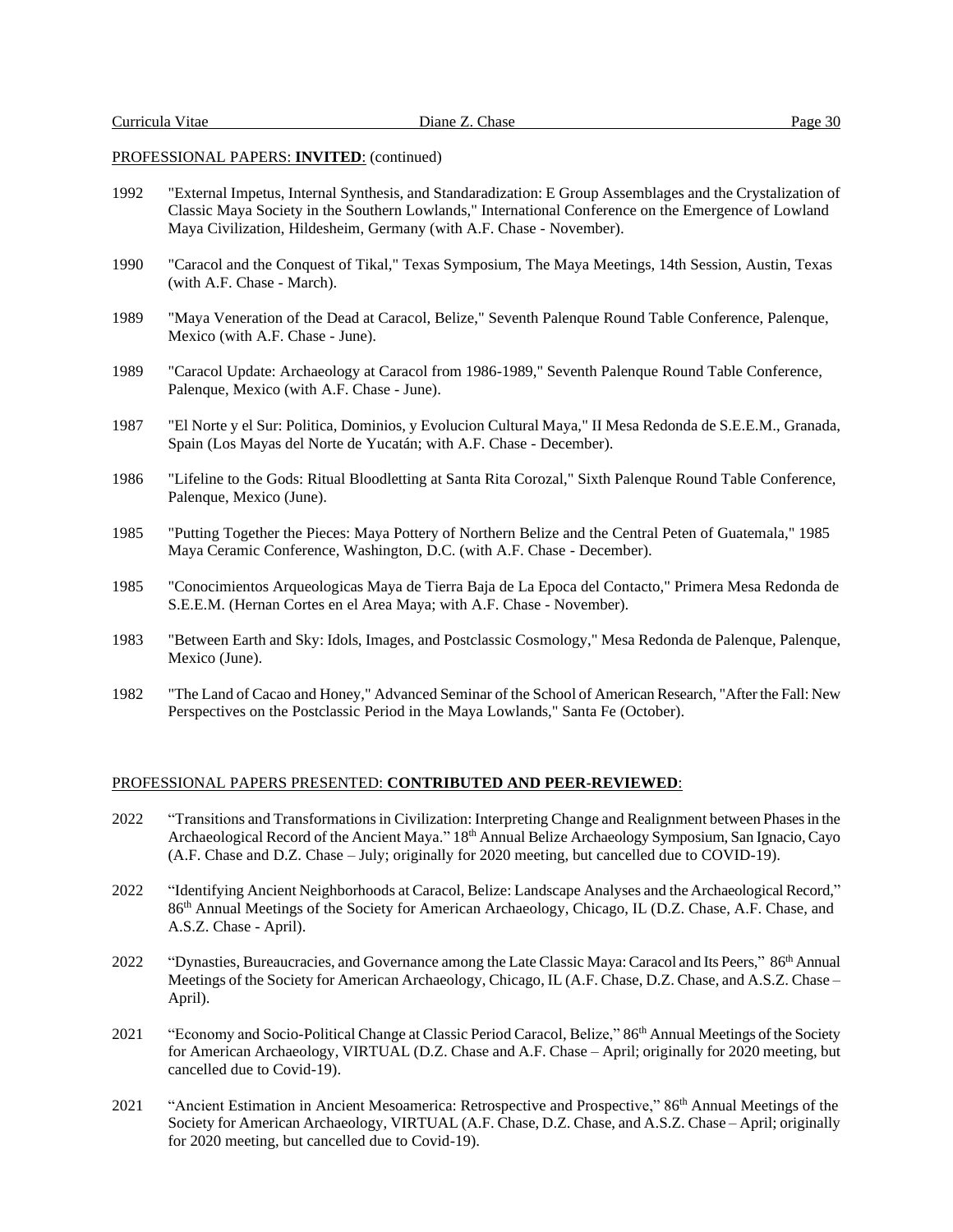- 2021 "Population History for Caracol, Belize: Numbers, Complexity, and Urbanism," 86<sup>th</sup> Annual Meetings of the Society for American Archaeology, VIRTUAL (E.D.Z. Chase, A.S.Z. Chase, D.Z. Chase and, A.F. Chase – April; originally for 2020 meeting, but cancelled due to Covid-19).
- 2019 "Life at the Edge of the Maya World: Late Classic Period Deposits at Santa Rita Corozal," 17th Annual Belize Archaeology Symposium, San Ignacio, Cayo (A.F. Chase and D.Z. Chase – June).
- 2019 "Archaeological Research and Conservation at Santa Rita Corozal, Belize: Results of the 2012-2013 Institute of Archaeology Conservation Project," 17<sup>th</sup> Annual Belize Archaeology Symposium, San Ignacio, Cayo (J.J. Awe, J. Can, A.F. Chase, and D.Z. Chase – June).
- 2019 "A Decade Later: The Impact of Caracol LiDAR Surveys on Archaeological Interpretation in the Maya Area," XI Congreso Internacional de Mayistas, Chetumal, Mexico (A.F. Chase, D.Z. Chase, and A.S.Z. Chase – June).
- 2019 "Ancient Maya Sustainability at Caracol, Belize: Implications for the Past and Future," 84<sup>th</sup> Annual Meetings of the Society for American Archaeology, Albuquerque, NM (A.S.Z. Chase, D.Z. Chase, and A.F. Chase - April).
- 2019 "An Interpretive Framework and Description of Ritualized Obsidian from Caracol, Belize," 84<sup>th</sup> Annual Meetings of the Society for American Archaeology, Albuquerque, NM (Lucas Martindale Johnson, A.F. Chase, and D.Z. Chase - April).
- 2018 "The Role of Central Belize in the Development of Maya Archaeology: A Critical Assessment," 16<sup>th</sup> Annual Belize Archaeology Symposium, San Ignacio, Cayo (A.F. Chase and D.Z. Chase – June).
- 2018 "Final Moments: Contextualizing On-Floor Archaeological Materials from Caracol, Belize," 83rd Annual Meetings of the Society for American Archaeology, Washington, D.C. (A.F. Chase and D.Z. Chase – April).
- 2018 "Sustainability and Climate Change in the Ancient Maya Area: Evidence from Remote Sensing and Long Term Land Use," 83rd Annual Meetings of the Society for American Archaeology, Washington, D.C. (D.Z. Chase and A.F. Chase – April).
- 2017 "Changing Maya Society?: The Protoclassic at Caracol, Belize and in the Maya Area," 15<sup>th</sup> Annual Belize Archaeology Symposium, San Ignacio, Cayo (A.F. Chase and D.Z. Chase – June).
- 2017 "Situating Preclassic Interments and Fire-pits at Santa Rita Corozal, Belize," 15th Annual Belize Archaeology Symposium, San Ignacio, Cayo (A.S.Z. Chase, D.Z. Chase and A.F. Chase – June).
- 2017 "Chetumal's Dragonglass: Postclassic Obsidian Production and Exchange at Santa Rita Corozal, Belize," 15<sup>th</sup> Annual Belize Archaeology Symposium, San Ignacio, Cayo (M. Seidita, D.Z. Chase and A.F. Chase – June).
- 2016 "The Interpretation of Ancient Maya Architectural Plans and Spatial Layouts: Contextualizing Caracol, Belize," 14th Annual Belize Archaeology and Anthropology Symposium, San Ignacio, Cayo, Belize (A.F. Chase and D.Z. Chase – July).
- 2016 "Comparing Ancient Human-Nature Relationships at Tikal, Guatemala and Caracol, Belize," 81st Annual Meetings of the Society for American Archaeology, Orlando, Florida (A.F. Chase and D.Z. Chase – April).
- 2016 "The Economic Landscape of Caracol, Belize," 81<sup>st</sup> Annual Meetings of the Society for American Archaeology, Orlando, Florida (D.Z. Chase and A.F. Chase – April).
- 2016 "Discussant: Inequality from the Bottom Up: Measuring and Explaining Household Inequality in Antiquity," 81st Annual Meetings of the Society for American Archaeology, Orlando, Florida (D.Z. Chase – April).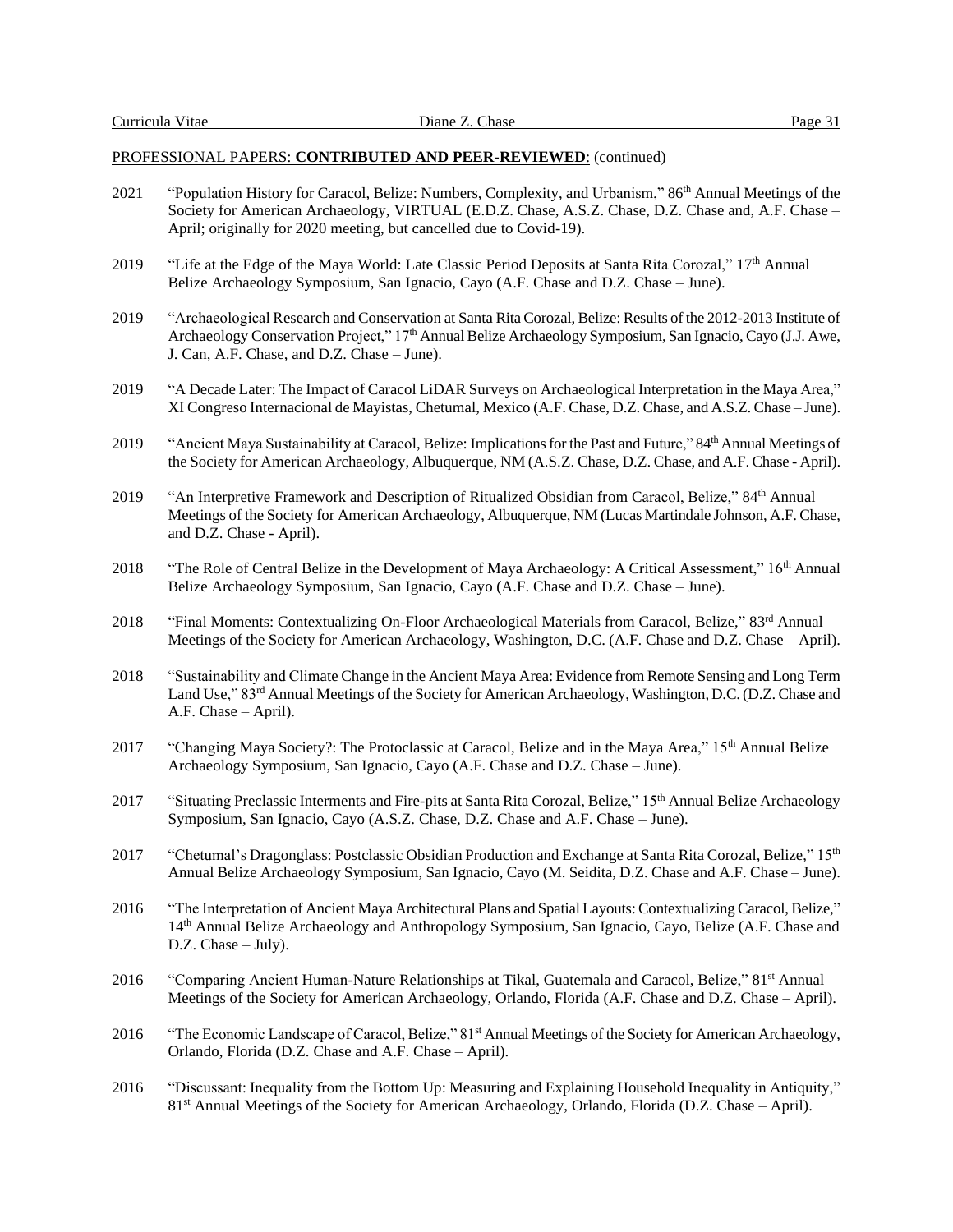- 2015 "Scalar Political Units and Complex Adaptive Systems in the Classic Maya Landscape," 114 Annual Meetings, American Anthropological Association, Denver, Colorado (D.Z. Chase and A.F. Chase – November).
- 2015 "Determining Ancient Maya Demography and Population Change over Time," Conference on Complex Systems 2015, Tempe, Arizona (A.F. Chase and D.Z. Chase – October).
- 2015 "Land Use, Scaling, and the Ancient Maya," Conference on Complex Systems 2015, Tempe, Arizona (D.Z. Chase and A.F. Chase – October).
- 2015 "The Impact of Urbanization on the Maya Complex System," Conference on Complex Systems 2015, Tempe, Arizona (A.F. Chase, D.Z. Chase, and M.E. Smith – October).
- 2015 "The Ancient Maya Anthropogenic Landscape: Settlement Archaeology at Caracol, Belize," 13th Annual Belize Archaeology and Anthropology Symposium, San Ignacio, Cayo, Belize (A.F. Chase and D.Z. Chase – July).
- 2015 "Seventh Century Star Wars: Reassessing the Role of Warfare in Shaping Classic Period Maya Society in the Southern Lowlands," 80<sup>th</sup> Annual Meetings of the Society for American Archaeology, San Francisco, California (A.F. Chase and D.Z. Chase – April).
- 2015 "Iconographic Portraiture and Political Implications: Peter Harrison's Contribution to Mayanists' Understanding of Site Q," 80<sup>th</sup> Annual Meetings of the Society for American Archaeology, San Francisco, California (D.Z. Chase and A.F. Chase – April).
- 2015 "Residential Architecture at Caracol, Belize: Conjoined Buildings and Distributed Space," 80<sup>th</sup> Annual Meetings of the Society for American Archaeology, San Francisco, California (Adrian S.Z. Chase, A.F. Chase, and D.Z. Chase – April).
- 2015 "'Limestone Bars' as Power Objects among the Ancient Maya: A Consideration of Objects as Active Participants in Ritual Practice," 80<sup>th</sup> Annual Meetings of the Society for American Archaeology, San Francisco, California (Lisa M. Johnson, A.F. Chase, and D.Z. Chase – April).
- 2014 "The Domestic Economy of Caracol, Belize: Access, Growth, and Exclusion in an Ancient Maya Urban Setting," 12<sup>th</sup> Annual Belize Archaeology and Anthropology Symposium, San Ignacio, Cayo, Belize (A.F. Chase and D.Z. Chase – July).
- 2014 "Articulating with the Broader Economy: Chert Pressure Blade Technology in a Caracol Residential Group," 12th Annual Belize Archaeology and Anthropology Symposium, San Ignacio, Cayo, Belize (L. Martindale Johnson, M. Carpenter, A.F. Chase and D.Z. Chase – July).
- 2014 "Thirty Years of Archaeology at Caracol, Belize: Retrospective and Prospective," 12<sup>th</sup> Annual Belize Archaeology and Anthropology Symposium, San Ignacio, Cayo, Belize (D.Z. Chase and A.F. Chase – July).
- 2014 "Large-Scale Maya Regional Settlement and Inter-Site Analysis: Results from the 2013 West-Central Belize LiDAR Survey," 79<sup>th</sup> Annual Meetings of the Society for American Archaeology, Austin, Texas (A.F. Chase, D.Z. Chase, J. Awe, J. Weishampel, and G. Iannone - April).
- 2014 "Water Capture and Agricultural Terracing at Caracol, Belize as revealed through the 2009 LiDAR Campaign," 79th Annual Meetings of the Society for American Archaeology, Austin, Texas (A.S.Z. Chase, J.F. Weishampel, and D.Z. Chase - April).
- 2014 Discussant, "3D Tools for Archaeological Research in the Ancient Americas," 79<sup>th</sup> Annual Meetings of the Society for American Archaeology, Austin, Texas (April).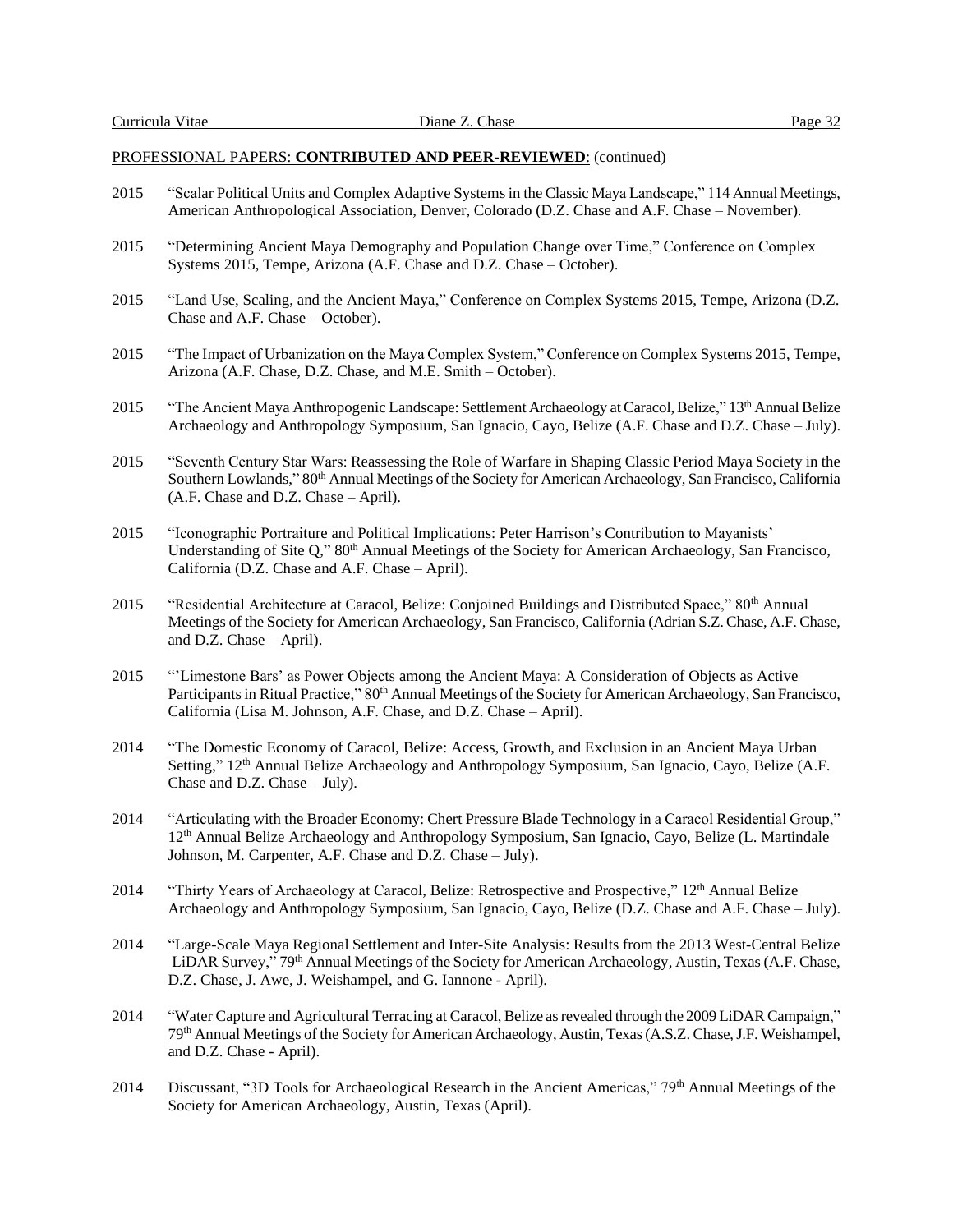- 2014 "A Complex World at Another Scale: Maya Heterarchy and Social Change," 79<sup>th</sup> Annual Meetings of the Society for American Archaeology, Austin, Texas (V.L. Scarborough, J. Gunn, L. Lucero, A.F. Chase, and D.Z. Chase - April).
- 2013 "Clues for Solving the Mystery of the Fifth-Year Interim Report," Southern Association of Colleges and Schools Commission on Colleges 2013 Annual Meeting, Atlanta, Georgia (T. Crouse, D.Z. Chase, H. Watt, and D. Young – December).
- 2013 "Classic Period Social Identities in the Maya Households of Caracol, Belize," 11<sup>th</sup> Annual Belize Archaeology Symposium, San Ignacio, Cayo, Belize (A.F. Chase and D.Z. Chase – July).
- 2013 "Airborne LiDAR at Caracol, Belize: Implications for Heritage Management," 33rd Annual Conference of the International Association for Impact Assessment, Calgary, Canada (A.F. Chase, D.Z. Chase, and J.F. Weishampel – May).
- 2013 "Fish from Afar: Marine Resource Use at Caracol, Belize," 78<sup>th</sup> Annual Meetings of the Society for American Archaeology, Honolulu, Hawaii (P. Cunningham-Smith, A.F. Chase, and D.Z. Chase – April 4).
- 2013 "Maize and Stone: A Functional Analysis of the Manos and Metates of Santa Rita Corozal, Belize," 78<sup>th</sup> Annual Meetings of the Society for American Archaeology, Honolulu, Hawaii (L.G. Duffy, A.F. Chase, and D.Z. Chase  $-$  April 4).
- 2012 "Key Ingredients to a Healthy Fifth-Year Interim Report: How to Avoid Ending Up in the Stew," Southern Association of Colleges and Schools Commission on Colleges 2012 Annual Meeting, Dallas, Texas (T. Crouse, D.Z. Chase, H.J. Watt, and D. Young – December 10).
- 2012 "The Role and Responsibilities of Accreditation Liaisons," Southern Association of Colleges and Schools Commission on Colleges 2012 Annual Meeting, Dallas, Texas(A.R. Ballentine, G. Ozaysin, D.Z. Chase, and R. Jackson – December 9).
- 2012 "Temporal Cycles in the Archaeology of Maya Residential Groups at Caracol, Belize," 10<sup>th</sup> Annual Belize Archaeology Symposium, San Ignacio, Cayo, Belize (A.F. Chase and D.Z. Chase – June).
- 2012 "Marketplaces in the Southern Maya Lowlands: The Economic Integration of Caracol, Belize," 77<sup>th</sup> Annual Meetings of the Society for American Archaeology, Memphis, TN (D.Z. Chase and A.F. Chase – April).
- 2012 "New Approaches to Regional Archaeology in the Maya Area: LiDAR and Caracol, Belize," 77<sup>th</sup> Annual Meetings of the Society for American Archaeology, Memphis, TN (A.F. Chase and D.Z.Chase - April).
- 2012 "Ritual Use of the Human Form: A Contextual Analysis of 'Charlie Chaplin' Figurines," 77th Annual Meetings of the Society for American Archaeology, Memphis, TN (Lisa Lomitola, A.F. Chase and D.Z. Chase – April).
- 2011 "From Compliance to Quality Enhancement: Reframing Academic Program Review," Southern Association of Colleges and Schools Commission on Colleges 2011 Annual Meeting, Orlando, Florida (D.Z. Chase and H.J. Watt – December).
- 2011 "Spirit of SACS Past, Present, and Future: Role of the Accreditation Liaison," Southern Association of Colleges and Schools Commission on Colleges 2011 Annual Meeting, Orlando, Florida (D.Z. Chase, K. Ewen, L. Miedema, and D. Young – December).
- 2011 "IHOPE-Maya: Learning from the Past, Informing the Future," 110<sup>th</sup> Annual Meetings of the American Anthropological Association, Montreal, Canada (K. Prufer and D.Z. Chase – November).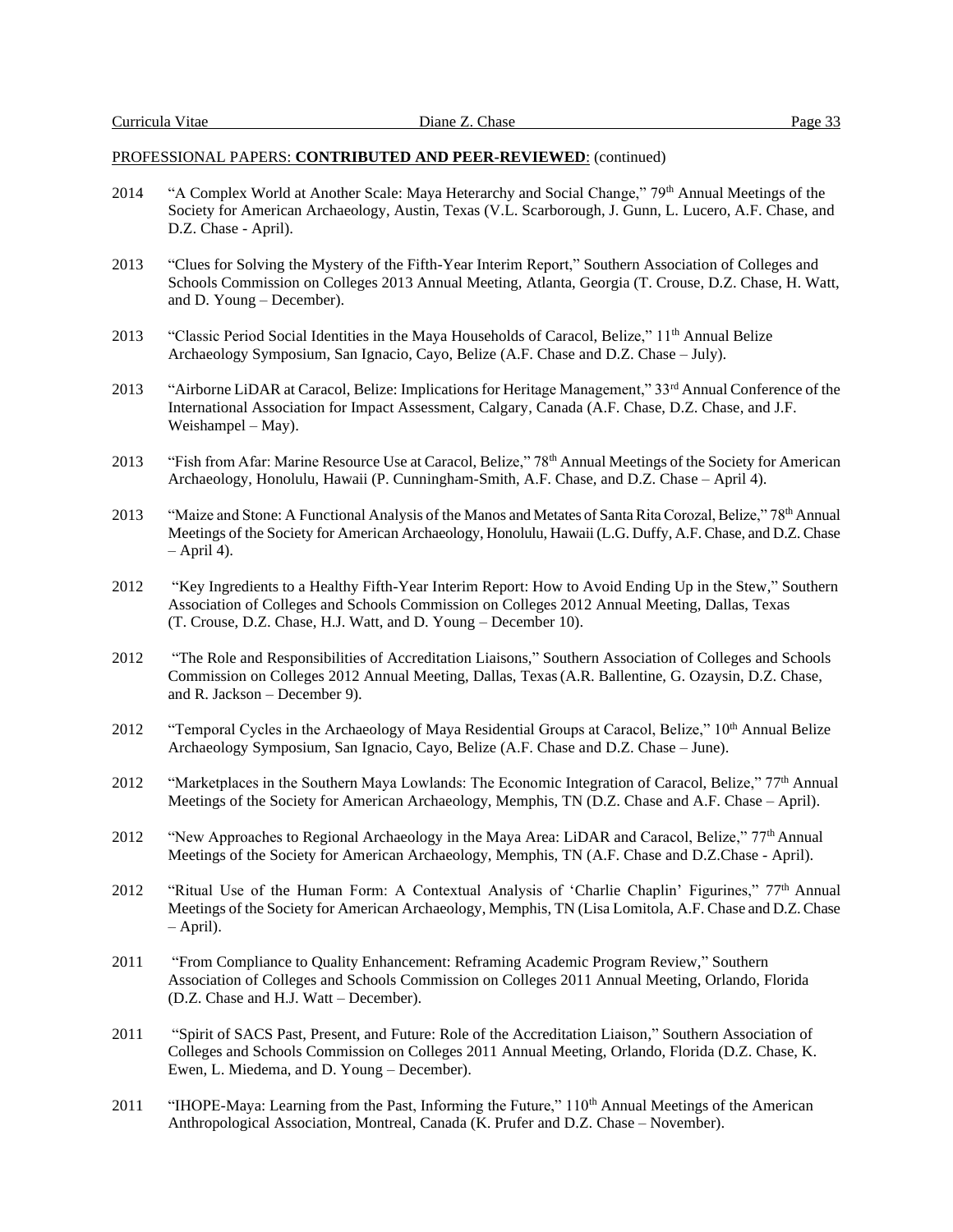- 2011 "Path Dependency in the Rise and Denouement of a Classic Maya City: The Case of Caracol, Belize," 110<sup>th</sup> Annual Meetings of the American Anthropological Association, Montreal, Canada (D.Z. Chase and A.F. Chase – November).
- 2011 "Resilience and Vulnerability in the Maya Hinterlands," 110<sup>th</sup> Annual Meetings of the American Anthropological Association, Montreal, Canada (G. Iannone, K. Prufer, and D.Z. Chase – November).
- 2011 "Delineation of Landscape Features Across the Maya Polity of Caracol using Airborne LiDAR," XVI UISPP Congress, Florianopolis, Brazil (J.F. Weishampel, A.F. Chase, D.Z. Chase, and J.N. Hightower – September).
- 2011 "Modeling Maya Trade Routes: Economics, Site Locations, and Far-Flung Interactions," 9th Annual Belize Archaeology Symposium, San Ignacio Cayo, Belize (A.F. Chase and D.Z. Chase – June).
- 2011 "An Ancient Maya Economic System: Archaeological Data and Caracol, Belize," 76<sup>th</sup> Annual Meetings of the Society for American Archaeology, Sacramento, California (D.Z. Chase and A.F. Chase - April).
- 2011 "Relating Ancient Maya Land Use Legacies to the Contemporary Tropical Forest of Caracol, Belize," International Association of Landscape Ecology, Portland, Oregon (J. Hightower, J. Weishampel, A.F. Chase, and D.Z. Chase – April).
- 2011 "An Ancient Maya Urban Landscape: Integrated Settlement and Terracing in the Vaca Plateau," 76<sup>th</sup> Annual Meetings of the Society for American Archaeology, Sacramento, California (A.F. Chase and D.Z. Chase – March 31).
- 2011 "Stoking the Funeral Fire: The Use of Green Obsidian during Cremation at Caracol, Belize," 76<sup>th</sup> Annual Meetings of the Society for American Archaeology, Sacramento, California (Lucas Martindale Johnson, A.F. Chase, and D.Z. Chase - March 31).
- 2011 "IHOPE Maya: Resilience and Rigidity in the Development and Disintegration of Complex Societies in the Tropical Lowlands of Mesoamerica," Resilience 2011, ASU, Tempe, Arizona (K. Prufer, V. Scarborough, A. Chase, D. Chase, R. Cobos, N. Dunning, J. Gunn, S. Fedick, V. Fialko, G. Iannone, D. Lentz, R. Liendo, L. Lucero, J. Sabloff, J. Tainter, F. Valdez, and S. van der Leeuw – March).
- 2010 "Status and Power: Fiction and Reality in the Classic Maya World," 8<sup>th</sup> Annual Belize Archaeology Symposium, San Ignacio Cayo, Belize (A.F. Chase and D.Z. Chase – July).
- 2010 "RED ALERT!: Developing an Early Warning System for Substantive Change" Southern Association of Colleges and Schools Commission on Colleges 2010 Annual Meeting, Louisville, Kentucky (D.Z. Chase, D. Young, H.J. Watt – December).
- 2010 "Airborne LiDAR and Maya Landscape Archaeology: Viewing Status and Power from a Distance," 8<sup>th</sup> Annual Belize Archaeology Symposium, San Ignacio Cayo, Belize (D.Z. Chase, A.F. Chase, J. Awe, and J.F. Weishampel – July).
- 2010 "LiDAR Detection of Below-Canopy Cave Openings in the Ancient Maya Karstic Landscape around Caracol, Belize," IGARSS (IEE Geoscience and Remote Sensing Society), Honolulu, Hawaii (J. Weishampel, R. Patrick, J. Hightower, A.F. Chase, and D.Z. Chase - July).
- 2010 "Relationships between LiDAR-Derived Rainforest Canopy Structure and Ancient Maya Land Use Legacies around Caracol, Belize," 25<sup>th</sup> Annual Meeting of the U.S. International Association of Landscape Ecology, Athens, Georgia (J.F. Weishampel, J.N. Hightower, J.J. Angelo, A. Matos, A.F. Chase, and D.Z. Chase - April).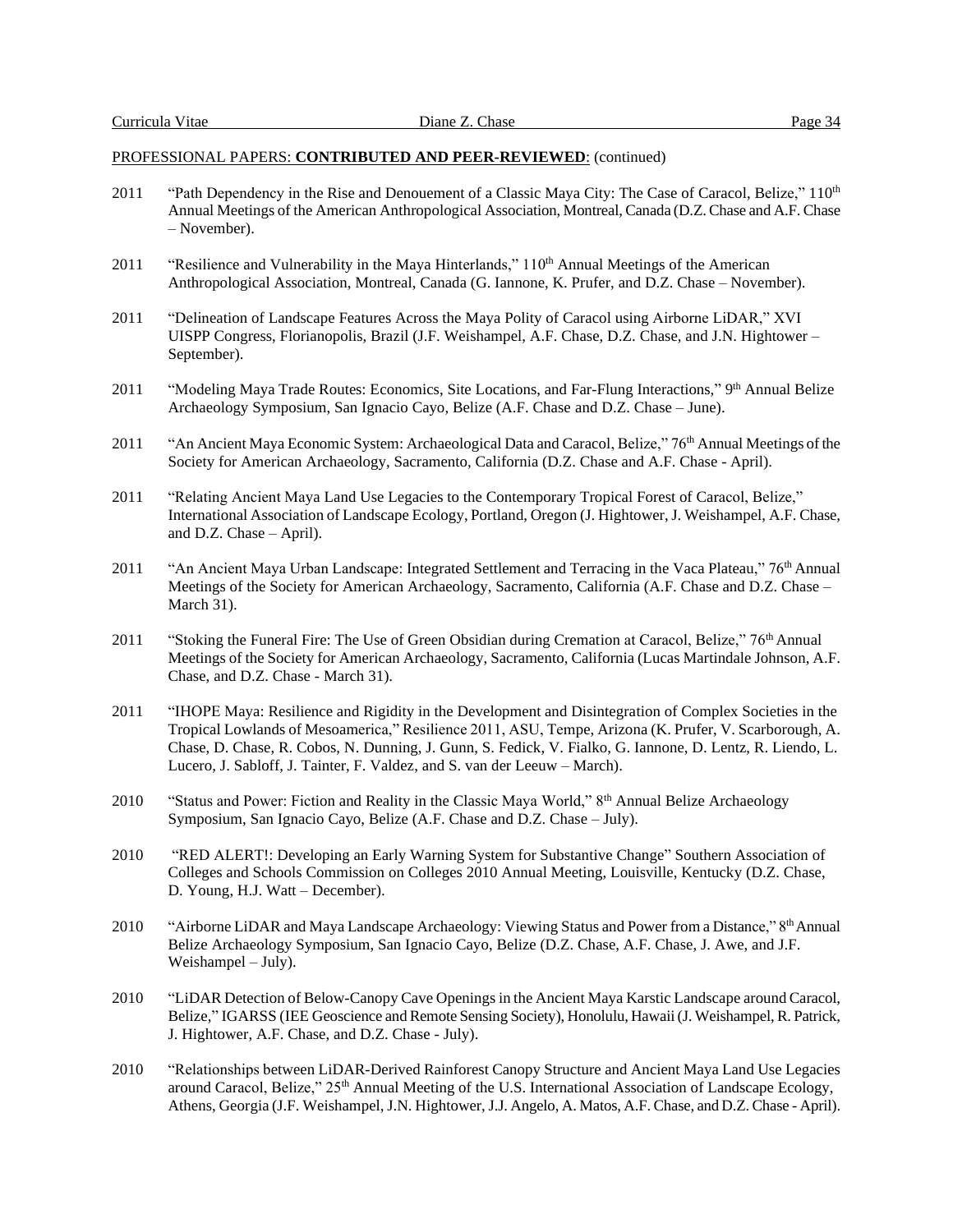- 2010 "The Application of Airborne LiDAR to an Ancient Maya Landscape," 38<sup>th</sup> International Symposium on Archaeometry, Tampa, Florida (A.F. Chase, D.Z. Chase and J. Weishampel - May).
- 2009 "Early Warning: The Key to Compliance in Substantive Change," Southern Association of Colleges and Schools Commission on Colleges 2009 Annual Meeting, Atlanta, Georgia (D. Chase, D. Young, and T. Dietz – December).
- 2009 "Remote Sensing of Ancient Maya Land Use Features at Caracol, Belize Related to Tropical Rainforest Structure," 3rd International Conference on Remote Sensing, Tiruchirapalli, Tamil Nadu, India (J. Weiehampel, A. Chase, D. Chase, J. Drake, R. Shrestha, K. Slatton, J. Awe, J. Hightower, J. Angelo – August).
- 2009 "The Context of Ritual: Examining the Archaeological Record of Caracol, Belize,"  $7<sup>th</sup>$  Annual Belize Archaeology Symposium, Belize City (with A.F.. Chase – July).
- 2009 "Multiple Hats: Conjunctively Researching the Ancient Maya," 74<sup>th</sup> Annual Meeting of the Society for American Archaeology, Atlanta, Georgia (with A.F. Chase – April).
- 2009 "A Drought of Thought: The Maya Collapse in the Southern Lowlands," 74th Annual Meeting of the Society for American Archaeology, Atlanta, Georgia (with A.F. Chase – April).
- 2008 "Complex Societies and the Interpretation of the Archaeological Record of Caracol, Belize: Aligning Method and Theory," 6<sup>th</sup> Annual Belize Archaeology Symposium, Belize City, Belize (with A.F. Chase – July 3).
- 2008 "Elites, Symbolic Production, and Economic Distribution at Caracol, Belize," 73rd Annual Meeting of the Society for American Archaeology, Vancouver, Canada (with A.F. Chase – April).
- 2007 "Ancient Maya 'Travelers:' Linking Past and Present Worldviews," 106<sup>th</sup> Annual Meeting of the American Anthropological Association, Washington, D.C. (with A.F. Chase and Dianna Wilson-Moseley – December).
- 2007 "Antigua forma Maya urbana y el desarrollo en Caracol, Belice," VII Congreso Internacional Mayistas, Merida, Mexico (with A.F. Chase – July 13).
- 2007 "Teoria urbana y los antiguos Mayas," VII Congreso Internacional Mayistas, Merida, Mexico (with A.F. Chase – July 13).
- 2007 "Methodological Issues in the Archaeological Identification of the Terminal Classic and Postclassic Transition," 5 th Annual Belize Archaeology Symposium, Belize City, Belize (with A.F. Chase –July 5).
- 2007 "Santa Rita Corozal: An Archaeological Understanding of the Late Postclassic Maya through the Lens of a Capital City in the Southern Lowlands," 5<sup>th</sup> Annual Belize Archaeology Symposium,, Belize City, Belize (with A.F. Chase – July 5).
- 2006 "Maya Hieroglyphs and History: An Archaeological Perspective," International Congress of Americanists, Seville, Spain (with A.F. Chase and R. Cobos – July 17-21).
- 2006 "What the Glyphs Don't Tell You: Archaeology and History at Caracol, Belize," International Congress of Americanists, Seville, Spain (with A.F. Chase – July 17-21).
- 2006 "'This is the End:' Archaeological Transitions and the Terminal Classic Period at Caracol, Belize." 4<sup>th</sup> Annual Symposium on Belize Archaeology, Belize City, Belize (with A.F. Chase – July).
- 2005 "Late Classic Maya Pottery Production, Distribution, and Standardization at Caracol, Belize," 104<sup>th</sup> Annual Meeting of the American Anthropological Association, Washington, D.C. (with A.F. Chase and A.M. Chase – December).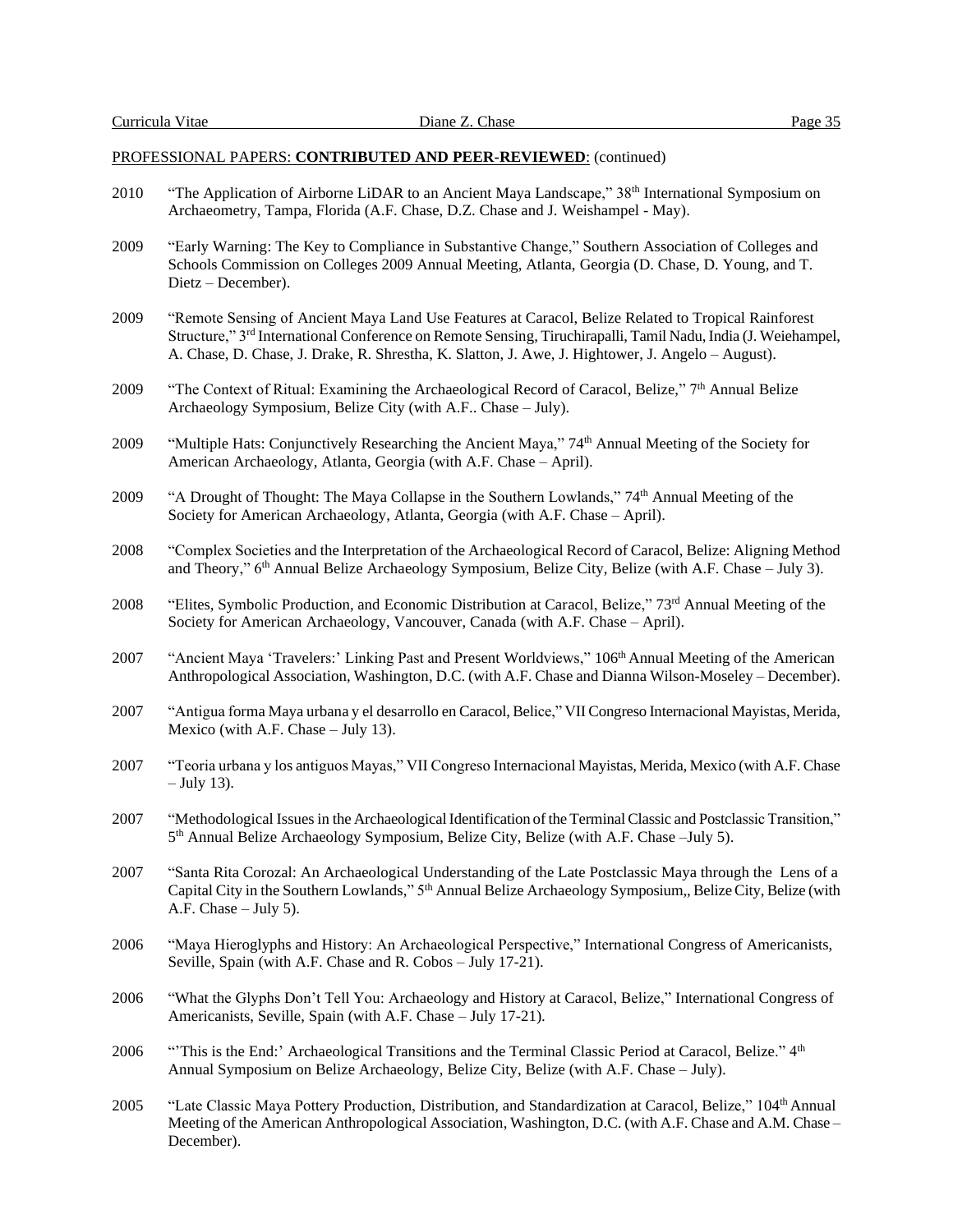- 2005 "Showering in the Sun," ISES/Solar World Congress, Orlando (with William Young, Jr. and James Haggard August).
- 2005 "The Dawn of Maya Civilization: Preclassic Archaeology from Santa Rita Corozal," 3rd Annual Symposium on Belize Archaeology, San Ignacio Cayo, Belize (with A.F. Chase – July).
- 2005 "Before the Boom: Caracol's Preclassic Era," 3rd Annual Conference on Belize Archaeology, San Ignacio Cayo, Belize (with A.F. Chase – July).
- 2005 "Ghosts Amid the Ruins: Analyzing Relationships Between the Living and the Dead Among the Ancient Maya of Caracol, Belize," 70<sup>th</sup> Annual Meeting of the Society for American Archaeology, Salt Lake City (with Arlen F. Chase – April).
- 2005 "The Future and the Past: Type-Variety-Mode Analysis and Postclassic Ceramics at Santa Rita Corozal, Belize and Tayasal, Guatemala," 70<sup>th</sup> Annual Meeting of the Society for American Archaeology, Salt Lake City (with Arlen F. Chase – April).
- 2004 "The Ever-Changing Maya: Ritual Adaptations and the Archaeological Record," 69<sup>th</sup> Annual Meeting of the Society for American Archaeology, Montreal (with Arlen F. Chase – April).
- 2004 "The Early Classic Period at Caracol, Belize: Transitions, Complexity, and Methodological Issues in Maya Archaeology," 2<sup>nd</sup> Annual Conference on Belize Archaeology, Belize City, Belize (with Arlen F.  $Chase - July)$ .
- 2004 "The Early Classic Period at Santa Rita Corozal: Issues of Hierarchy, Heterarchy, and Stratification in Northern Belize," 2<sup>nd</sup> Annual Conference on Belize Archaeology, Belize City, Belize (with Arlen F. Chase  $-$  July).
- 2003 "Santa Rita Corozal: Twenty Years Later," 1st Annual Conference on Belize Archaeology, Belize City, Belize (with Arlen F. Chase – July).
- 2003 "Exploring Ancient Economic Relationships at Caracol, Belize," 1st Annual Conference on Belize Archaeology, Belize City, Belize (with Arlen F. Chase – July).
- 2003 "Classic to Postclassic: Continuity, Discontinuity, Method, and Practice in the Southern Maya Lowlands," 68<sup>th</sup> Annual Meeting of the Society for American Archaeology, Milwaukee (with Arlen F. Chase – April).
- 2001 "Maya Settlement Pattern Analysis: Scale and Understanding," 100th Annual Meetings of the American Anthropological Association, Washington, D.C. (with A.F. Chase - November).
- 2001 "The Archaeological Constraints on Interpretations of ancient Maya Kinship and Social Organization,"  $100<sup>th</sup>$ Annual Meetings of the American Anthropological Association, Washington, D.C. (with A.F. Chase – November).
- 2001 "Textiles and the Maya Archaeological Record: Gender, Power, and Status in Classic Period Caracol, Belize," 66th Annual Meeting of the Society for American Archaeology, New Orleans (with Arlen F. Chase, Elayne Zorn, and Wendy Teeter – April).
- 2000 "Caracol Time Travel Project," 3rd International Conference on Visual Computing, Mexico City (C.H. Hughes J.M. Moshell, D. Reed, D.Z. Chase, and A.F. Chase – September).
- 2000 "Underlying Structure in Maya Persistence: An Archaeological Perspective," 50<sup>th</sup> International Congress of Americanists, Warsaw, Poland (with A.F. Chase – July).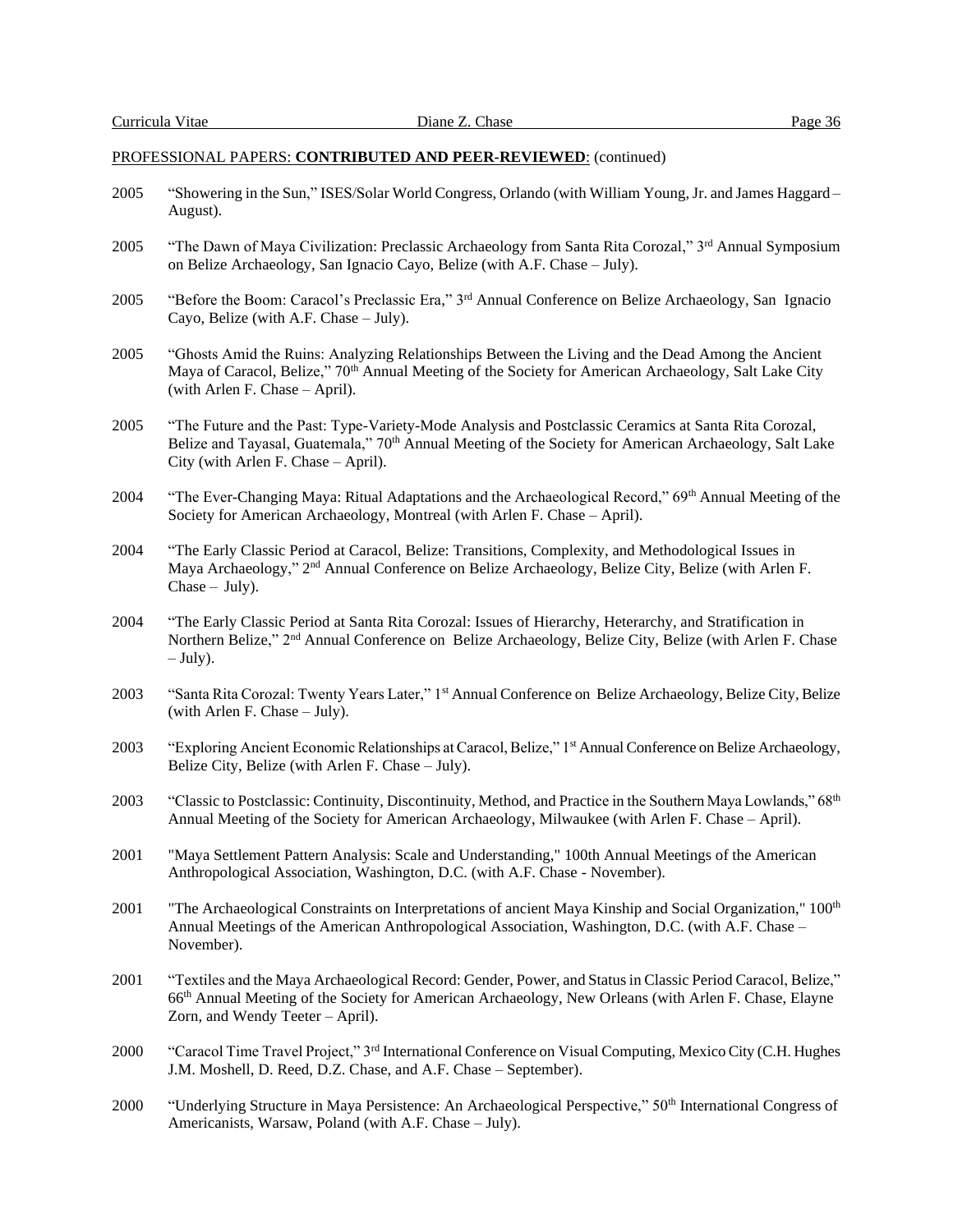- 2000 "Inferences about Abandonment: Maya Household Archaeology and Caracol, Belize," 65th Annual Meeting of the Society for American Archaeology, Philadelphia (with A.F. Chase – April).
- 2000 "Contextualizing the Collapse: Terminal Classic Ceramics from Caracol, Belize," 65<sup>th</sup> Annual Meeting of the Society for American Archaeology, Philadelphia (with A.F. Chase – April).
- 2000 "Virtual Drama as a Learning Medium: The Caracol Time Travel Project," IEEE Virtual Reality 2000, New Brunswich, NJ (J.M. Moshell, C.E. Hughes, D. Reed, D.Z. Chase, and A.F. Chase - March).
- 1999 "Ceramic Analysis at Caracol, Belize: Interpreting Context and Form," 64th Annual Meetings of the Society for American Archaeology, Chicago (with A.F. Chase - March).
- 1999 "History, Archaeology, and Shifting Paradigms in Maya Studies," 64<sup>th</sup> Annual Meetings of the Society for American Archaeology, Chicago (with A.F. Chase - March).
- 1998 "A Consideration of Classic Maya 'Palaces' at Caracol, Belize," 63rd Annual Meetings of the Society for American Archaeology, Seattle (with A.F. Chase - March).
- 1998 "Tilting with Windmills: Minor Centers, Social Complexity, and Lowland Maya Settlement Archaeology," 63rd Annual Meetings, Society for Am. Archaeology, Seattle (w/ A.F. Chase - March).
- 1998 "Settlement Patterns, Warfare, and Hieroglyphic History at Caracol, Belize," 97th Annual Meetings of the American Anthropological Association, Philadelphia (with A.F. Chase - December).
- 1998 "Human Skeletal Remains in Archaeological Context: Status, Diet, and Household at Caracol, Belize," 14<sup>th</sup> International Congress of Anthropological and Ethnological Sciences, Williamsburg, Virginia (with A.F. Chase, C.D. White, and W. Giddens - July).
- 1997 "Spatial Dynamics and Household Size and Composition at Caracol, Belize," 62nd Annual Meeting of the Society for American Archaeology, Nashville (with A.F. Chase -April).
- 1997 "Ancient Maya Causeways and the Intra-Site Organization of Caracol, Belize," 62nd Annual Meeting, Society for American Archaeology, Nashville (with A.F. Chase -April).
- 1996 "Smoke and Mirrors: Before and After the Classic Maya Collapse," 61st Annual Meetings of the Society for American Archaeology, New Orleans (with A.F. Chase - April).
- 1996 "Pugnacious Polities: Classic Maya Warfare Arenas," 61st Annual Meetings of the Society for American Archaeology, New Orleans (with A.F. Chase - April).
- 1995 "The Value of Long-Term Research in the Maya Area: An Overview of the Caracol Archaeological Project," 1st International Symposium of Maya Archaeology, San Ignacio, Belize (May).
- 1995 "Visions of Empire: Economy, Society, and Power at Caracol, Belize," 94th Annual Meetings of the American Anthropological Association, Washington, D.C. (with A.F. Chase - November).
- 1995 "Management Strategies and Cultural Change: The  $7<sup>th</sup>$  through  $9<sup>th</sup>$  Centuries at Caracol, Belize,"  $94<sup>th</sup>$  Annual Meetings of the American Anthropological Association, Washington, D.C. (with A.F. Chase - November).
- 1994 "Southern Lowland Maya Archaeology and Human Skeletal Remains: Interpretations from Caracol (Belize), Tayasal (Guatemala), and Santa Rita Corozal (Belize)," 59th Annual Meeting of the Society for American Archaeology, Anaheim (April).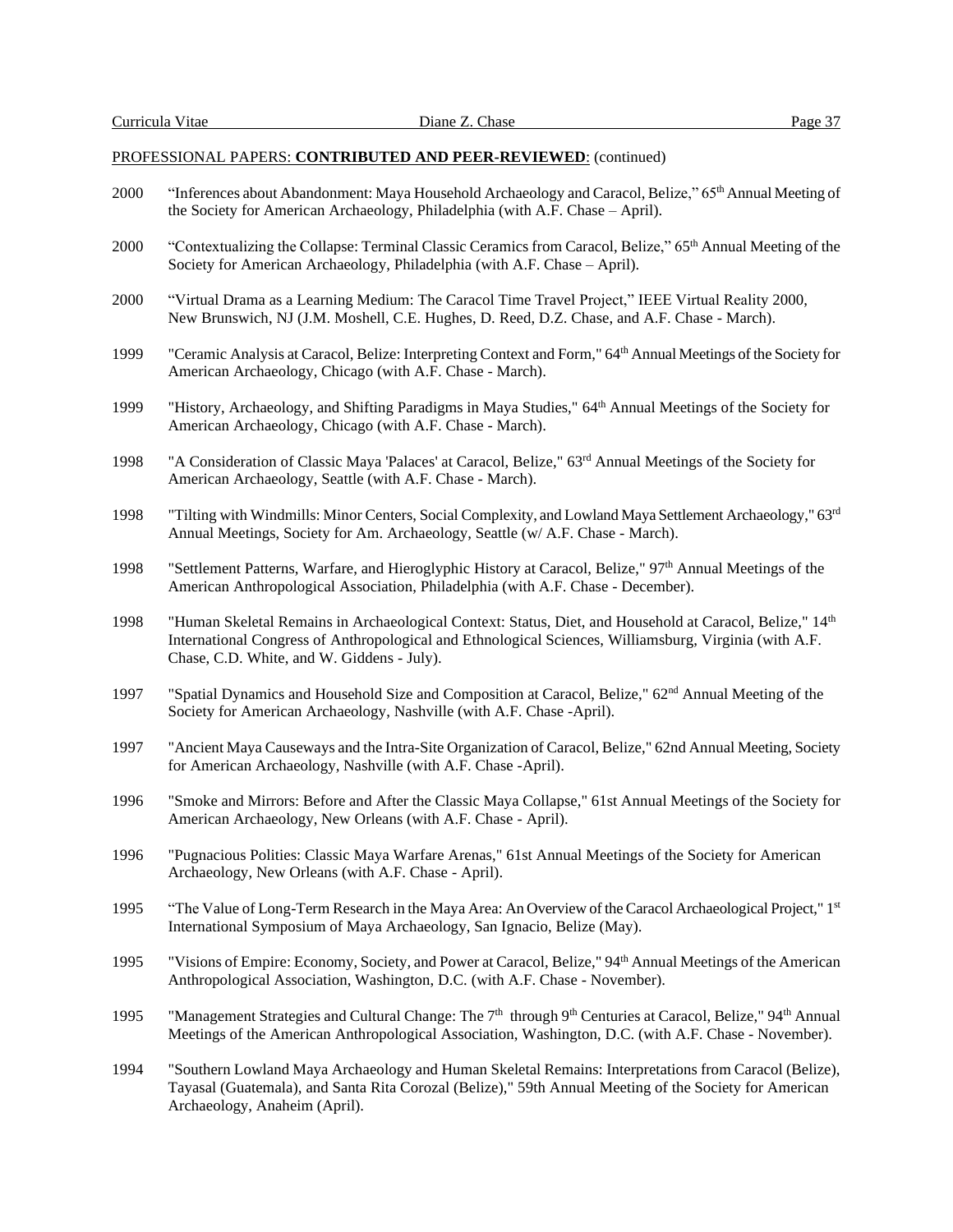- 1994 "Interpreting the Classic Maya Collapse at Caracol, Belize," 93rd Annual Meetings of the American Anthropological Association, Atlanta, GA (with A.F. Chase - December).
- 1993 Discussant, "Recent Developments in the Archaeology of the Belize Valley," 58<sup>th</sup> Annual Meeting of the Society for American Archaeology, St. Louis (April).
- 1993 "The Recognition of Ethnicity in the Maya Archaeological Record: Lessons from Caracol," 92<sup>nd</sup> Annual Meeting of the American Anthropological Association, Washington, D.C. (with A.F. Chase - November).
- 1992 "Archaeological Patterns and Social Change at Caracol, Belize," 91<sup>st</sup> Annual Meeting of the American Anthropological Association, San Francisco (with A.F. Chase - December).
- 1991 "Warfare and the Classic Maya Collapse: The Perspective from Caracol, Belize," 47<sup>th</sup> International Congress of Americanists, New Orleans (with A.F. Chase - July).
- 1990 Discussant, "Recent Research in Maya Settlement Patterns," 89<sup>th</sup> Annual Meeting of the American Anthropological Association, New Orleans (December).
- 1989 "Photovoltaic Power for Remote Archaeological Research: A Case Study," The American Solar Energy Society, Annual Meeting, Denver (with J. Dunlop and A.F. Chase - June).
- 1988 "The Cultural Dynamics of Prehistoric Maya Warfare," 87th Annual Meeting of the American Anthropological Association, Phoenix (November).
- 1987 "Postclassic Maya Elites: Ethnohistory and Archaeology," 86<sup>th</sup> Annual Meeting of the American Anthropological Association, Chicago (November).
- 1987 "Mesoamerican Elites: Assumptions, Definitions, and Models," 86<sup>th</sup> Annual Meeting of the American Anthropological Association, Chicago (with A.F. Chase - November).
- 1987 "Routes of Trade and Communication and the Integration of Maya Society: The Vista from Santa Rita Corozal, Belize,"  $52<sup>nd</sup>$  Annual Meeting of the Society for American Archaeology, Toronto, Canada (with A.F. Chase – May).
- 1986 "Caches and Censerwares: Meaning from Maya Pottery," 85<sup>th</sup> Annual Meeting of the American Anthropological Association, Philadelphia (December).
- 1985 "On the Frontier of the New Empire: Protohistoric Santa Rita Corozal in Perspective," 50<sup>th</sup> Annual Meeting of the Society of American Archaeology, Denver (May).
- 1985 "Less is More: The Illusory Imbalance Between Lowland and Highland Mesoamerican Theory," 84th Annual Meeting of the American Anthropological Association, Washington, D.C. (December).
- 1984 "Postclassic Lowland Maya Organization at Santa Rita Corozal, Belize," 83rd nnual Meeting of the American Anthropological Association, Denver (November).
- 1983 "Perceiving the Past: Typologies and the Preclassic Period in the Maya Lowlands," 82nd Annual Meeting, American Anthropological Association, Chicago (November).
- 1983 "Late Postclassic Site Organization at Santa Rita, Corozal, Belize, and Tayasal, Peten, Guatemala," XI International Congress of Anthropological and Ethnological Sciences, Vancouver (August - with A.F. Chase).
- 1982 "Ganned But Not Forgotten: Late Postclassic Ritual at Santa Rita Corozal," 47<sup>th</sup> Annual Meeting of the Society for American Archaeology, Minneapolis (April).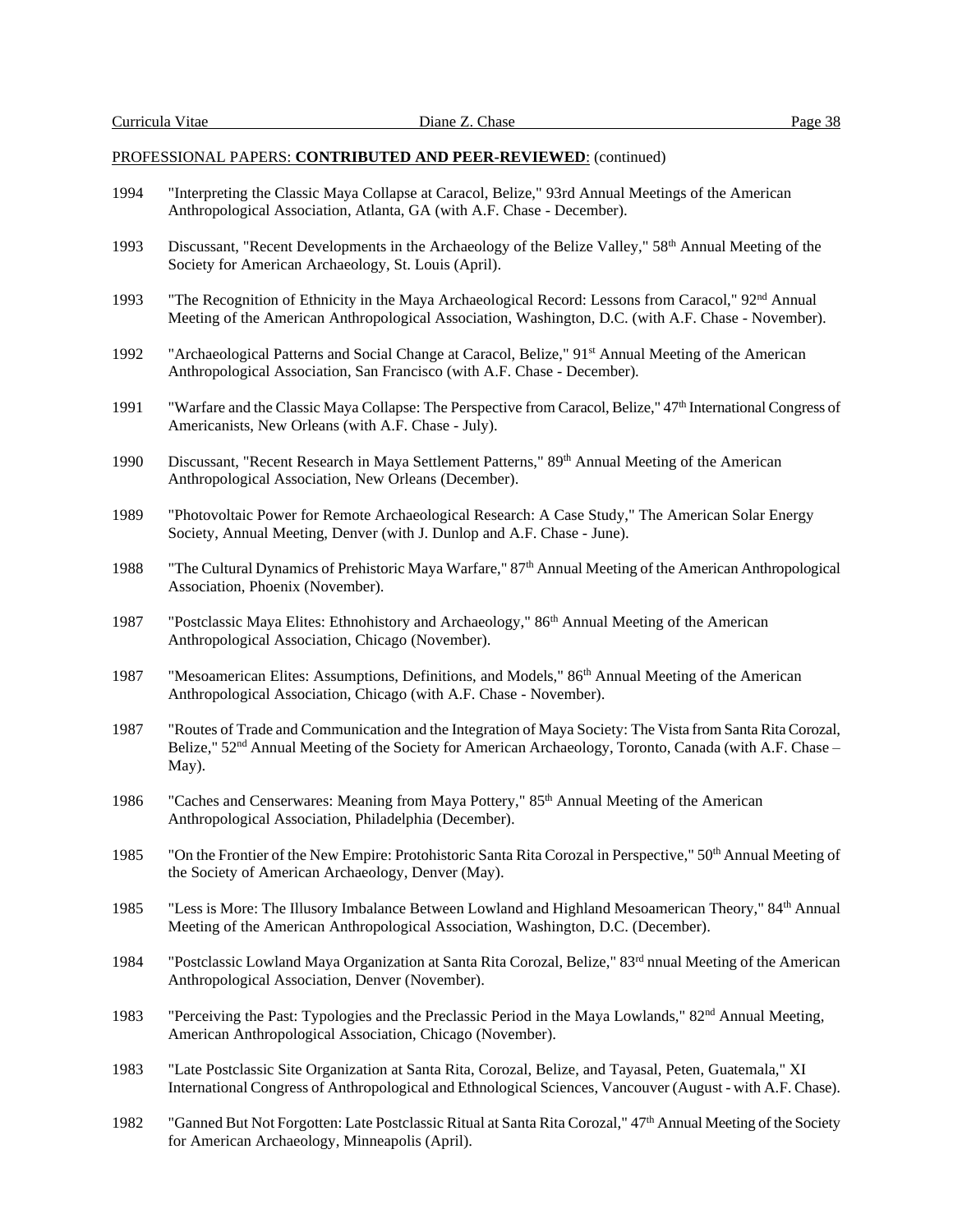- 1980 "Excavations at Nohmul and Santa Rita An Overview," 45th Annual Meeting of the Society for American Archaeology, Philadelphia (May).
- 1980 "Wear Analysis on the Obsidians of Santa Rita, Northern Belize", 45<sup>th</sup> Annual Meeting of the Society for American Archaeology, Philadelphia (May - with Nick Hartman).
- 1980 "The Search for Holpatin: Historic Excavations in Orange Walk, Belize," 45<sup>th</sup> Annual Meeting of the Society for American Archaeology, Philadelphia (May - with R.J. Coffman and A.F. Chase).
- 1980 "Perspicuity and Ceramic Analysis: The Maya Terminal Classic," paper prepared and distributed for the XLIII Meeting of the International Congress of Americanists, Vancouver (August - with A.F. Chase).
- 1979 "The Postclassic Period at Nohmul and Santa Rita, Northern Belize," 78<sup>th</sup> Annual Meeting of the American Anthropological Association, Cincinnati (Nov.).
- 1978 "Archaeological Incidence of Anemia," Annual Meeting of the Nassau County Society of Pathologists, Long Island (Sept).

## PROFESSIONAL SESSIONS ORGANIZED AND CHAIRED:

- 2022: "Ancient Mesoamerican Population History," Amerind Foundation, Dragoon AZ. Organized with Diane Z. Chase and Adrian S.Z. Chase (April 20-24).
- 2021: "Ancient Mesoamerican Population History: Demography, Social Complexity, and Change," 86<sup>th</sup> Annual Meetings of the Society for American Archaeology, VIRTUAL (A.F. Chase, D.Z. Chase, and A.S.Z. Chase – April; cancelled in 2020 due to COVID-19)
- 2018: "The Intersection of Sustainability and Climate Chaange in Tropical Social Systems," 83<sup>rd</sup> Annual Meetings of the Society for American Archaeology, Washington, D.C. (R.L. Fletcher, D.Z. Chase, and A.F. Chase – April).
- 2015: "Evolution of Ancient Maya Society as a Complex System," Conference on Complex Systems 2015 Tempe, Arizona. Organized with Diane Z. Chase, Keith Prufer, and Vernon Scarborough (Oct. 1).
- 2011: "IHOPE-Maya IV," UCF, Orlando, Florida (15 international participants). Organized and Chaired with A.F. Chase and V. Scarborough (January 5-9).
- 2006: "Maya Hieroglyphs and History: An Archaeological Perspective," International Congress of the Americanists, Seville, Spain. Organized and Chaired with A.F. Chase and R. Cobos (July).
- 1987: "Mesoamerican Elites: An Archaeological Assessment," 86th Annual Meeting of the American Anthropological Association, Chicago. Organized and Chaired with A.F. Chase (November).
- 1980: "Corozal Postclassic Project: Interim Report," 45th Annual Meeting of the Society of American Archaeology, Philadelphia. Organized and Chaired with A.F. Chase (May).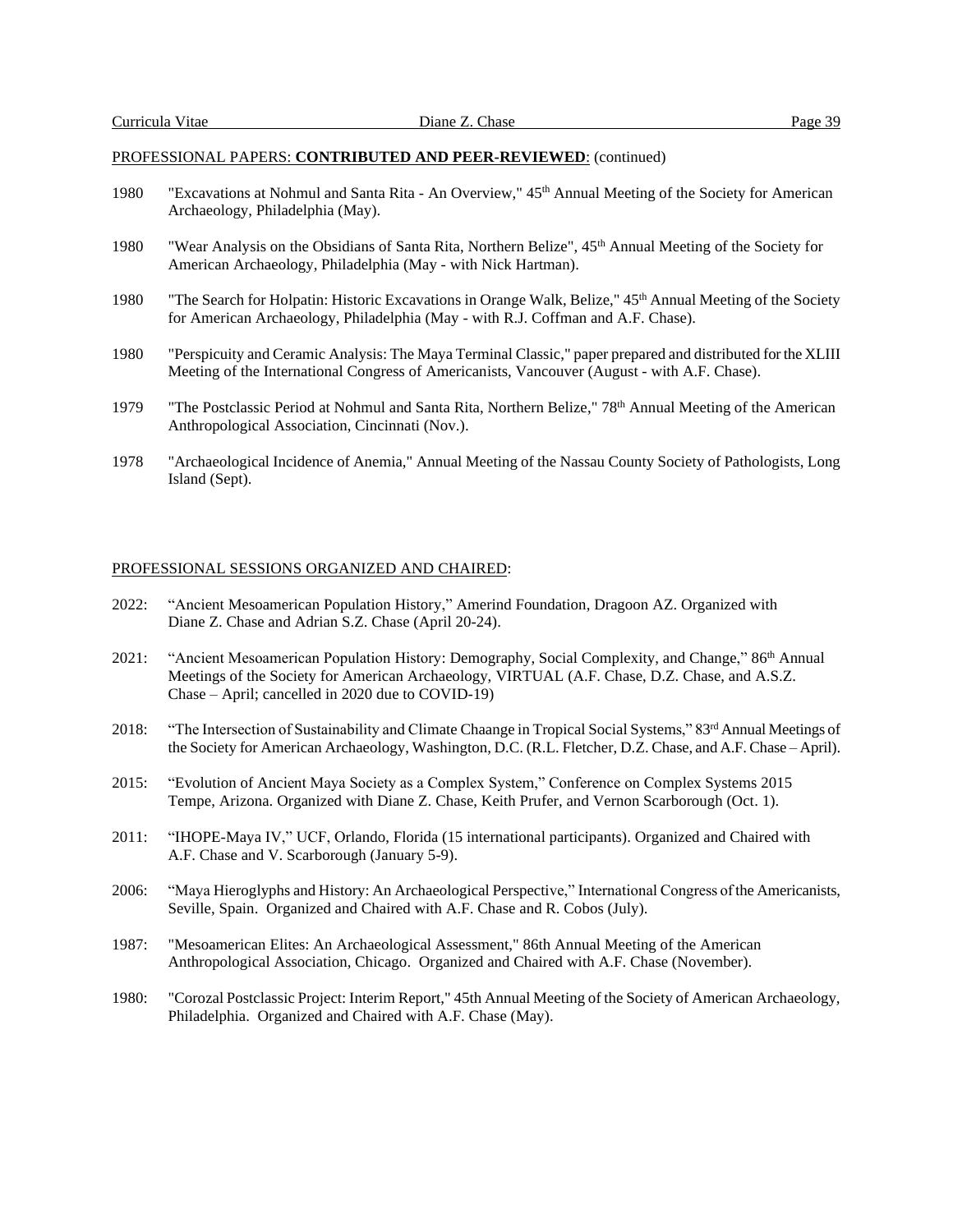## MUSEUM EXHIBITS:

- 2012-2021 **Maya: Hidden Worlds Revealed**, largest Maya traveling exhibit mounted in the United States; was originated by Science Museum of Minnesota and Denver Museum of Nature & Science; exhibit focused on the ancient Maya and included significant materials from Caracol and Santa Rita Corozal (Consultant). Venues: Saint Paul / Minneapolis, MN (June-Dec 2013); Denver, CO (Feb-Aug 2014); Museum of Science, Boston, MA (Oct 2014-May 2015); Ruben H. Fleet Science Center, San Diego, CA (June 2015-Jan 2016); Witte Museum, San Antonio, TX (May 2016-Sept 2016); Dallas, TX (Feb 2017-Sept 2017); Edinburg, TX (Oct-Dec 2016); Milwaukee, WI (Feb 2018-May 2018); Salt Lake City, UT (Nov 2018-May 2019); Hartford, CT (March-Dec 2019); Atlanta. GA (Feb-May 2021).
- 1999-present **The Ancient Maya of Caracol, Belize**, Department of Archaeology Caracol Visitor's Center, on-site at Caracol, Belize (with A.F. Chase).
- 1987-1995 **Glimmers of a Forgotten Realm: Maya Archaeology at Caracol, Belize**, Orlando Museum of Art at Loch Haven (with A.F. Chase).
- 1986 **Offerings to the Gods: Maya Archaeology at Santa Rita Corozal**, Orlando Museum of Art at Loch Haven: Jan. 11 - Dec. 9, 1986. (with A.F. Chase).
- 1985 **Maya Archaeology at the University of Central Florida**, University of Central Florida, Orlando: January. (with A.F. Chase; non-museum setting).
- 1980 **Santa Rita Corozal: Up From the Ashes**, University Museum, Philadelphia: April September. (with A.F. Chase).

## RESEARCH AND FIELD EXPERIENCE:

1985-present: Co-Director, Caracol Archaeological Project: Caracol, **Belize**:

- \* Although serving as Co-Director of the Caracol Archaeological Project from 1985 to present, since the 2011 field season, I have had reduced physical participation in-field because of my administrative duties at my home University.
	- 2022 Season (Jan-March) CANCELLED due to Covid-19 levels in Belize.
	- 2021 Season (Jan-March) CANCELLED due to Covid-19.
- \*2020 Season (Jan-March) involved a staff of 8 and a crew of 15.

Research focused on the third year of a 3-year investigation of the economic structure of Caracol's Late Classic marketing system through the excavation of five residential groupsin the vicinity of the Puchituk Terminus market, 3 km distant from the epicenter.

\*2019 Season (Jan-March) involved a staff of 16 and a crew of 16.

Research focused on the second year of a 3-year investigation of the economic structure of Caracol's Late Classic marketing system through the excavation of three residential groups associated with the Puchituk terminus, 3 km distant from the epicenter, and two residential groups plus public architecture associated with the earlier Monterey node, 6 km distant from the epicenter.

\*2018 Season (Jan-March) involved a staff of 9 and a crew of 14.

Research focused on the first year of a 3-year investigation of the economic structure of Caracol's Late Classic marketing system through the excavation of residential groups associated with Puchituk Terminus market, 3 km distant from the epicenter, and residential groups associated with the earlier Monterey node, 6 km distant from the epicenter. Matrix sampling of the Puchituk and Monterey Plazas was also accomplished.

\*2017 Season (Jan-March) involved a staff of 12 and a crew of 17.

Research focused on the third year of a 3-year investigation of early epicentral remains at Caracol, specifically seeking archaeological evidence for potential exterior connections. Deep excavations were undertaken on the summit of Caana in order to penetrate the plaza floor 4 m below the Late Classic surface. Additional excavations were undertaken in three residential groups located northeast of Caana. A German television crew was present in February to film our investigations for a documentary program.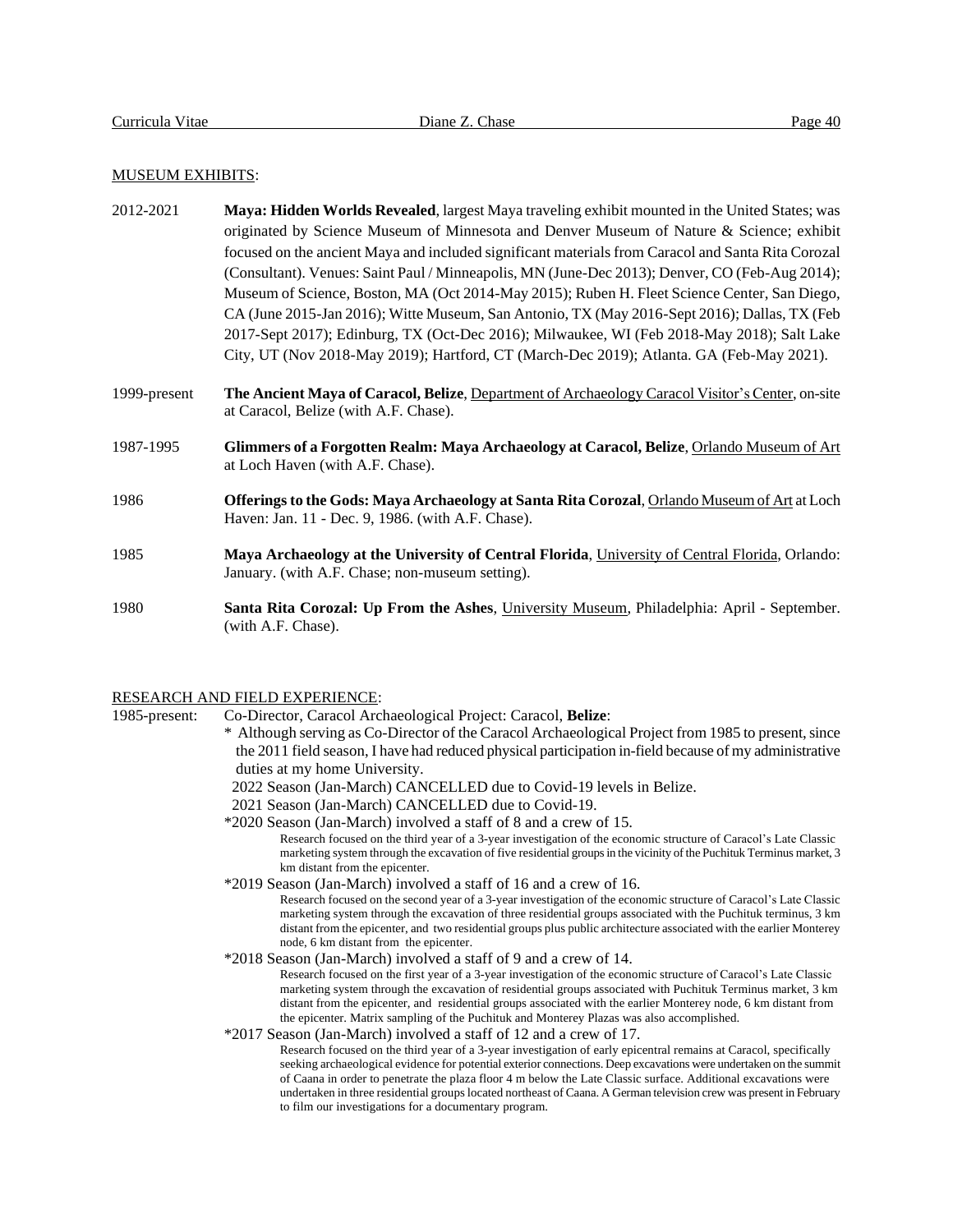\*2016 Season (Jan-March) involved a staff of 14 and a crew of 15.

Research focused on the second year of a 3-year investigation of early epicentral remains at Caracol, specifically seeking archaeological evidence indicative of external connections. Deep excavations were undertaken in Structure B34 in the Northeast Acropolis, in the Central Acropolis, in the Structure B36 platform, in Structure B37, and in buildings adjacent to Structure B118.

\*2015 Season (Jan-March) involves a staff of 16 and a crew of 14.

Research focused on the first year of a 3-year investigation of early epicentral remains atCaracol, specifically seeking archaeological evidence for potential exterior connections. Deep excavations were undertaken in both the Northeast and Central Acropoli. Additionally, Structure B37 and the Structure B36 platform were locifor investigation, as was Structure B88 in the Ultimo residential group and the summit of Structure A13.

\*2014 Season (Jan-March) involved a staff of 16 and a crew of 15.

Research focused on the 3<sup>rd</sup> year of a 3-year investigation of a Maya "neighborhood" of 16 residential groups on the plateau upon which the Machete Terminus sits. The 2014 field season saw the investigation of 4 residential groups on the southern end of the plateau and 2 additional groups west of the plateau. Excavations focused on 4 structures (L48, L49, L50, L51) in "Alegre," 3 structures (L55, L56, L57) in "Dormir," 3 structures (L33, L35, L38) in "Sonrisa," 1 structure (L30) in "Tonto," 1 structure (C38) in "Vergonsoso," and 2 structures (C46, C55) in "Renegon."

\*2013 Season (Jan-March) involved a staff of 15 and a crew of 15.

Research focused on the second year of a 3-year investigation of a Maya "neighborhood" east of the Machete Terminus on the Machete Plateau. The 2013 field season saw the investigation of 6 residential groups immediately south of those excavated in 2012, specifically on: Structures L5, L6, L7, L8, L9, and L12 in "Bimbo;" Structures L17, L19, and L21 in "Dulce;" Structures L24, L26 and L27 in "Pan;" Structures L39, L40, and L43 in "Galletas;" Structures L15 and L16 in "Tortilla;" and Structures L75 and L76 in "Migas." Additional excavation took place in the A Group plaza on axis to Structure A6 to test for ritual deposits associated with Caracol's E Group complex.

 \*2012 Season (Jan-March) involved a staff of 17 and a crew of 15. Research focused on beginning the 3-year investigation of a Maya "neighborhood" involving some 16 residential groups on the plateau upon which the Machete Terminus sits. The 2012 field season saw the investigation of 5 residential groups on the northern end of the plateau, specifically on: Structures K23, K26, and K31 in "Zumba;" Structures K12, K13, K14, and K29 in "Tango;" Structures K15, K16, K18, K19, and K21 in "Dos Aguadas;" Structures K24, K25, and K26 in "Terraza;" and, Structures L74 and L75 in "Salsa."

 \*2011 Season (Jan-March) involved a staff of 17 and a crew of 26. Investigations focused on four separate sub-projects. The first sub-project was the continuation of the investigation of the double group comprising Structures F30-F42, focusing on Structures F34, F35, and F38 during 2011. The second sub-project involved contextualizing the archaeological data collected from Structures F30-42 in terms of three neighboring groups; new excavations were undertaken in Structures F3, F9, F11, F14, F24, and the F1 chultun; these data may be combined with the previously excavated Structures F2, F4, and F21. The third subproject involved ground-checking LiDAR data, especially for causeways and reservoirs. The fourth sub-project involved the stabilization of the previously excavated Northeast Acropolisin conjunction with the Belize Institute of Archaeology.

#### 2010 Season (Jan-March) involved a staff of 19 and a crew of 16.

Investigations focused on three separate archaeological programs and began the coordination of stabilization for Caracol's Northeast Acropolis. A continuing focus for 2010 was the Northeast Acropolis with further investigation of Structures B31, B33, and B34 - as well as a deeper plaza probe that found an Early Classic deposit; stabilization of the Northeast Acropolis will start in December 2010 in conjunction with the Institute of Archaeology. A second focus for the 2010 season was the start of a multi-season investigation of a conjoined plaza elite group comprised of Structures F30-F42, looking especially at its latest occupation. Five excavations that revealed multiple deposits were undertaken in 2010. The third focus for the 2010 field season was ground-checking caves in the 2009 LiDAR DEM. 2009 Season (Jan-March) involved a staff of 16 and a crew of 18.

Investigations focused on three separate programs. The first continued investigation of Structure C20 and the excavation of a tomb found during the 2008 field season. The second focus was the beginning of new site mapping using airborne lidar radar to fill in settlement, terraces, causeways, and new termini. The third – and main – focus for the 2009 excavation season was the beginning of a multi-year research program in the Northeast Acropolis to define its physical form and developmental history (especially in relation to the Maya collapse), leading to the eventual stabilization of this complex for tourism.

#### 2008 Season (Jan-March) involved a staff of 13 and a crew of 10.

Investigations focused on two residential groups southeast of the South Acropolis in order to examine ritual variability in living units that are immediately proximate to the epicenter. Excavations in one group focused on two eastern buildings, a central shrine, and the northern and western structures. In the other group, the eastern building contained a looted tomb and the front of the structure was excavated; also dug in this group were the western palace, a line-of-stone building in the plaza, and a northern "out" building.

#### 2007 Season (Jan-March) involved a staff of 12 and a crew of 10.

Investigations focused on Structures A16, B1, D2, and I1 through I8. While the initial research focus was on the Terminal Classic, it changed mid-season as hiatus era remains were encountered in Structures D2, I2, and I5. Particularly notable were the series of face caches recovered in Structure I5, the majority in association with obsidian eccentrics and other objects. A 17 person film crew for the Discovery Channel (GBR) was on-site for two weeks.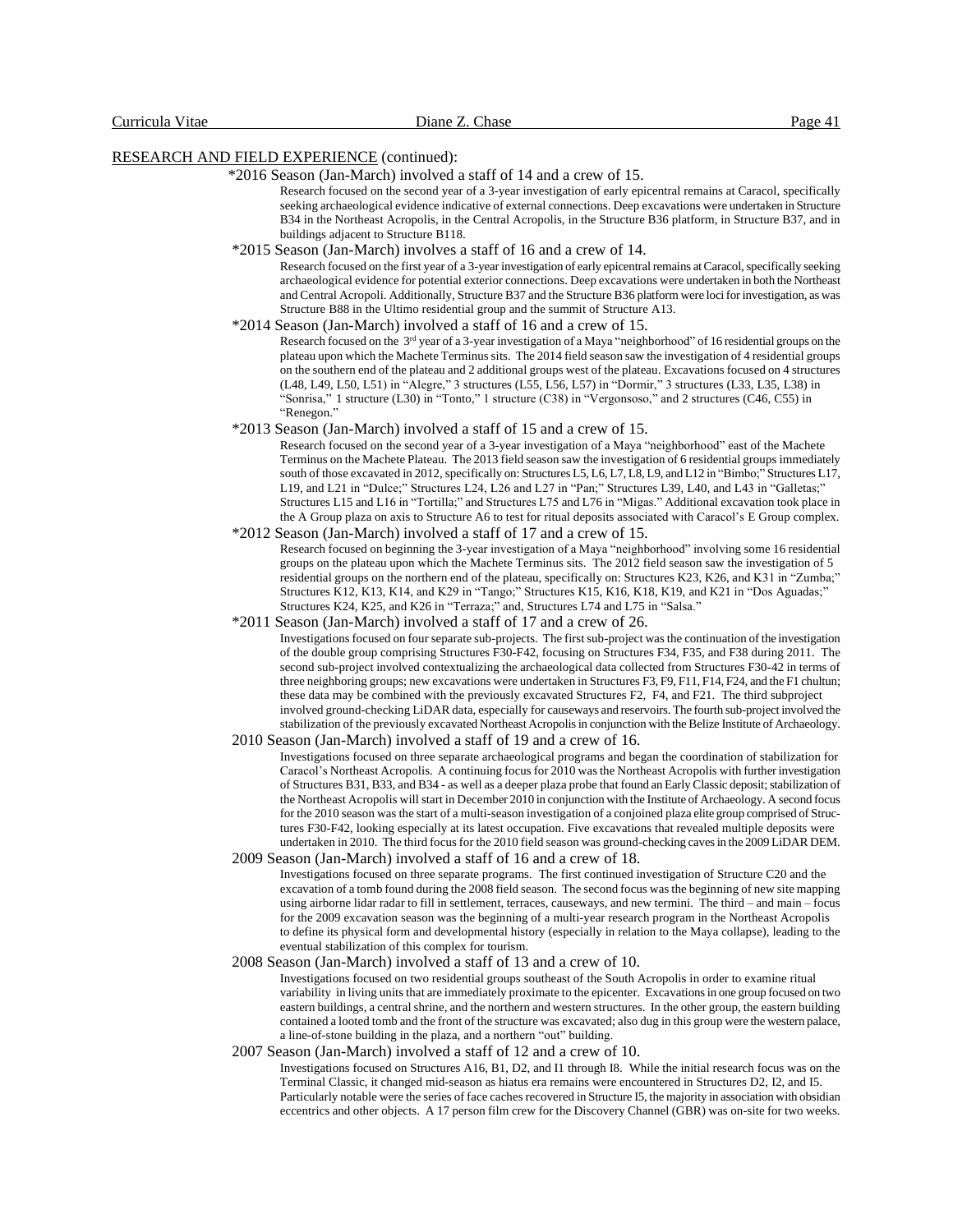#### 2006 Season (Feb-March) involved a staff of 14 and a crew of 9.

Investigations focused locating Terminal Classic in situ remains. Three loci were selected for excavation: a housemound group at the southeastern edge of the epicenter integrated into the epicentral boundary wall, an isolated epicentral structure north of the A Group ballcourt, and a non-epicentral palace located ca. 500 m northwest of the epicenter. Ceramic remains from all excavated areas dated to the Terminal Classic and included ceramic trade items.

## 2005 Season (Jan-March) involved a staff of 12 and a crew of 9.

Investigations focused on locating non-palace Terminal Classic occupation associated with small structures in the vicinity of the epicenter. Structure I20 produced a late burial and use-related materials dating to this era; Structure B59 proved to be a late vaulted building with interior stone piers. Structures B40, B42, and B44 yielded a series of tombs, burials, and caches that spanned the Protoclassic to Terminal Classic Periods.

2004 Season (Jan-March) involved a staff of 10 and a crew of 9.

Excavations focused on the small structures east of Barrio and west of Caana in an attempt to identify specific areas that may have been used for a support function for the epicentral elite. These investigations recovered Terminal Classic line-of-stone buildings, possible kitchen debris, a Terminal Classic burial, and 3 Early Classic interments. 2003 Season (Feb-April) involved a staff of 13 and a crew of 9.

Excavations focused on the South Acropolis to test for the existence of attached specialists. Four burials were recovered in Stucture D9, in-situ trash was recovered from an early version of Structure D5, and a large number of Protoclassic vessels were recovered form a collapsed chultun.

- 2002 Season (Feb-March) involved a staff of 12 and a crew of 12. Excavations focused on the Structures A13, B28, and F4, all of which were trenched; a deep plaza test was also dug in front of Structure B33. A new stela was found in front of Structure B28; cache vessels were recovered from the excavations into Structure A13 and the B33 front plaza. Additionally, a new stucco text was recovered in association with Structure B19. The contents of two tombs were also recovered by the stabilization project.
- 2001 Season (Jan-March) involved a staff of 14 and a crew of 11. Excavations focused on the palace structures in Barrio and Caana in preparation for their final stabilization. Structure B26 was trenched and backfilled; Structure B25 was completely cleared; Structure B21 saw some work; Extensive trash deposits were recovered in the Barrio excavations. On Caana, Structure B18 was investigated, the rooms in the NW Quad were completely recorded, and 2 tombs were found at the base of Structure B19.

 2000 Season (Jan-April) involved a staff of 13 and a crew of 14. Excavations focused on the southwest walled area of Caracol, Belize and on a neighboring residential plaza. Mapping concentrated on connecting the Cohune-Chaquistero transect to the main map and in completing a square Kilometer of terraces in the Chaquistero area. The Chaquistero causeway was discovered as a result of this work.

 1999 Season (Jan-April) involved a staff of 15 and a crew of 12. Excavations focused on axial trenching of the basal stairs of Structures A2 and A3, as well as on areal exposure of parts of the frontal stairs and substructures associated with these buildings. A residential group was investigated immediately north of the epicenter. Mapping concentrated on recording an east-west transect 6 kilometers north of the epicenter. A regional museum opened at Caracol in March.

- 1998 Season (Jan-April) involved a staff of 15 and a crew of 12. Excavations focused on basal architecture associated with Structures A1, A3, and A8, as well as on a housemound group 500 m north of the A Group, where a collapsed tomb and plaza test were dug. Mapping recorded the Retiro and Ceiba termini and their associated causeways.
- 1997 Season (Jan-April) involved a staff of 16 and a crew of 12. Excavations focused on 4 groups with open, collapsed, and looted tombs in the southwest part of Caracol; an additional tomb, 2 caches, and a freestanding stucco statue were excavated in the epicenter; settlement mapping was completed for over 16 km<sup>2</sup> of the site. Approximately 15,000 tourists per year now visit Caracol.
- 1996 Season (Jan-April) involved a staff of 15 and a crew of 8. Primarily a laboratory season to get caught up on the cataloguing, recording, and analysis of materials from the northeast settlement program; mapping completed for a 9 km<sup>2</sup> central block; clean-up excavation undertaken in Str. B34 (encountering Preclassic shrine), which was then backfilled.
- 1995 Season (Feb-June) involved a staff of 24 and crew of 36.

Second season of northeast sector settlement program; intensive excavation of two groups and extensive test-pitting; Preclassic burial associated with ca. 37 vessels and 7000 beads (dating to ca. A.D. 150) found in Str. B34; no dropoff in density found in transects mapped outside the epicenter for 6 km to the north and south; more causeways are located from landsat interpretation (going 24 km to the southeast) ground survey (Hatzcap Ceel causeway; Round Hole Bank causeways); mapping and reconnaissance indicates that the city of Caracol has a radius of 10 km.

- 1994 Season (Jan-May) involved a staff of 22 and crew of 44. First of two seasons of National Science Foundation-sponsored northeast sector settlement program; extensive mapping; discovery of Puchituk terminus and causeway; excavations suggest that Caracol core area is occupied well past the last dated monuments in the epicenter.
- 1993 Season (Feb-June) involved a staff of 20 and crew of 40.
	- Stabilization continues; investigations on Caana locate a royal tomb dating to A.D. 537 in Str. B20 and deeply buried ritual deposits in Str. B19; hieroglyphic texts are found in non-elite contexts.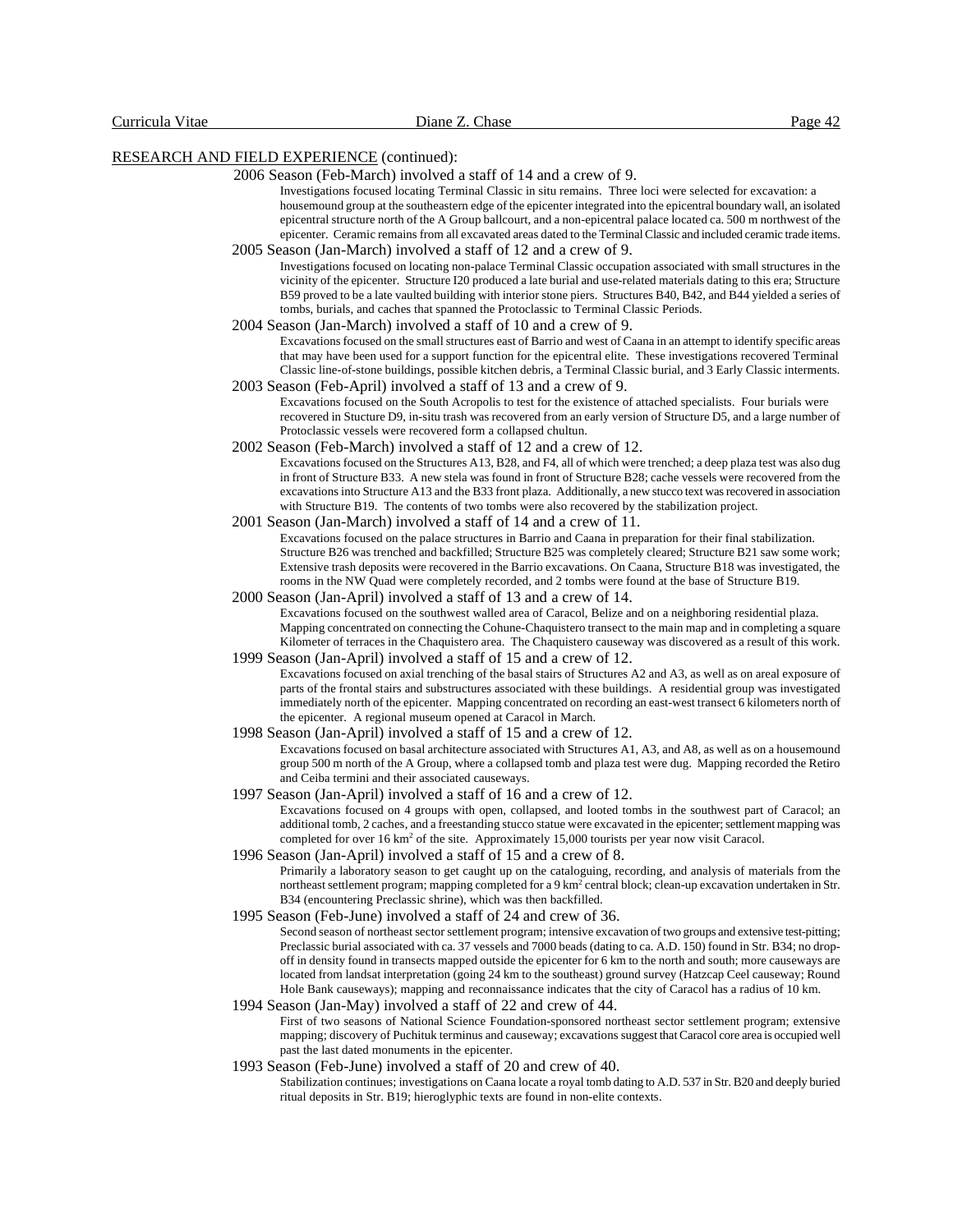Stabilization continues; discovery of a ruler's tomb in South Acropolis and royal tombs in the Central Acropolis; together with associated caches, these finds indicated shared ritual patterns throughout the Caracol population; GOB builds all-weather road into site.

- 1991 Season (Jan-June) involved 19 staff and a crew of 85. Stabilization continues; causeway system of Caracol is found to extend out 7 to 8 km in three instances; jadeite mask and mercury found in a stone box cache in Str. A6; intact stucco roof frieze is found within Caana; GOB declares whole of Caracol area a national park.
- 1990 Season (Jan-June) involved 15 staff and a crew of 75. Stabilization continues; excavations uncover a tomb in Str. A7 and numerous caches in Strs. A2 and A8; South Acropolis found to have a major Early Classic phase.
- 1989 Season (Jan-July) involved 15 staff and a crew of 85. Second season of southeast sector settlement work; majority of agricultural fields, houses, and causeways/termini prove to be a post-war phenomenon associated with increased prosperity at all levels of society; beginning of USAID and GOB funding for stabilization; discovery of Altar 23 and the warlike nature (building-burning and stone points) of Caracol in the Terminal Classic; found that Caana, Caracol's largest architectural complex, was rebuilt post-A.D. 800.
- 1988 Season (Feb-May) involved a staff of 11 with a crew of 25. First season of Guggenheim-sponsored southeast sector settlement research; recognition that population increase and building boom directly follows Tikal and Naranjo wars.
- 1987 Season (Feb-April) involved a staff of 11 with a crew of 20. Initiation of settlement research; realization that tombs are located throughout the site; causeways discovered to extend 3 to 4 km distant from epicenter.
- 1986 Season (Jan-June) involved a staff of 14 with a crew of 40. Discovery of Altar 21 which records Caracol's defeat of Tikal in war; intact painted tomb of a royal woman, dating to A.D. 634, investigated at Caana; two other intact tombs with painted capstones also excavated.
- 1985 Season (Jan-April) involved a staff of 12 with a crew of 30. First full field season; camp building started; cache found in Str. A6; three looted tombs (two painted) investigated in Str. B20; one looted tomb investigated in Str. A37.
- 1983 (August) and 1984 (January) preliminary visits to Caracol.
- 1983 1985: Project Director, Corozal Postclassic Project: Santa Rita Corozal, **Belize**, Ph. II (NSF-sponsored program to look at Late Postclassic social, political, religious, and spatial organization): 1985 Season (May-August) involved a staff of 15 with a crew of 35.
	- 1984 Season (May-August) involved a staff of 16 with a crew of 32.
- 1979 1982: Project Director, Corozal Postclassic Project: Santa Rita Corozal, **Belize**, Ph. I (Dissertation research undertaken by myself with A.F. Chase as Field Director designed to define the Maya Postclassic era in northern Belize):
	- 1981 Laboratory Season (May-August) involved a staff of 3.
	- 1980 Season (May-August) involved a staff of 10 with a crew of 25.
	- 1979 Season (May-August) involved a staff of 8 with a crew of 21.
- 1979 May-Jn: Project Director, Corozal Postclassic Project: Nohmul, **Belize**; 4 staff and 11 crew.
- 1978 May-Jy: Co-Director with A.F. Chase of excavations at Nohmul and Orange Walk, Belize in conjunction with N. Hammond's Corozal Project, **Belize**.
- 1978: Analysis of Burkitt Skeletal Collection from the Guatemalan Highlands, Anthropology Department, University Museum, University of Pennsylvania.
- 1977 Fall: Assistant Archivist for the Copan Project, Honduras, directed by C. Baudez with A.F. Chase and Archivist J. Sweeney.
- 1977 May-Ag: Survey and reconnaissance in the Tayasal-Paxcaman Zone, Peten, **Guatemala** and analysis of the ceramics, artifacts, and skeletal material from the University Museum 1971 excavations.
- 1977 Jan-My: Field Supervisor at the University Museum excavations at Quirigua, Izabal, **Guatemala** under the direction of R.J. Sharer, involving excavations of Structure 1A-10 and the Great Plaza.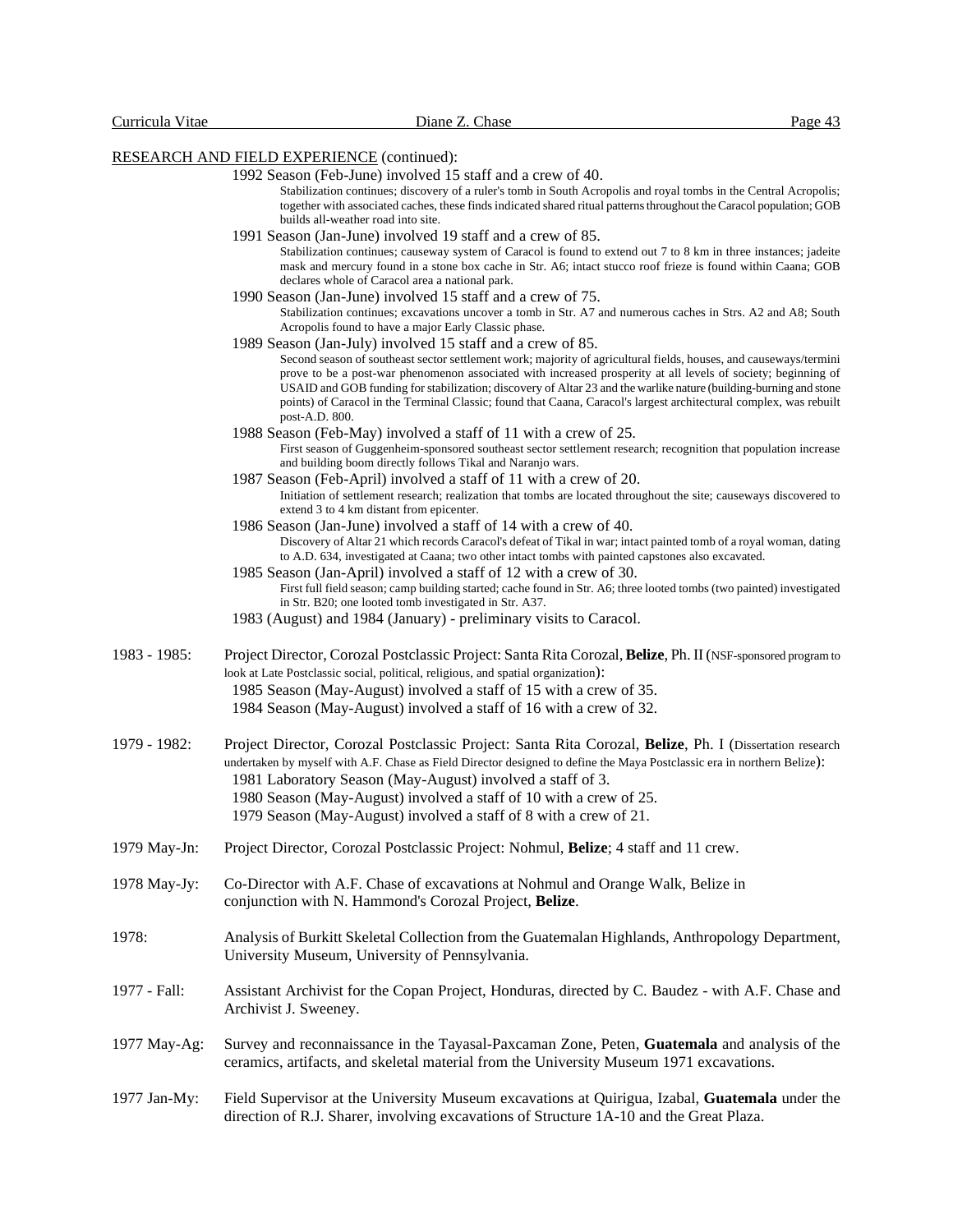- 1976 May-Ag: Field Supervisor at Tinicum Project Excavations, **Pennsylvania** under the guidance of M. Becker, involving excavation of the 17th century Princehoff site and direction of 6 students.
- 1975 June-Jy: Archaeological Consultant for the Stenton Mansion Project, Philadelphia, **Pennsylvania**; under the direction of J. Kenyon, University Museum.
- 1974 Fall: Analysis of Tikal small mammal bones.
- 1974 May-Ag: Excavator for the State Archaeologist of **Delaware** at various prehistoric and historic sites.

#### SERVICE ON Ph.D. COMMITTEES as CHAIR:

Badillo, Melissa Ph.D. Dissertation, Anthropology, University of Nevada, Las Vegas; expected completion August 2021 (Co-Chair with Arlen F. Chase).

Fries, Eric Ph.D. Dissertation, Anthropology, University of Nevada, Las Vegas; *The Aguacate Sites: Interstitial Settlement Linking Urban Areas in the Southern Maya Lowlands;* work in progress (Co-Chair with Arlen F. Chase).

## SERVICE ON Ph.D. COMMITTEES as MEMBER:

Jaeger, Susan Ph.D. Dissertation, Anthropology, Southern Methodist University; *Settlement Pattern Research at Caracol, Belize: The Social Organization in a Classic Maya Center*; degree awarded December 1991.

Johnson, Lucas M. Ph.D. Dissertation, Anthropology, University of Florida, *Moving, Crafting, and Consuming Stone: An Investigation of Obsidian from Caracol, Belize*, degree awarded December 2016; employed by the Far Western archaeological contract firm as a Senior Archaeologist.

- Teeter, Wendy Ph.D. Dissertation, Anthropology, University of California at Los Angeles; *Maya Diet in a Changing Urban Environment: Faunal Utilization at Caracol, Belize*; degree awarded December 2001; employed as the Curator of Archaeology at the UCLA Fowler Museum.
- Walker, Debra Ph.D. Dissertation, Anthropology, Southern Methodist University; *Cerros Revisited: Ceramic Indicators of Terminal Classic and Postclassic Settlement and Pilgrimage in Northern Belize*; degree awarded December 1990.

## SERVICE ON M.A. COMMITTEES as CHAIR:

| Duffy, Lisa G. | M.A. Thesis, Archaeology/ Anthropology, UCF; Maize and Stone: A Functional Analysis of the                          |
|----------------|---------------------------------------------------------------------------------------------------------------------|
|                | Manos and Metates of Santa Rita Corozal, Belize, degree awarded August 2011 (Co-Chair).                             |
| Edwards, Keith | M.A. Thesis, Archaeology/Anthropology, UCF; A Proposed Methodology for (redicting the Carbon                        |
|                | and Nitrogen Stable Isotope Measures of K'inich Yax K'uk Mo', Copan Dynastic Founder, degree                        |
|                | awarded August 2011 (Co-Chair).                                                                                     |
| Elam, Michael  | M.A. Thesis, Maya Studies/ Liberal Studies, UCF; Identifying Itzamna: Maya God of Creation;                         |
|                | degree awarded December 2002 (Co-Chair).                                                                            |
|                | Giroux, Amy L. M.A. Thesis, Archaeology/ Anthropology, UCF; Mea Familia: Ethnic Burial Identifiers in St.           |
|                | Michael's Cemetery, Pensacola, Florida, degree awarded December 2009 (Chair).                                       |
| Groff, Amanda  | M.A. Thesis, Maya Studies/Anthropology, UCF; The Emergence of the Maya Tlaloc: A Late Classic                       |
|                | Religious Icon; degree awarded December 2007 (Co-Chair).                                                            |
|                | Hunter, Clarrisa M.A. Thesis, Anthropology, Ball State University; The Chultuns of Caracol, Belize; degree awarded  |
|                | August 1995 (Chair).                                                                                                |
|                | Kangas, Rachael M.A. Thesis, Anthropology, UCF: <i>Evaluation of an Early Classic Round Structure at Santa Rita</i> |

Kangas, Rachael M.A. Thesis, Anthropology, UCF; *Evaluation of an Early Classic Round Structure at Santa Rita Corozal, Belize*; December 2015 (Co-Chair).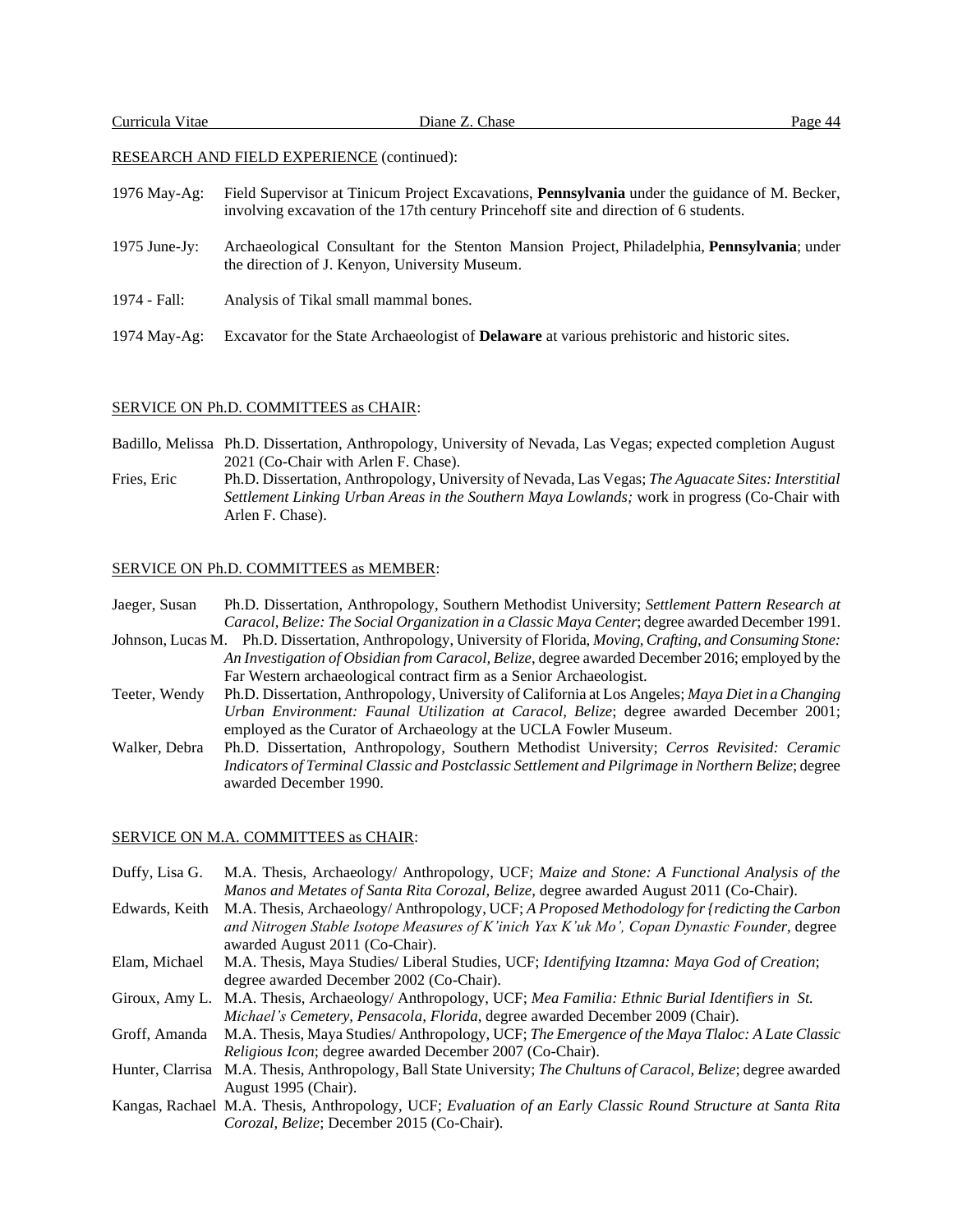## SERVICE ON M.A. COMMITTEES as CHAIR: (continud)

|                | Lindley, Tiffany M. M.A. Thesis, Anthropology, UCF; With the Protection of the Gods: An Interpretation of the     |
|----------------|-------------------------------------------------------------------------------------------------------------------|
|                | Protector Figure in Classic Maya Iconography; degree awarded May 2012 (Co-Chair).                                 |
|                | Marino, Marc D. M.A. Thesis, Anthropology, UCF, Chert Tool Production and Exchange at Two Late Postclassic        |
|                | Coastal Maya Households; degree awarded December 2014 (Co-Chair).                                                 |
| Murray, Neil   | M.A. Thesis, Maya Studies/Liberal Studies, UCF; The Creation and Utilization of Current Computer                  |
|                | Multi-Media in the Instruction of Archaeology; degree awarded December 2003 (Co-Chair).                           |
|                | Rich (Brown), Shayna M.A. Thesis, Maya Studies/ Liberal Studies, UCF; An Analysis of a Female Protoclassic        |
|                | Costume from the Site of Caracol, Belize, degree awarded December 2003 (Co-Chair).                                |
|                | Seidita, Max A. M.A. Thesis Anthropology, UCF; Chetumal's Dragonglass: Postclassic Obsidian Production and        |
|                | Exchange at Santa Rita Corozal, Belize; December 2015 (Co-Chair).                                                 |
|                | Shikrallah, Elizabeth M.A. Thesis, Anthropology, UNLV; Re-analyzing Alignments of Potential E Group Structures to |
|                | Demonstrate the Utility of Archaeoastronomy Research about the Ancient Maya; August 2021                          |
|                | (Co-Chair).                                                                                                       |
|                | Slusser, Andrea M.A. Thesis, Maya Studies/Anthropology, UCF, Discerning Migration in the Archaeological Record:   |
|                | A Case Study at Chichen Itza; December 2008 (Co-Chair).                                                           |
|                | Tetlow, Andrew P. M.A. Thesis, Archaeology/Anthropology, UCF, Linear Enamel Hypoplasia at Santa Rita Corozal,     |
|                | <i>Belize</i> , December 2010 (Co-Chair).                                                                         |
|                | Wheeler, Sandra M.A. Thesis, Maya Studies/Liberal Studies, UCF, Porotic Hyperostosis Among the Ancient Maya: A    |
|                | Regional Perspective; December 2002 (Chair).                                                                      |
| Williams, Lana | M.A. Thesis, Maya Studies/ Liberal Studies, UCF, Regional Modeling of Bone Diagenesis and its                     |
|                | Application to Paleodietary Analysis in the Vaca Plateau, Belize; December 2002 (Chair).                          |
|                | Wilson Mosely, Dianna M.A. Thesis, Maya Studies/ Liberal Studies, UCF, Ancient Maya Underworld                    |
|                | Iconography: Traveling Between Worlds; Spring 2006 (Co-Chair).                                                    |

## SERVICE ON M.A. COMMITTEES as Member:

| Beck, William    | M.A. Thesis, Maya Studies/ Liberal Studies, UCF, Maya Eclipses: Modern Astonomical Data, The                      |
|------------------|-------------------------------------------------------------------------------------------------------------------|
|                  | Triple Tritos, and the Double Tzolkin; December 2007.                                                             |
| Carroll, Patrick | M.A. Thesis, Anthropology, UCF, Re-evaluating the Late Classic Lu-Bat Glyphic Phrase: The Artist                  |
|                  | and the Underworld, December 2013.                                                                                |
|                  | Ciafalo, Andrew M.A. Thesis, Anthropology, UCF, Maya Use and Prevalence of the Atlatl: Projectile Point Discrete  |
|                  | Functional Analysis in the Maya Region, May 2012.                                                                 |
|                  | Crandall, James M. M.A. Thesis, Anthropology, UCF, Water and the Mountains: Maya Water Management at Caracol,     |
|                  | Belize, May 2009.                                                                                                 |
|                  | Cunningham, Petra M.A. Thesis, Archaeology/Anthropology, UCF, Fish from Afar: Marine Resource Use at Caracol,     |
|                  | <i>Belize</i> , August 2011.                                                                                      |
|                  | Egan, Rachel K. M.A. Thesis, Anthropology, UCF, New Perspectives on the Quatrefoil in Classic Maya                |
|                  | Iconography: The Center and the Portal; December 2011.                                                            |
| Foster, Cheryl   | M.A. Thesis, Anthropology, UCF, Garden Soils: Assessing the Viability of Soil Phosphate Analyses in               |
|                  | the Archaeological Identification of Ancient Maya Kitchen Gardens; December 2015.                                 |
| Garcia, Jorge    | M.A. Thesis, Anthropology, UCF, The Foods and Crops of the Muisca: A Preliminary Dietary                          |
|                  | Reconstruction of the Chiefdoms of Bacata (Bogota) and Tunja, Columbia; May 2012.                                 |
|                  | Holden, Patsy L. M.A. Thesis, Maya Studies/ Anthropology, UCF, Ballcourt Iconography at Caracol, Belize;          |
|                  | <b>August 2009.</b>                                                                                               |
|                  | Ingalls, Victoria A. M.A. Thesis, Anthropology, UCF, The Quadripartite Badge: Narratives of Power and             |
|                  | Resurrection in Maya Iconography; degree awarded December 2012.                                                   |
|                  | Johnson, Lucas R. M. M.A. Thesis, Anthropology, UCF, Tools of a Local Economy: Standardization and Function       |
|                  | Among Small Chert Tools from Caracol, Belize; December 2008.                                                      |
|                  | Lomitola, Lisa M. M.A. Thesis, Anthropology, UCF, Ritual Use of the Human Form: A Contextual Analysis of "Charlie |

- *Chaplin" Figures in the Maya Lowlands*; August 2012. Rivas, Alexander E. M.A. Thesis, Anthropology, UCF, *Traversing the Terrain: A Least Cost Analysis on Intersite*
- *Causeways in the Maya Region*; August 2014.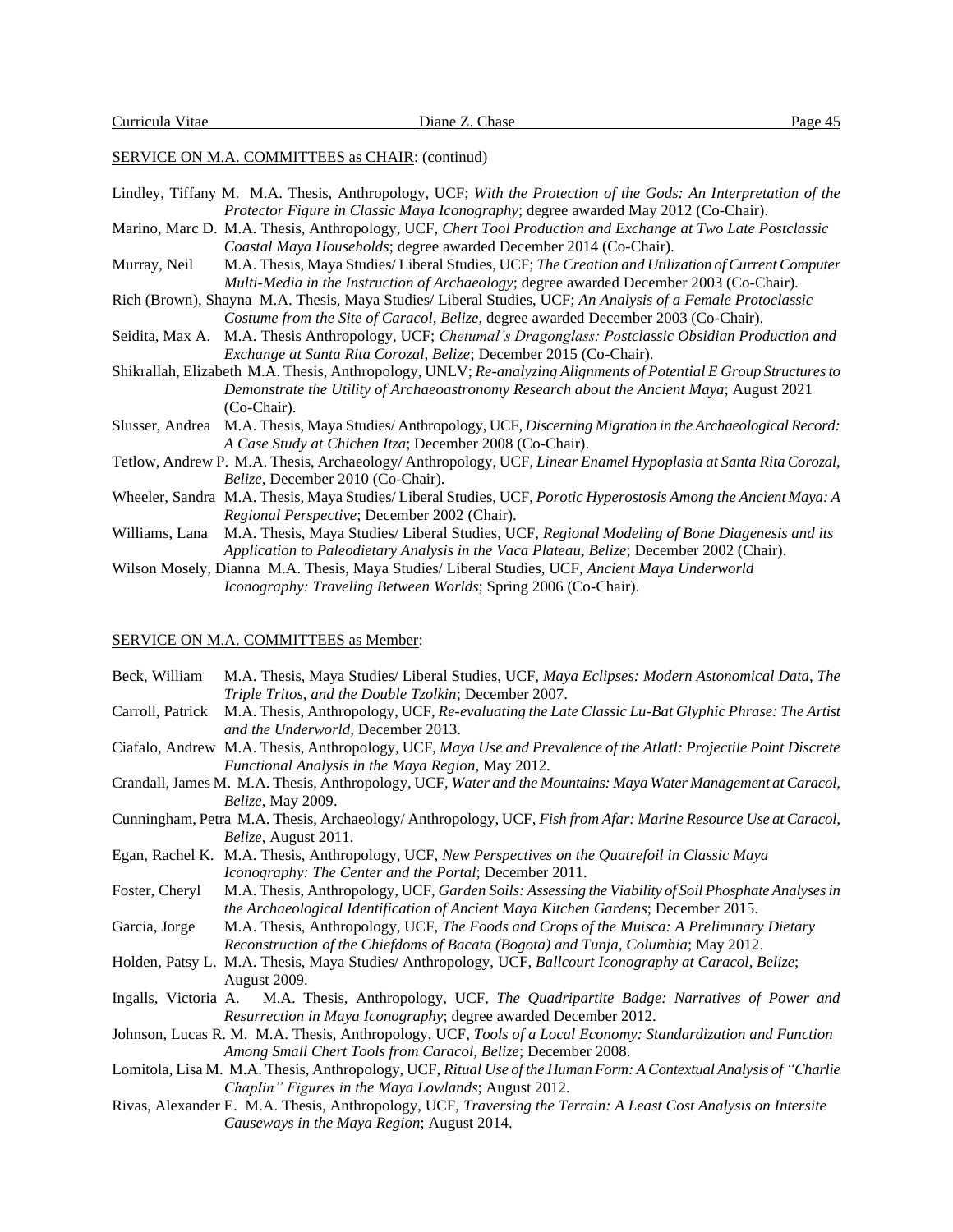## SERVICE ON M.A. COMMITTEES as Member: (continued)

- Rohrer, Patrick M.A. Thesis, Anthropology, UCF, *Geographic and Environmental Influences on Maya Settlement Patterns of the Northwest Yucatan: An Explanation for the Sparsely Settled Western Cenote Zone*; December 2012.
- Savage, Christopher M.A. Thesis, Maya Studies/ Liberal Studies, UCF, *Alternative Epigraphic Interpretations of the Maya Snake Emblem Glyph*, December 2007.
- See, MacKenzie M.A. Thesis, Anthropology, UCF, *Contemporary Maya Conceptions of Landscape as Revealed Through Folktales*; August 2013.
- Sullivan, Mark M.A. Thesis, Maya Studies/ Anthropology, UCF, *The Maya Origin of a Mexican God: The Iconographic Primacy of Texcatlipoca at Chichen Itza, Yucatan over Tula, Hildalgo; And its Possible Derivation from God K – K'Awil*, December 2009.

#### SERVICE TO CLAREMONT GRADUATE UNIVERSITY: (2019 - present)

- Executive Council
- President's Cabinet
- Deans and Directors Discussion Group
- Enrollment Services Leadership
- Enrollment Services Executive Committee
- Faculty Executive Committee and Faculty Senate (non-member participant)
- Online Leadership
- Retention Committee
- Strategic Planning Committee
- Strategic Planning Steering Committee
- Strudent Services Executive Committee
- Covid Task Force
- Ad Hoc Committee on Instructional Equivalencies (Chair: 2021)
- Connected Campus Committee (Chair: 2021-present)
- Board of Trustees Student Success Committee (ex-officio: 2021-present)

#### SERVICE TO THE UNIVERSITY OF NEVADA, LAS VEGAS: (2016 – 2019)

- NATIONAL: Board of Directors, Mountain West Athletic Conference, May- June 2018.
- STATE: Academic Affairs Council (AAC), NSHE
	- Honorary Trustee, Las Vegas Natural History Museum
- UNIVERSITY: As UNLV Executive Vice President and Provost, I served as chief academic and budget officer, as well as executive officer in the absence of the president. I participated in and led various entities on campus, ranging from the President's Cabinet (member) to the Academic Council and Cabinet (cochair with the president) to the Dean's Council (chair) to a variety of non-academic bodies, as well; I also chaired the board of directors of UNLV Singapore, Ltd. The following Colleges, Schools, and Units (all with Deans) reported directly to the Provost:
	- Academic Success Center
	- College of Education
	- College of Fine Arts
	- College of Liberal Arts
	- College of Science
	- Graduate College
	- Greenspun College of Urban Affairs
	- Honors College
	- Howard R. Hughes College of Engineering
	- Lee Business School
	- Libraries
	- School of Allied Health Services
	- School of Community Health Services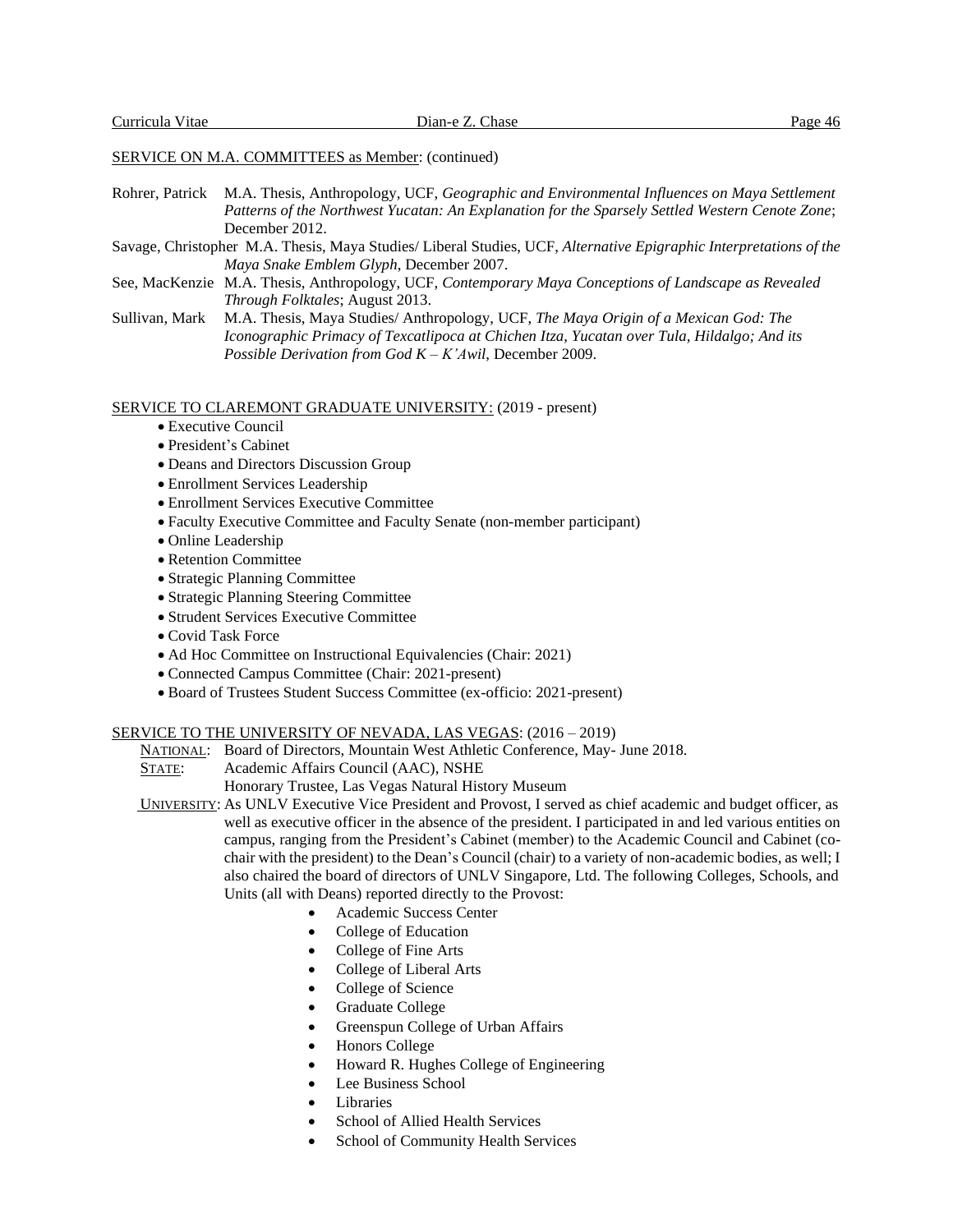UNIVERSITY: (continued)

- School of Dental Medicine
- School of Medicine (co-reporting to the President)
- School of Nursing
- William S. Boyd School of Law
- William F. Harrah College of Hotel Administation

Other individuals and units reporting directly to the Provost included:

- Division of Research and Economic Development (co-reporting to the President)
- Division of Student Affairs (co-reporting to the President)
- Office for Academic Resources
- Office of Decision Support
- Office of Diversity Initiatives (co-reporting to the President)
- Office of Information Technology
- Senior Vice Provost (includes: Academic Programs, Education Outreach, Faculty Affairs, International Programs, Undergraduate Education)
- Special Assistant for the Executive Vice President and Provost

Committee Membership UNLV:

- Co-Chair, UNLV Campaign (with UNLV President & Foundation President), 2017-2019
- Co-Chair, Resource Modeling Group Steering Committee (with CFO), 2018-2019
- Chair, School of Medicine Shared Services Workgroup, 2018-2019
- Lead, Deans' Council, 2016-2019
- Co-Lead, Academic Council and Cabinet (with President), 2016-2019
- Member, Safety and Security Working Group, 2017-2019
- Member, UNLV Faculty Senate (non-voting; 1<sup>st</sup> UNLV provost on Senate), 2017-2019
- Member, President's Cabinet, 2016-2019
- Member, Top-Tier Steering Committee, 2016-2019

## SERVICE TO THE UNIVERSITY OF CENTRAL FLORIDA: (1984 – 2016)

| NATIONAL:   | UCF Delegate, College Board Academic Assembly, 2011-2016.                         |
|-------------|-----------------------------------------------------------------------------------|
|             | SACSCOC (Southern Association of Colleges and Schools Commission on Colleges)     |
|             | UCF SACSCOC Liason, 2008-2016.                                                    |
|             | <b>On-Site Review Committees:</b>                                                 |
|             | East Carolina University, Greenville, NC (Spring 2013);                           |
|             | University of New Orleans, LA (Summer 2012);                                      |
|             | George Mason University, Fairfax, VA (Spring 2011);                               |
|             | Texas State University, San Marcos, TX (Spring 2010).                             |
|             | SACSCOC National Meeting Planning Committee, 2010-2011.                           |
| STATE:      | State of Florida University System Council of Academic Vice Presidents            |
|             | Academic Program Workgroup, (Chair, 2014-2016), 2012-2016.                        |
|             | State of Florida General Education Core Steering Committee (Co-Chair), 2012-2014. |
|             | University Press of Florida Advisory Board, 2009-2016.                            |
|             | Orlando Shakespeare Festival (Board Member), 2006-2007.                           |
| UNIVERSITY: | UCF Board of Trustees (BOT) Collective Bargaining Team, 2004-2016.                |
|             | UCF BOT Academic Affairs Liaison for Educational Programs Committee, 2008-2016.   |
|             | UCF President's Advisory Staff, 2009-2016.                                        |
|             | UCF Academic Program Review Committee (Chair), 2008-2016.                         |
|             | UCF University Graduates' Preparation and Employability Committee, 2013-2016.     |
|             | UCF Success Barriers Team Steering Committee, 2012-2016.                          |
|             | UCF Campus Master Planning Committee, 2013-2016.                                  |
|             | UCF Emerging Issues Committee (Co-Chair), 2013-2016.                              |
|             | UCF Budget Operations Advisory Group, 2014.                                       |
|             | UCF Faculty Senate Academic Affairs Liaison, 2008-2014.                           |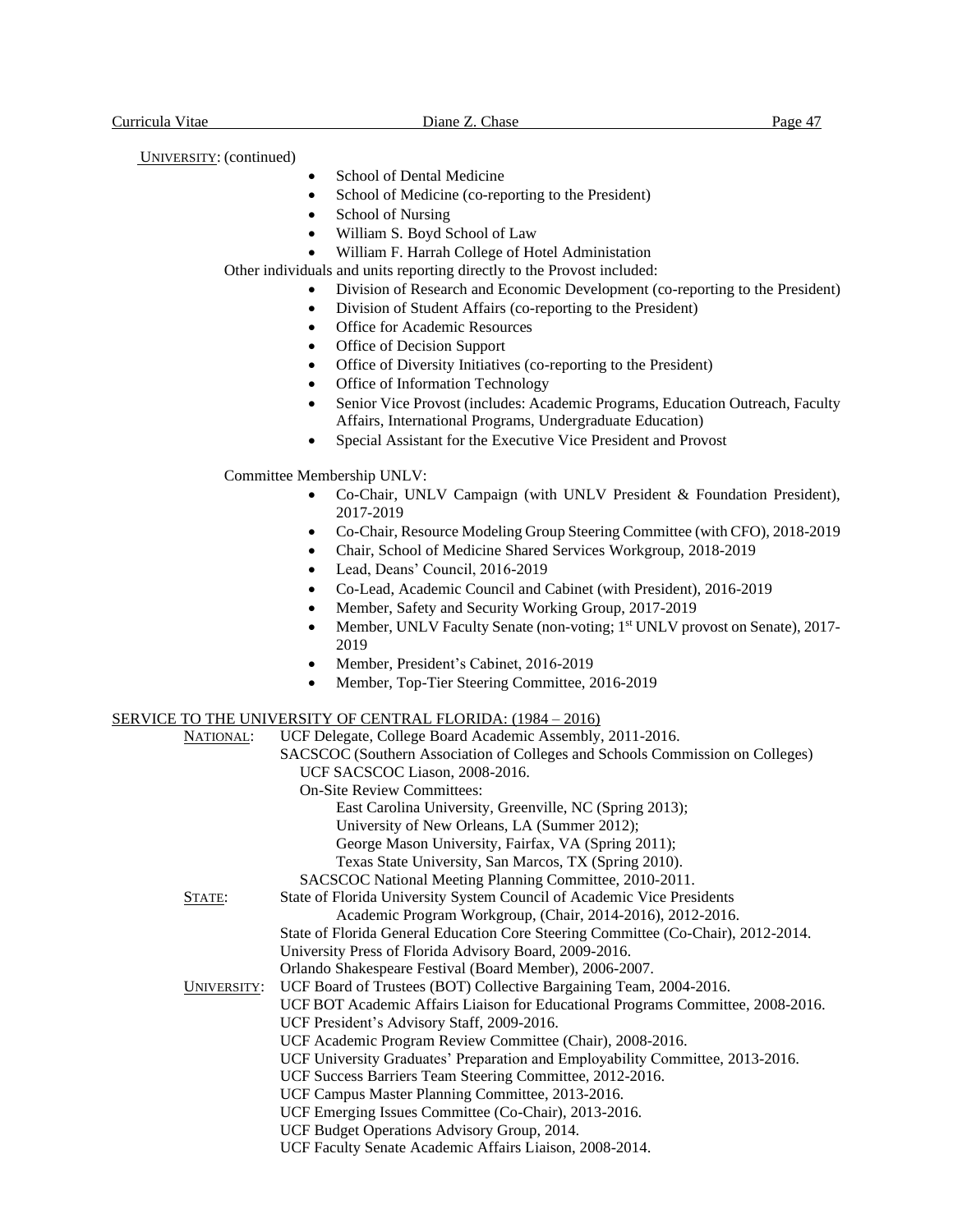| UNIVERSITY: (continued) |  |
|-------------------------|--|
|                         |  |

| $UNIVERSIII.$ (CONTINUELY |                                                                                              |
|---------------------------|----------------------------------------------------------------------------------------------|
|                           | UCF Academic Focus Group (Co-Chair), 2002-2008, (Chair), 2008-2014.                          |
|                           | UCF Distance Learning Advisory Group, 2008-2014.                                             |
|                           | UCF Corporate Education Advisory Group, 2011-2013.                                           |
|                           | UCF Regional Campuses Advisory Group, 2012-2013.                                             |
|                           | UCF Budget Scenario Advisory Group, 2012-2013.                                               |
|                           | Provost Problem-Solvers, 2002-2010.                                                          |
|                           | Regional Campuses Work Group (Chair), 2011.                                                  |
|                           | Biomedical Engineering Task Force (Chair), 2010.                                             |
|                           | International Travel Advisory Committee, 2010.                                               |
|                           | Search for Provost and Academic Vice President, 2009-2010.                                   |
|                           | Search for Assistant Vice President for Distributed Learning (Chair), 2008.                  |
|                           | Search for Dean of the College of Medicine, 2005-2006.                                       |
|                           | UCF SACS Reaffirmation Quality Enhancement Plan Team, 2004-2006.                             |
|                           | Strategic Planning Council, 2002-2004.                                                       |
|                           | Strategic Planning Executive Committee, 1999-2009.                                           |
|                           | Mentor, Leadership Enhancement Program, 2002-2003, 2009-2010, 2010-2011.                     |
|                           | LEAP Executive Committee, 2003-2014.                                                         |
|                           | Faculty Advisory Group for Course Development, 2000-2005.                                    |
|                           | Interdisciplinary Council (ex officio), 2000-2001.                                           |
|                           | University Assessment Committee, 1999-2000.                                                  |
|                           | Creative School for Children Task Force (Chair), 1999-2000.                                  |
|                           |                                                                                              |
|                           | Legislative Budget Request Committee, 1999.                                                  |
|                           | University Promotion and Tenure Committee, 1996-1998 (Chair, 1997-1998).                     |
|                           | University Faculty Senate, 1989-1990, 2001-2004.                                             |
|                           | University Faculty Senate Steering Committee, 2003-2004.                                     |
|                           | Graduate Council Course and Program Review Committee, 2001-2003.                             |
|                           | UCF Bookstore Committee, 2003-2005.                                                          |
|                           | International Affairs Committee (Chair), 2004-2008.                                          |
|                           | International Advisory Committee of the International Services Center, 2004.                 |
| COLLEGE:                  | Campaign Committee for CAS, 2004-2005.                                                       |
|                           | Search Committee for CAS Director of Major Gifts, UCF Foundation, 2002-2003.                 |
|                           | CREAT Executive Committee, 1998-1999.                                                        |
|                           | Dean's Advisory Committee, 1998-1999.                                                        |
|                           | 5-Year Review of Chair of Dept. of Foreign Languages Committee, 1997-1998.                   |
|                           | 5-Year Review of Chair of Dept. of Statistics and Actuarial Sciences, 2003-2004.             |
|                           | Search Committee, Director Latin American, Caribbean, and Latino Studies (Chair), 2003-2004. |
|                           | Search Committee, Chair Department of Statistics and Actuarial Sciences (Chair), 2005-2006.  |
|                           | College Professorial Excellence Program Review Committee, 1996 (Chair).                      |
|                           | College Review Committee for Division of Sponsored Research Grants, 1996.                    |
|                           | College Teaching Incentive Program Award Evaluation Committee, 1995.                         |
|                           | <b>DEPARTMENT:</b> Anthropology Search Committee, 2000.                                      |
|                           | Diversity Search Committee, 1999.                                                            |
|                           | 3-Year Review of Dept. Chair Committee (Chair), 1999.                                        |
|                           | Developed and Implemented a Maya Studies track in the M.A. in Liberal Studies, Fall 1999.    |
|                           |                                                                                              |
|                           |                                                                                              |
|                           | Developed and Implemented a Graduate Certificate in Maya Studies, 1998-1999.                 |
|                           | Socio-Cultural Anthropology Search Committee, 1997-1998, 2001-2002, 2002-2003.               |
|                           | Physical Anthropology Search Committee, 1996-1997 (Chair), 2002-2003.                        |
|                           | Budget Committee 1996-1997.                                                                  |
|                           | Chairperson Search Committee, 1995-1996.                                                     |
|                           | Member, 4-person Executive Committee, 1995-1996.                                             |
|                           | Bylaws Committee, 1994-1995.                                                                 |
|                           | Developed and Implemented a Minor in Multi-Cultural Studies, 1994-1995.                      |
|                           | Personnel Committee, 1991-2008.                                                              |
|                           | Successfully worked to insert Physical Anthropology into the GEP requirements, 1990.         |
|                           | Honors Society Faculty Advisor, 1989-1997.<br>Anthropology Club Faculty Advisor, 1985-1997.  |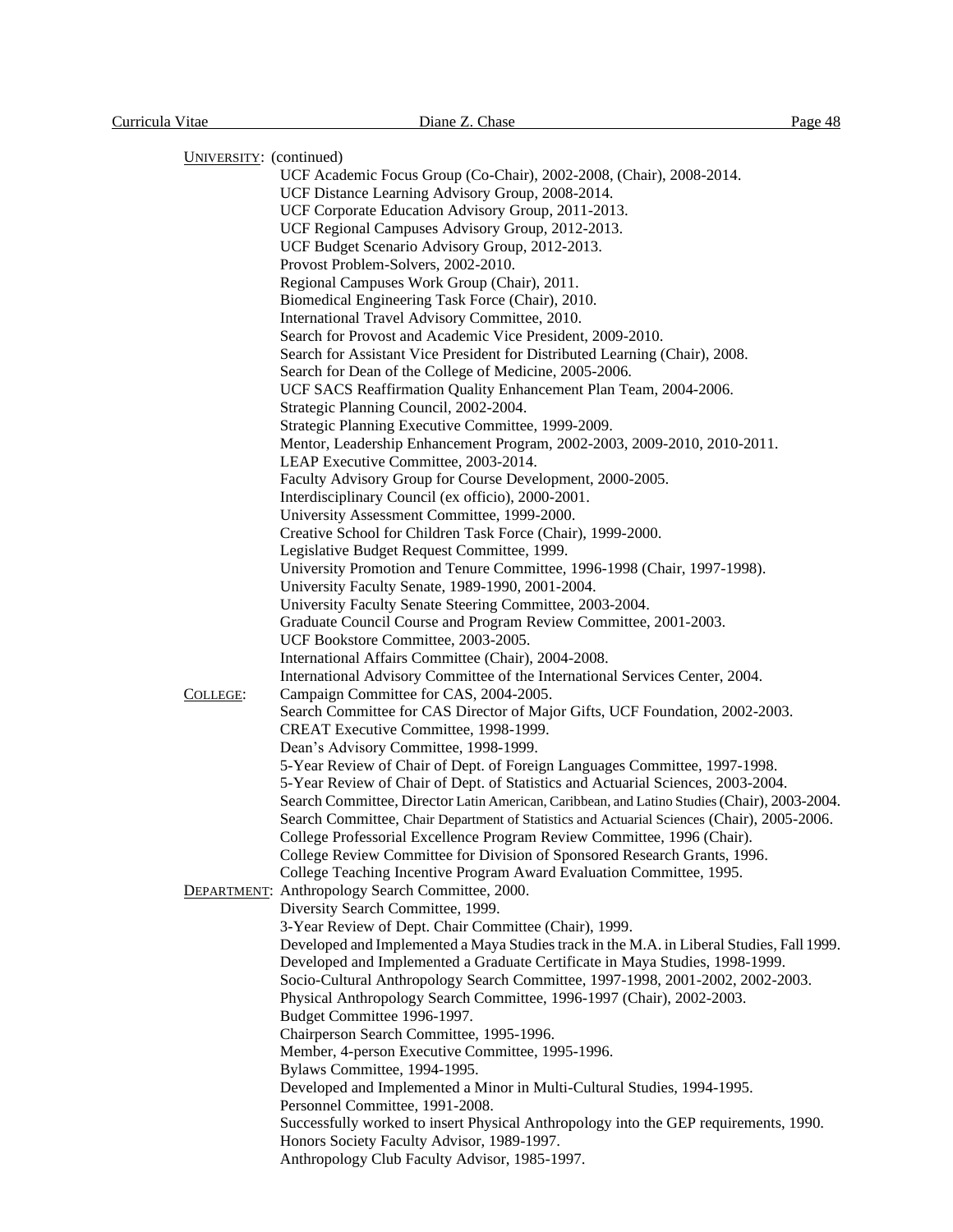## SERVICE TO THE PROFESSION:

| NATIONAL:           | Member, Financial Investment Committee, Society for American Archaeology (2017-2021).<br>Member, President's Advisory Council, University of Southern Alabama (2019-2021).                                                                                                                                                                                                                                                                                                                                                                                                                                                                                                                     |
|---------------------|------------------------------------------------------------------------------------------------------------------------------------------------------------------------------------------------------------------------------------------------------------------------------------------------------------------------------------------------------------------------------------------------------------------------------------------------------------------------------------------------------------------------------------------------------------------------------------------------------------------------------------------------------------------------------------------------|
| ADVISOR:            | Association for Belizean Archaeology (1986-1992).                                                                                                                                                                                                                                                                                                                                                                                                                                                                                                                                                                                                                                              |
| <b>BOOK SERIES:</b> | Series Editor (with A.F. Chase) of Maya Studies (research monographs and books), University Press<br>of Florida, Gainesville (2000-present). 22 volumes have published as of March 2021.                                                                                                                                                                                                                                                                                                                                                                                                                                                                                                       |
| ED. BOARDS:         | Pre-Columbian Art Research Institute (1993-2005); Mayab (Correspondent: 1988-1992).                                                                                                                                                                                                                                                                                                                                                                                                                                                                                                                                                                                                            |
| PANELS:             | "Women in Archaeology/Anthropology Today," The University Museum, The University of<br>Pennsylvania, Philadelphia (March, 1984); "Women in Archaeology in the Maya Area," Videotaped<br>lecture prepared for Central Florida Educational Consortium for Women (November, 1985); "Getting<br>Grants and the Research Process," Thematic Roundtable Luncheon (Host), Society for American<br>Archaeology (sponsored by the Committee on the Status of Women in Archaeology), Nashville (April<br>1997). Various panels and lectures at UCF (for Florida Center for Teaching and Learning and the<br>Women's Research Center) related to research, distance learning, and/or interdisciplinarity. |
|                     | REVIEWER FOR: JOURNALS: American Anthropologist, American Antiquity, Ancient Mesoamerica; Journal of<br>Archaeological Science; Journal of Field Archaeology; Latin American Antiquity, Research Reports<br>in Belizean Archaeology, Remote Sensing.<br>PRESSES: University of Arizona, University of Oklahoma, University of Florida.<br>GRANTS: National Science Foundation, National Endowment for the Humanities, National<br>Geographic Society.                                                                                                                                                                                                                                          |
|                     | EXTERIOR EVIEWER FOR: ACADEMIC PROMOTION TO THE RANK OF ASSOCIATE OR FULL PROFESSOR<br>Department of Anthropology, University of Illinois, Chicago Circle (1).<br>Department of Anthropology, University of Texas, San Antonio (1).                                                                                                                                                                                                                                                                                                                                                                                                                                                            |

 PUB. RELS: MAGAZINES: articles about research efforts have appeared in: **Science News** (1985,1992): **Emphasis** (1985, 1987, 1993, 2005); **Central Florida** (1987); **Ms.** (1988) **GEOMUNDO** (1987) **Smithsonian** (1989); **Florida** (1992); **GEO** (1993); **TIME** (1993); a series of Automobile Magazines (1994); **Bicycling** (1995); **Escape** (1995); **National Geographic Traveler** (1995); **P.M.-MAGAZIN** (1995); **Focus**(1996); **American Archaeology** (2003); **Der Speigel** (2010); **PRISM** (2010); **Science & Vie** (2010); **Inside Higher Education** (2012); **Florida Trend** (2012); and, **Optics and Photonic News**(2014); **NASA Earth Observatory** (2017); **American Archaeology** (2018); **Caribbean Beat Magazine** (2019); **artnetnews** (2019); **Physics** (2020).

> BOOKS: research efforts have been featured in **World Book Encyclopedia Yearbook** (1986, 1992) as well as guidebooks, such as **New Key to Belize** by Stacy Ritz (1994, 2000), **Adventuring in Belize** by Eric Hoffman (1994), and **An Archaeological Guide to Northern Central America** by Joyce Kelly (1996). Lidar work has been highlighted in **The Lost City of the Monkey God** (pp. 62- 64) by Douglas Preston (2017) and in **The Laser That's Changing the World** (pp. 116-121) by Todd Neff (2018).

> NEWSPAPERS: coverage of research activity has been extensive with front page coverage in: **Orlando Sentinel** (1984, 1985, 1986, 1993); **Newsday** (1985); **Washington Post** (1985); **New York Times**(2000, 2010) and others (e.g., **Denver Post** [2000]). Other coverage hasincluded: **New York Times**(1985, 1993), **Chicago Tribune** (1989), **Tampa Tribune** (1992), **Diario del Yucatan** (1993); **Los Angeles Times** (1993) as well as hundreds of other newspapers world-wide; **Ashbury Park Press** (1995); **USA Today** (2000). The LiDAR 2010 news release was covered internationally by many newspapers and has been placed in numerous web postings (see below). Coverage of our research has been continual; e.g., the **Washington Post** on June 6, 2015 and the **Las Vegas Review-Journal** on April 7, 2019.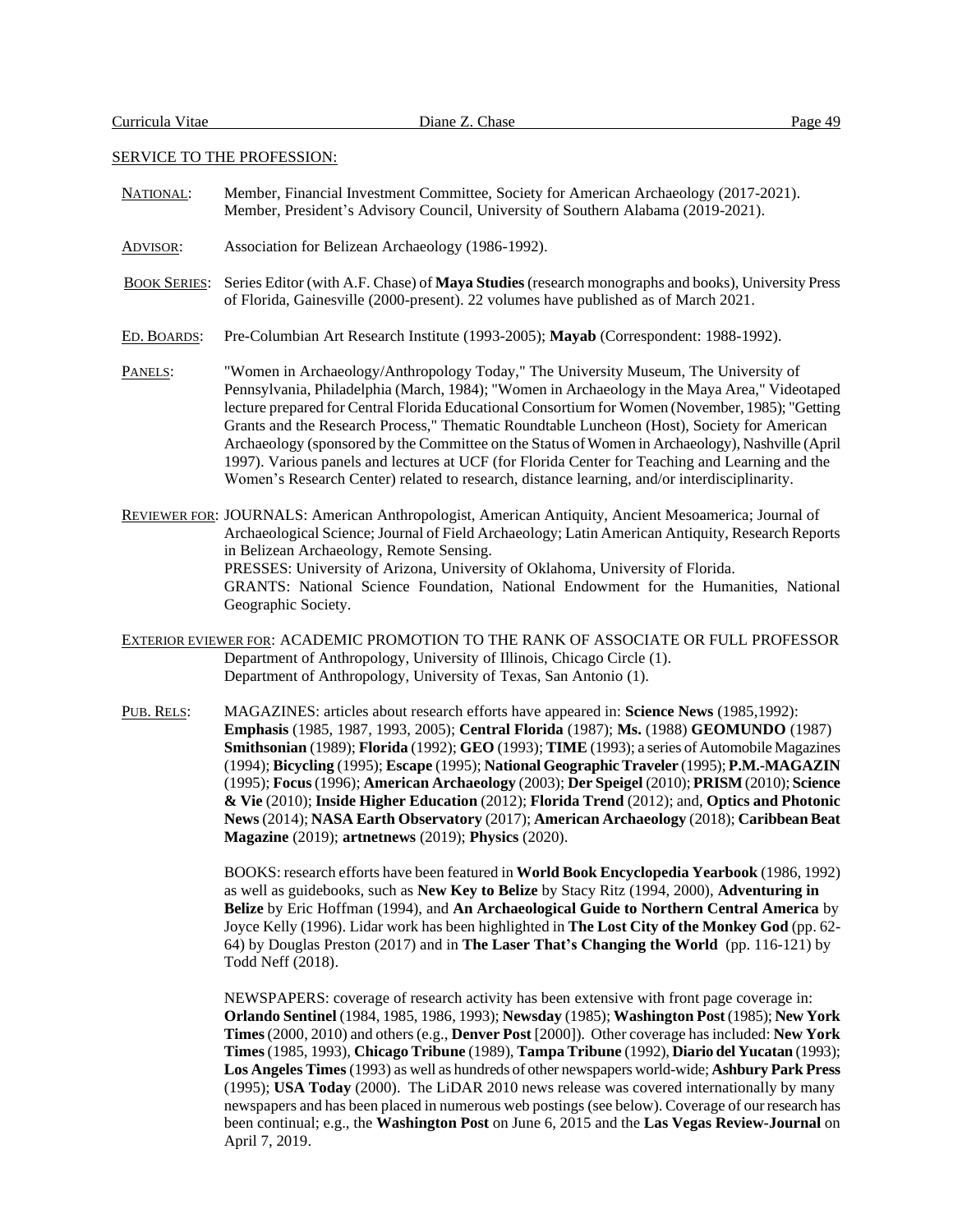#### SERVICE TO THE PROFESSION: (continued)

RADIO/TELEVISION: approximately a dozen interviews **National Public Radio** since 1985 as well as appearances on other radio call-in and interview shows; numerous local television appearances as well as national appearances (listed below); a 1985 news release was seen on the **Cable News Network**, as was 1995 work with MayaQuest. Multiple television shows have been done relating to my research at Caracol and on the Maya. (see section on "Professional Video/Film Productions" above). Appearance on **FOX News Network** (Hannity) for a segment on 2012 (August 2009). Podcast/Radio Interviews (May 2010) with ABC News in Melbourne, Austraila; in the New York Times Science Times with David Corcoan; and with Boyd Matson for National Geographic Weekend.

INTERNET: 2010 LiDAR news release was covered by Google Suite 101, New York Times, and National Geographic (among others). For National Geographic, it was ranked as the 3rd most important story of 2010 in terms of web hits. UCF prepared a short video that was uploaded to YOU-TUBE (available at [www.caracol.org\)](http://www.caracol.org/).

OUTREACH PROGRAM: following successful collaboration with Orange County Schools and the Jason Project in 1994, a formal outreach program was developed; selected UCF undergraduates were trained to give lectures to area schools; in conjunction with the Orlando Museum of Art, two different **Maya Treasure Trunks** were created for circulation to elementary and middle schools.

PUBLIC LECTURES: these are frequently done; see section below for a selection.

## SELECTED PUBLIC LECTURERS:

- 2022 "Ancient Mesoamerican Population History: Estimating Past Complexity and Change from the Archaeological Record," Amerind Free Online Lecture, Amerind Foundation, Arizona (with A.F. Chase and A.S.Z. Chase – June 11).
- 2020 "The Impact of Lidar on Archaeological Research at the Ancient Maya City of Caracol, Belize," Plenary Lecture at Optical Society, Arlington, VA (June 14; CANCELED DUE TO COVID-19).
- 2019 "Archaeology at Santa Rita Corozal and Caracol, Belize: Maya Hidden Worlds Revealed," UNLV Alumni Lecture and Exhibit Tour, Natural History Museum of Utah, Salt Lake City (with A.F. Chase – May 7).
- 2018 "How Technology and Long-Term Archaeological Research Reveal the Life of the Ancient Maya," COLA Lecture, Research Week 2018, UNLV, Las Vegas (with A.F. Chase – October 10).
- 2016 "The Ancient Maya: Archaeological Research at Caracol, Belize," Phi Kappa Phi Lecture, Marjorie Barrick Museum / Harry Reid Center, UNLV, Las Vegas (with A.F. Chase – October 6).
- 2014 "Thirty Years of Archaeology at the Maya City of Caracol, Belize," Anthropology Department, University of South Alabama, Mobile (with A.F. Chase – September 11).
- 2014 "Thirty Years of Archaeological Research at Caracol, Belize: Understanding the Ancient Maya," UCF Womens' Club, Winter Springs (with A.F. Chase – April 1).
- 2013 "Airborne LiDAR at Caracol, Belize: Implications for Maya Archaeology," Science Museum of Minnesota, Minneapolis (with A.F. Chase and J.F. Weishampel – November).
- 2013 "Maya Religion as Viewed through the Archaeological Record of Caracol, Belize," Maya Society of Minnesota, Minneapolis (with A.F. Chase – July).
- 2013 "Thirty Years of Research at Caracol, Belize: Maya Archaeology in Long-Term Perspective," Maya Society of Minnesota, Minneapolis (with A.F. Chase – July).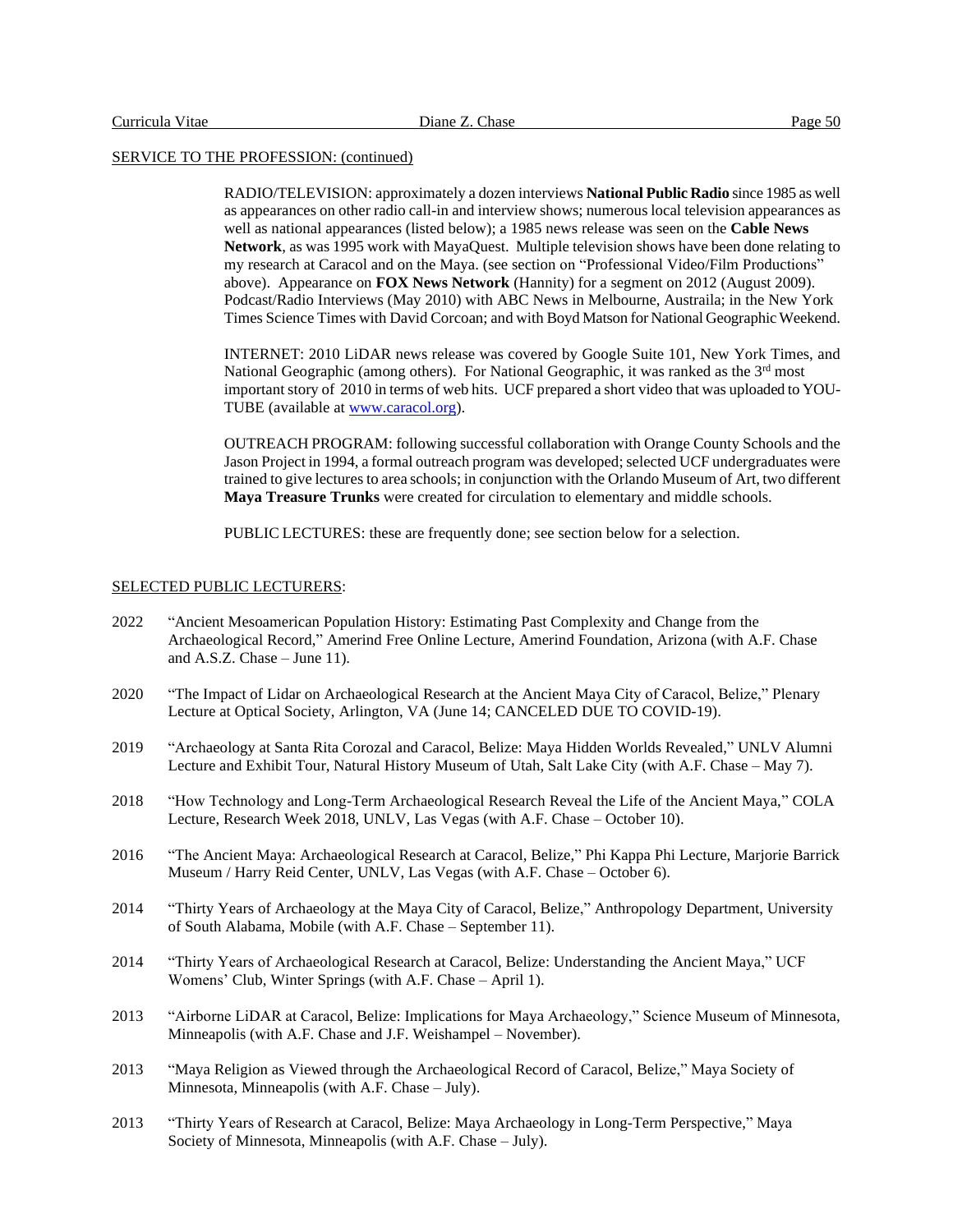(May).

| 2013 | "After the Maya Apocalypse: Caracol, Archaeology, and Time," Café Scientifique, Orlando (with A.F.<br>$Chase-May)$ .                                                                                                              |
|------|-----------------------------------------------------------------------------------------------------------------------------------------------------------------------------------------------------------------------------------|
| 2011 | "Applying Technology to a Maya Landscape: LiDAR and Caracol, Belize," University of Pennsylvania<br>Museum of Archaeology and Anthropology, 29th Annual Maya Weekend (with A.F. Chase – April).                                   |
| 2011 | "Resilience and Vulnerability in the Ancient Maya World: Using the Past to Plan a Better Future," 1st<br>Annual Maya at the Lago Conference, Davidson, North Carolina (G. Iannone, A.F. Chase, and D.Z. Chase<br>$-$ April).      |
| 2010 | "Technology, Tombs, and Texts: Uncovering the Ancient Maya Past at Caracol, Belize," 2010 Founder's<br>Lecture, Harvard Peabody Museum, Cambridge (with A.F. Chase - December).                                                   |
| 2010 | "The Application of Airborne LiDAR to Caracol, Belize: Interpreting an Ancient Maya Landscape,"<br>Department of Anthropology, Harvard University (with A.F. Chase - December).                                                   |
| 2009 | "Grounding" Maya Complexity: Landscape, Settlement Patterns, and LIDAR at Caracol, Belize,"<br>Maya at the Playa 3, Palm Coast High School, Palm Coast (with A.F. Chase – October).                                               |
| 2008 | "'Urning For More:' Ancient Maya Caching Practices at Caracol, Belize," Maya at the Playa 2, Palm Coast<br>High School, Palm Coast (with A.F. Chase - October).                                                                   |
| 2007 | "Maya Archaeology at Caracol, Belize: The First Quarter Century," Maya at the Playa, Palm Coast High<br>School, Palm Coast (with A.F. Chase - May).                                                                               |
| 2006 | "Archaeology at Caracol, Belize," University Club of Winter Park and Citrus Club of Orlando (with A.F. Chase<br>- September).                                                                                                     |
| 2005 | "Research on the Maya: New Discoveries at Caracol, Belize," Orlando Museum of Art, Orlando (with A.F.<br>Chase – October).                                                                                                        |
| 2004 | "Caracol: Maya Metropolis," Archaeological Institute of America, St. Louis Society, Saint Louis Art Museum,<br>St. Louis, MO (with A.F. Chase - May).                                                                             |
| 2004 | "Caracol, Belize: New Archaeological Discoveries from the Last Decade," Cayo Tourist Guides Association,<br>San Ignacio, Cayo, Belize (with A.F. Chase - March).                                                                  |
| 2003 | "The University of Central Florida Caracol Archaeological Project," Valencia Community College, Orlando<br>(with A.F. Chase – October).                                                                                           |
| 2002 | "The University of Central Florida Caracol Archaeological Project: Research and Teaching in the Jungle of<br>Belize, Central America," University of Central Florida Board of Trustees, Orlando (with A.F. Chase -<br>September). |
| 2001 | "What the Glyphs Don't Tell You: History and Archaeology at Caracol, Belize," Sigma Xi Distinguished<br>Lecture, University of Central Florida, Orlando (January).                                                                |
| 2001 | "The Rise and Fall of a Maya Bureaucracy: Urbanism and Development at Caracol, Belize," Orlando Museum<br>of Art, Orlando (with A.F. Chase - October).                                                                            |
| 2000 | "What the Glyphs Don't Tell You: History and Archaeology at Caracol, Belize," Sigma Xi Distinguished<br>Lecture, University of North Carolina, Charlotte (April).                                                                 |
| 2000 | "Caracol: A Maya Empire," Sigma Xi Distinguished Lecture, University of Montana, Bozeman (May).                                                                                                                                   |
| 2000 | "Hermeneutics and the Maya Collapse," Sigma Xi Distinguished Lecture, University of Montana, Bozeman                                                                                                                              |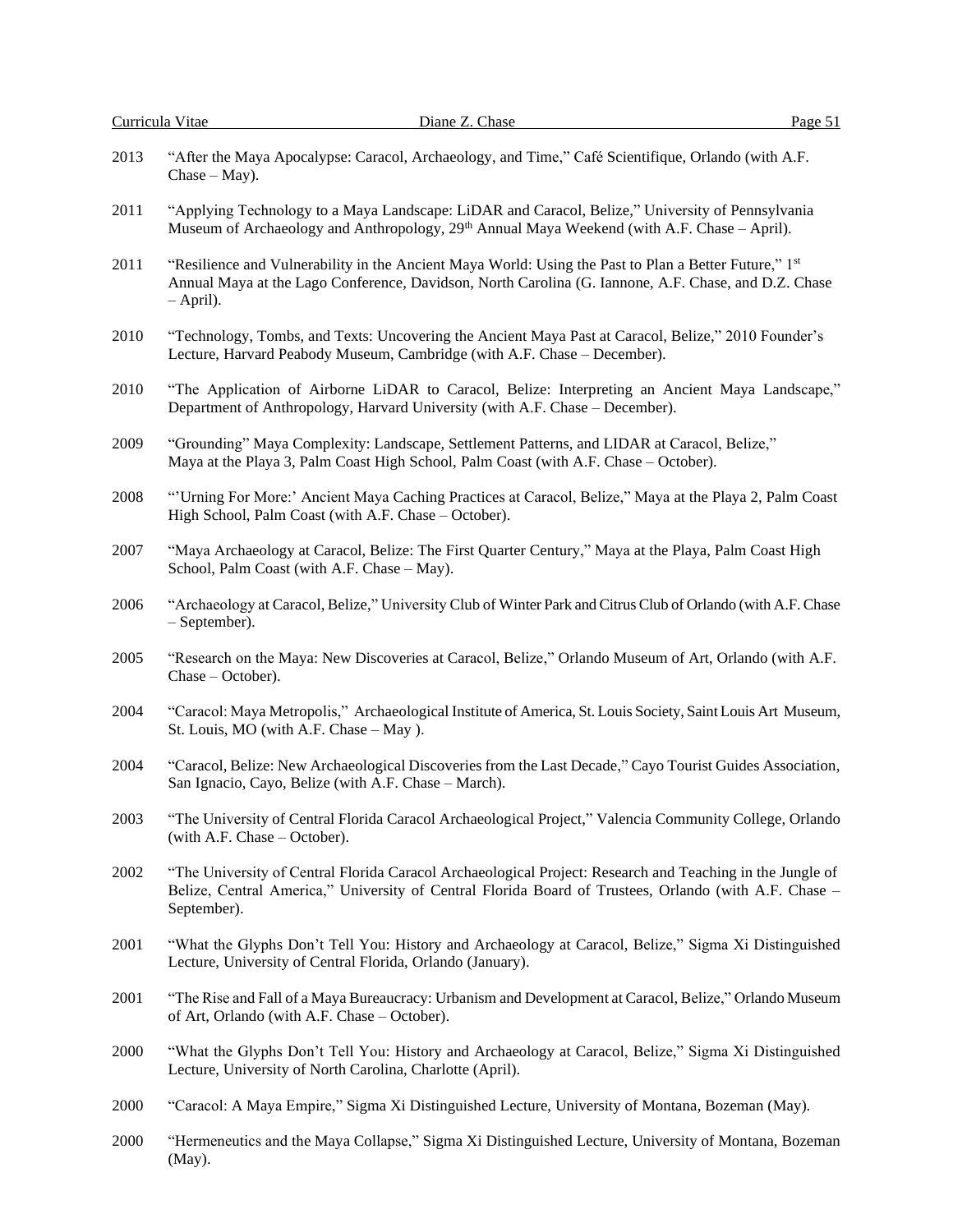## SELECTED PUBLIC LECTURES (continued):

- 2000 "Caracol: Hieroglyphs and Archaeology in a Maya Empire," Sigma Xi Distinguished Lecture, Barry University, Miami (November).
- 1999 "What the Glyphs Don't Tell You: Understanding the Maya City of Caracol, Belize," Orlando Museum of Art (with A.F. Chase – October).
- 1999 "The Construction of a Maya Empire at Caracol, Belize," Embry-Riddle University (with A.F. Chase - October).
- 1999 "What the Glyphs Don't Tell You: History and Archaeology at Caracol, Belize," Sigma Xi Distinguished Lecture, Ekherd College, St. Petersburg (November).
- 1998 "Caracol Pot-Luck," Orlando Museum of Art, Orlando (with A.F. Chase October).
- 1998 "Caracol Update: New Findsfrom the 1997 Field Season," Orlando Museum of Art, Orlando (with A.F. Chase - January).
- 1998 "Mysteries of the Maya Revealed," Valencia Community College Humanities Lecture, Orlando (with A.F. Chase - January).
- 1997 "Managing an Empire in the Classic Maya Lowlands," Plenary Lecture for the 1997 International Symposium on Human Dimensions of Natural Resource Management in the Americas, Belize City (with A.F. Chase - February).
- 1997 "The Rise and Fall of a Classic Maya Empire," Maya Society of Minnesota, Minneapolis (with A.F. Chase June).
- 1996 "Settlement Research at Caracol, Belize and its Implications for the Ancient Maya," Orlando Museum of Art (with A.F. Chase - January).
- 1996 "Conflict on the Edges of the Maya Empire," School of American Research Membership Lecture, Santa Fe (with A.F. Chase - September).
- 1996 "Warfare and Empire on the Edge of the Maya Heartland," Florida Atlantic University Distinguished Lecture Series, Boca Raton (with A.F. Chase - November).
- 1995 "The Ancient Maya and the City of Caracol," Orlando Museum of Art (with A.F. Chase January).
- 1995 "The Same, But Different: Before and After the Classic Maya Collapse," 3rd Annual Maya Symposium, B.C.C., Cocoa Beach (with A.F. Chase - January).
- 1994 "Ongoing Investigations at Caracol," 2nd Annual Maya Symposium, Brevard Community College, Cocoa Beach (with A.F. Chase - January).
- 1994 "The Archaeology of Caracol, Belize," lecture for Land Rover's "La Ruta Maya Voyage of Discovery," Blancaneaux Lodge, Mountain Pine Ridge, Belize (with A.F. Chase - January).
- 1993 "Caracol's Potential as a World Heritage Site," UNESCO Conference on World Heritage and Biosphere Reserve Designations in Belize, Belize City, Belize (with A.F. Chase - March).
- 1993 "History and Archaeology: Excavations at the Maya Site of Caracol, Belize," St. Augustine Archaeological Society, St. Augustine, Florida (with A.F.C. - October).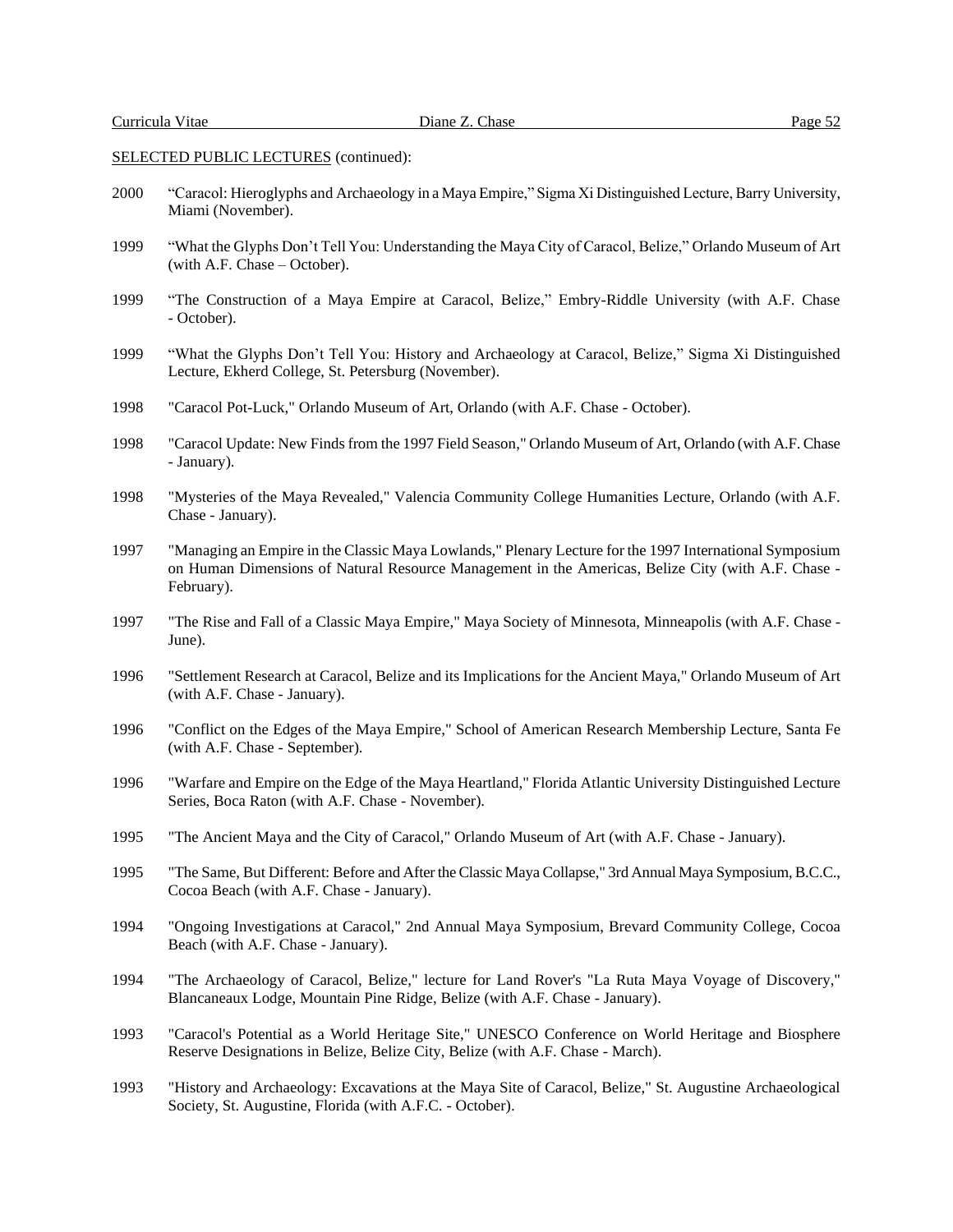## SELECTED PUBLIC LECTURES (continued):

- 1992 "Caracol and the Mundo Maya," First World Congress on Tourism and the Environment, Belize City, Belize (with A.F. Chase - April).
- 1991 "Classic Politics at the Maya Site of Caracol, Belize," South Orlando Kiwanis Club (with A.F. Chase January).
- 1990 "The Maya of Caracol, Belize," lecture and reception at U.S. Ambassador's residence in Belize City for 100 Belizean government and civilian VIPs (with A.F.C. - April).
- 1989 "Maya Warfare and Urban Development at Caracol, Belize," Association for Belizean Archaeology, Belize City, Belize (with A.F. Chase - May).
- 1989 "On the Cutting Edge: Investigations at Caracol, Belize," Department of Humanities, University of South Florida, Tampa (with A.F. Chase - October).
- 1988 "Caracol, Belize: An Updated View," Association for Belizean Archaeology, Cayo, Belize (with A.F. Chase March).
- 1988 "The Impact of Caracol, Belize on the Classic Period Maya," Central Florida Anthropological Association, Orlando (with A.F. Chase - September).
- 1988 "New Findings from Caracol: The 1988 Season," Institute of Maya Studies, Miami (with A.F. Chase October).
- 1988 "Maya Warfare in the Classic Period and Caracol, Belize," Florida Insitute of Technology, Melbourne (with A.F. Chase - October).
- 1987 "Glimmers of a Forgotten Realm: Maya Archaeology at Caracol, Belize," Orlando Museum of Art at Loch Haven (with A.F. Chase - January).
- 1987 "Maya Archaeology at Caracol and Santa Rita Corozal, Belize," Orlando Science Center (with A.F. Chase January).
- 1987 "Caracol: The 1987 Season," Institute of Maya Studies, Miami (with A.F. Chase September).
- 1987 "Royal Tombs and Peasant Labor: Maya Archaeology in Belize," Central Florida Chapter of Sigma Xi (with A.F. Chase - November).
- 1986 "Offerings to the Gods: Maya Archaeology at Santa Rita Corozal, Belize," Loch Haven Art Center (with A.F. Chase - January).
- 1986 "Recent Investigations at Caracol, Belize: A Middle Classic Maya Metropolis," Orlando KiwanisInternational (with A.F. Chase - September).
- 1986 "Classic to Postclassic Continuities among the Maya of Belize," Florida Institute of Technology (with A.F. Chase - October).
- 1985 "Archaeological Research at Santa Rita Corozal Belize," Central Florida Anthropological Society (with A.F. Chase - January).
- 1985 "Maya Prehistory at Santa Rita Corozal, Belize," Southeastern Conference on Latin American Studies, Orlando (with A.F. Chase - March).